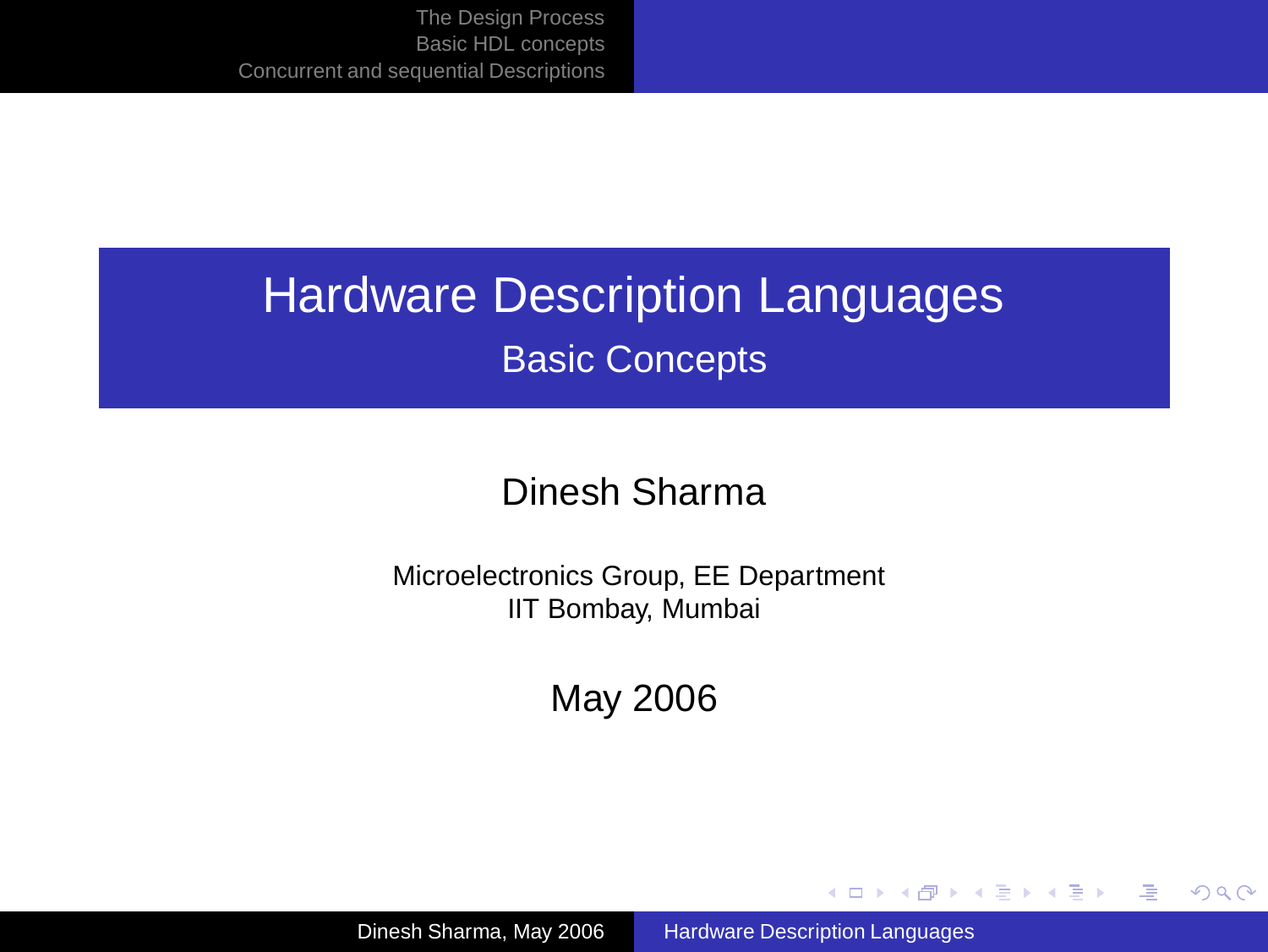#### The Design Process

We ask our selves the question: **What is Electronic Design?**

[Design Flow](#page-12-0)

Dinesh Sharma, May 2006 [Hardware Description Languages](#page-0-0)

<span id="page-1-0"></span>イロト イ押 トイヨ トイヨト

Φ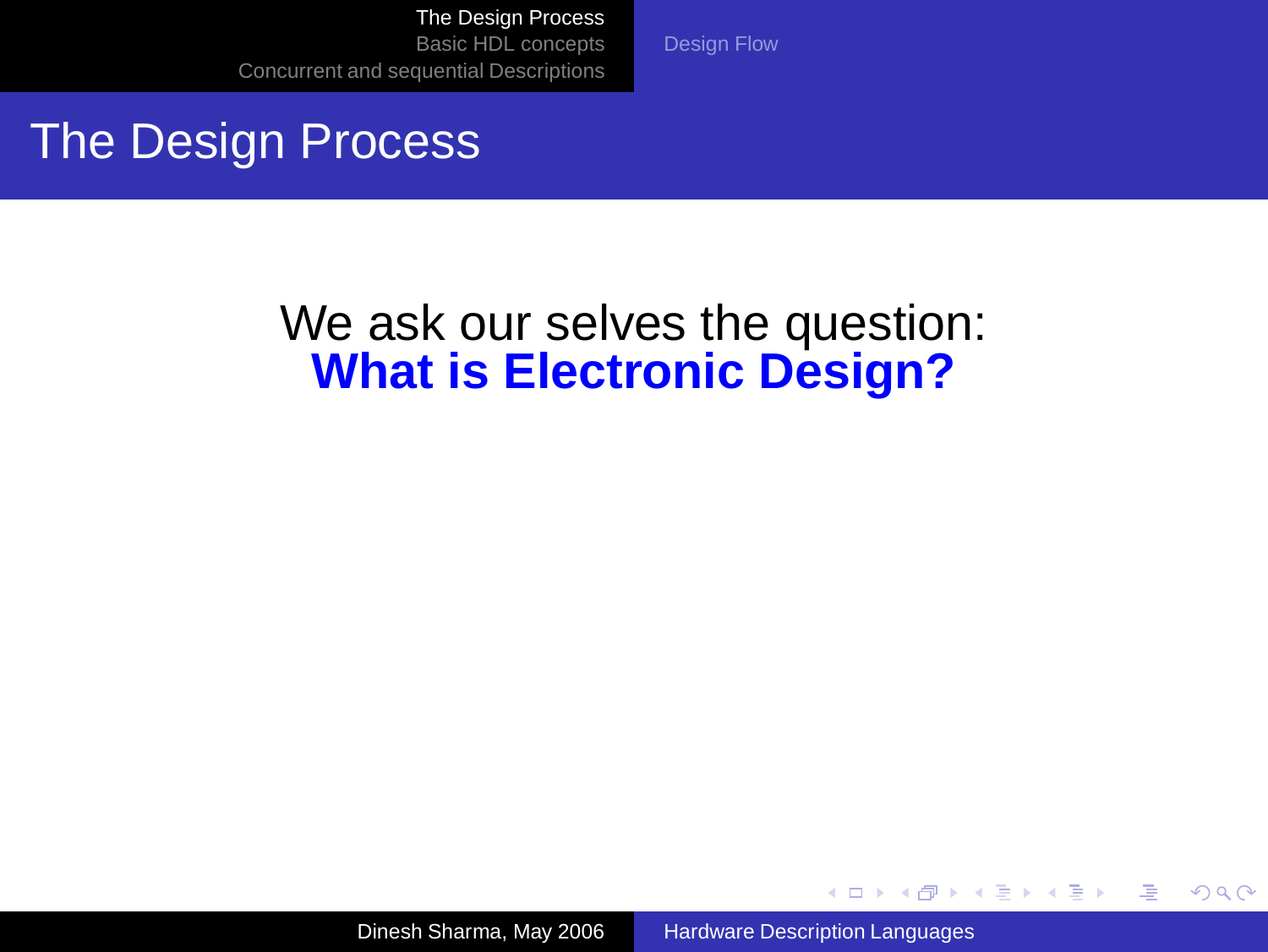[Design Flow](#page-12-0)

### The Design Process

#### We ask our selves the question: **What is Electronic Design?**

Given specifications, we want to develop a circuit by connecting known electronic devices, such that the circuit meets given specifications.

イロト イ押 トイヨ トイヨト

Φ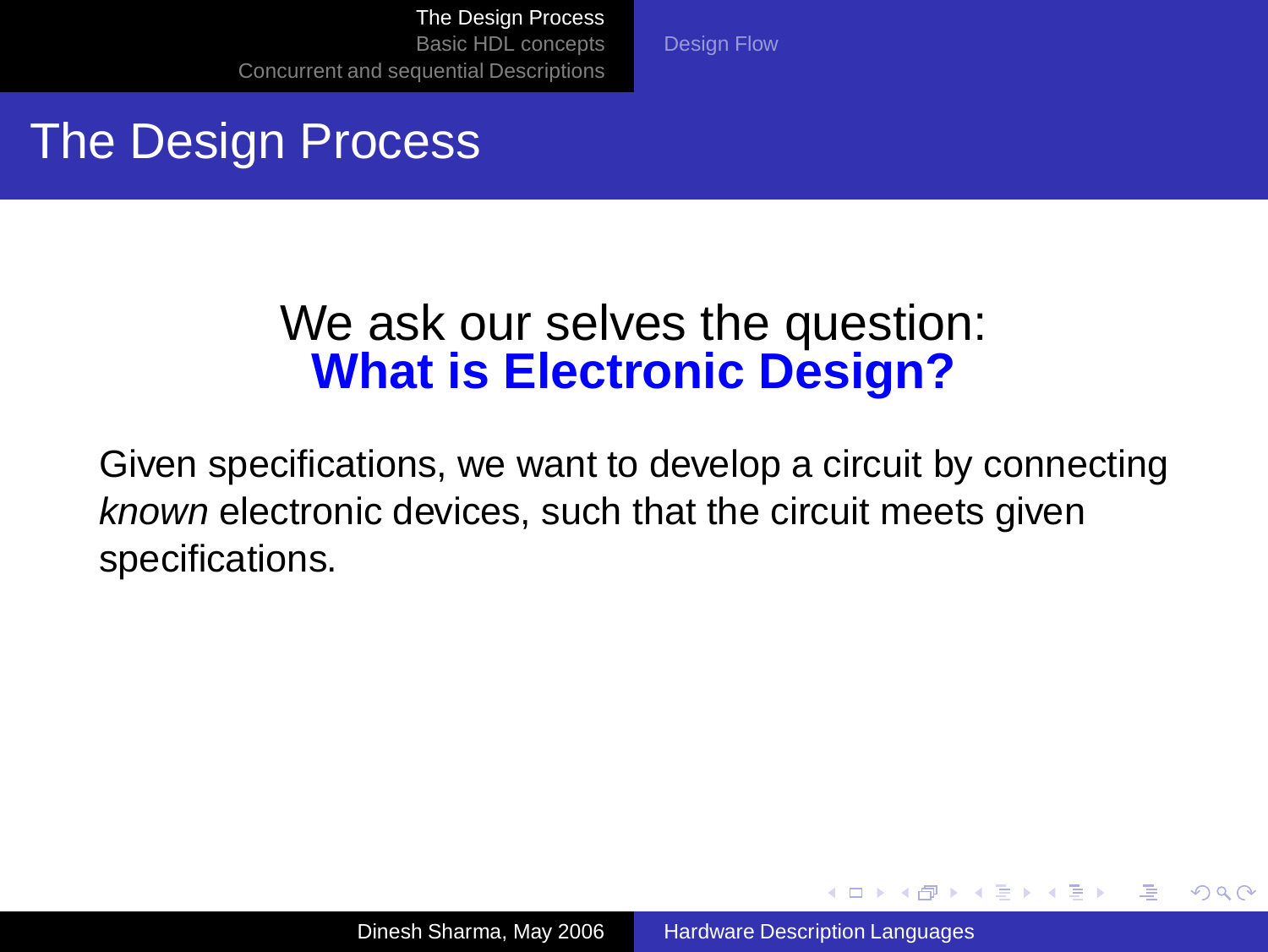[Design Flow](#page-12-0)

### The Design Process

#### We ask our selves the question: **What is Electronic Design?**

Given specifications, we want to develop a circuit by connecting known electronic devices, such that the circuit meets given specifications.

"Specifications" refer to the description of the desired behaviour of the circuit.

イロト イ押 トイヨ トイヨ トー

 $QQ$ 

э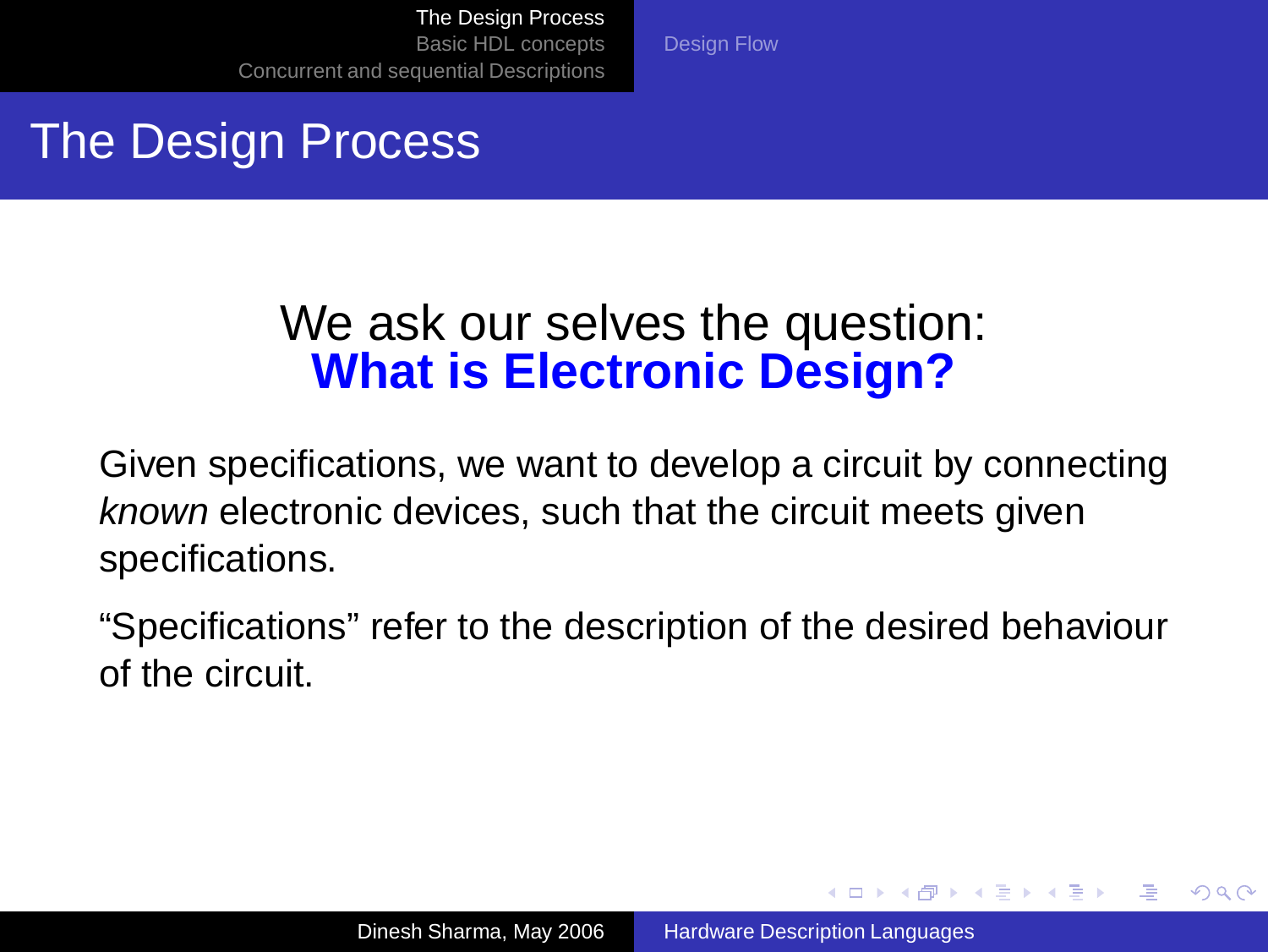[Design Flow](#page-12-0)

### The Design Process

#### We ask our selves the question: **What is Electronic Design?**

Given specifications, we want to develop a circuit by connecting known electronic devices, such that the circuit meets given specifications.

"Specifications" refer to the description of the desired behaviour of the circuit.

"Known" devices are those whose behaviour can be modeled by known equations or algorithms, with known values of parameters.

4 ロ ) 4 何 ) 4 ヨ ) 4 ヨ )

 $\Rightarrow$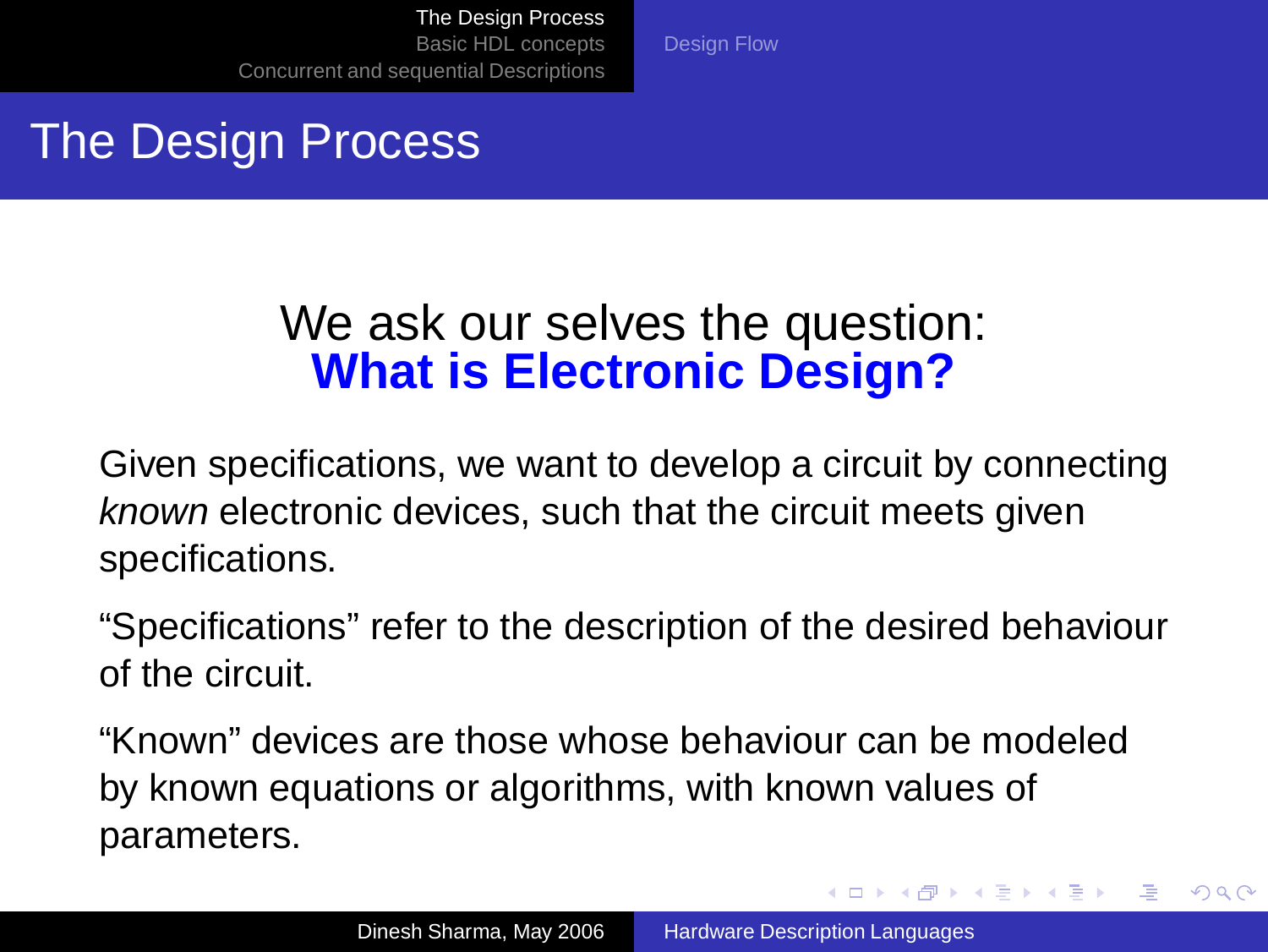# Electronic Design

Electronic Design is the process of converting a behavioural description (What happens when ..)

to

[Design Flow](#page-12-0)

a structural description (What is connected to what and how ..)

After conversion to a structural description, we may need to do "Physical Design" which involves choosing device sizes, placement of blocks, routing of interconnect lines etc.

This part is already done for us in FPGA based design.

イロト イ押 トイヨ トイヨト

Φ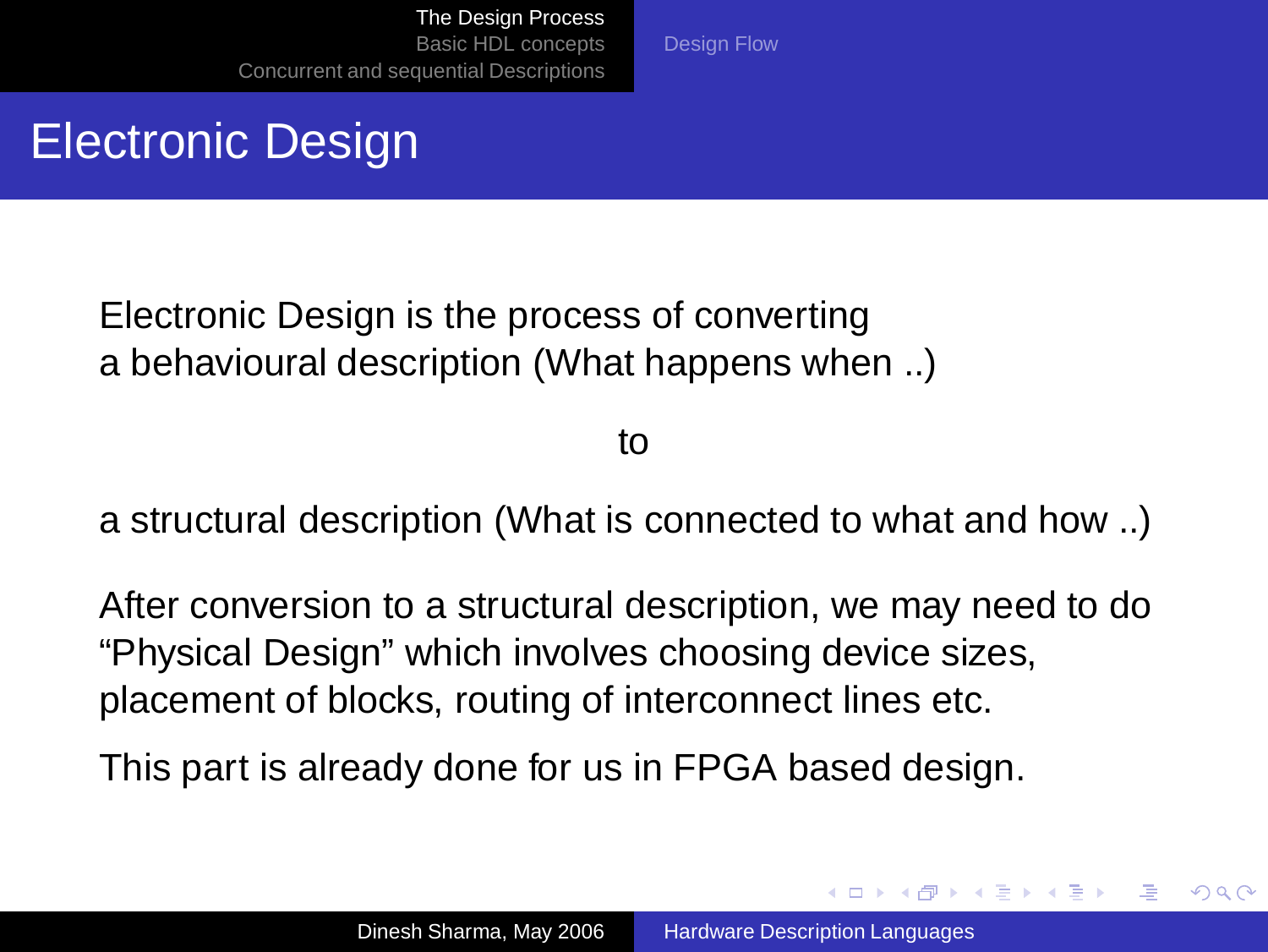[Design Flow](#page-12-0)

### Conquest over Complexity

- The main challange for modern electronic design is that the circuits being designed these days are extremely complex.
- $\mathcal{B}$  While IC technology has moved at a rapid pace, capabilities of human brain have remained the same :-(
- The human mind cannot handle too many objects at the same time. So a complex design has to be broken down into a small number of 'manageable' objects.
- If each object is still too complex to handle, the above process has to be repeated recursively. This leads to hierarchical design.
- Systematic procedures have to be developed to handle complexity.  $\left\{ \begin{array}{ccc} \square & \rightarrow & \left\{ \bigoplus \bullet & \leftarrow \emptyset \right\} \end{array} \right. \right\}$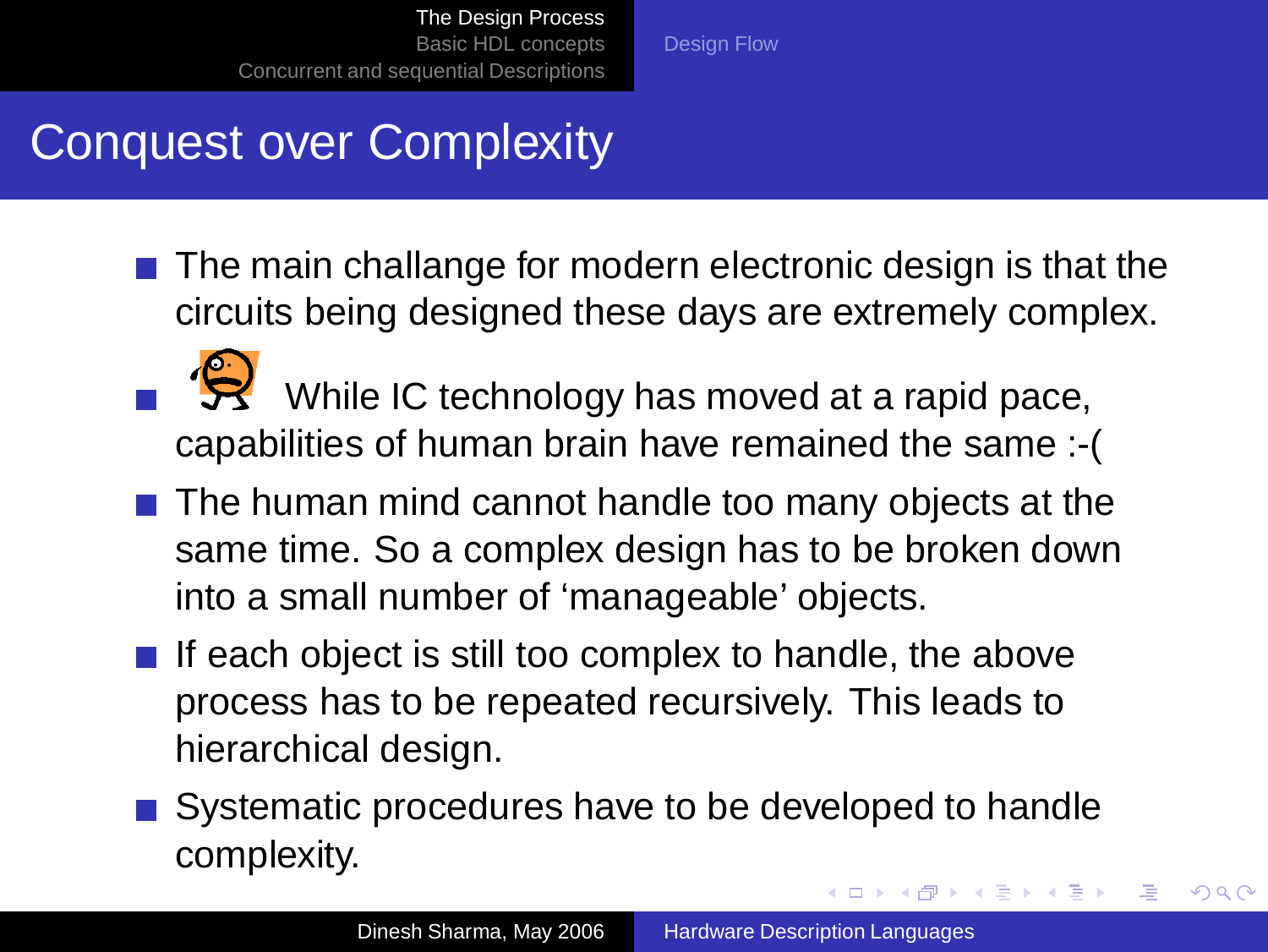[Design Flow](#page-12-0)

# A page out of the software designer's book

We must learn from the experience of software designers for handling complexity.

We must adopt:

- **Hierarchical Design.**
- **Modular architecture.**
- Text based, rather than pictorial descriptions.
- Re-use of existing resources

イロト イ押 トイヨ トイヨ トー

Φ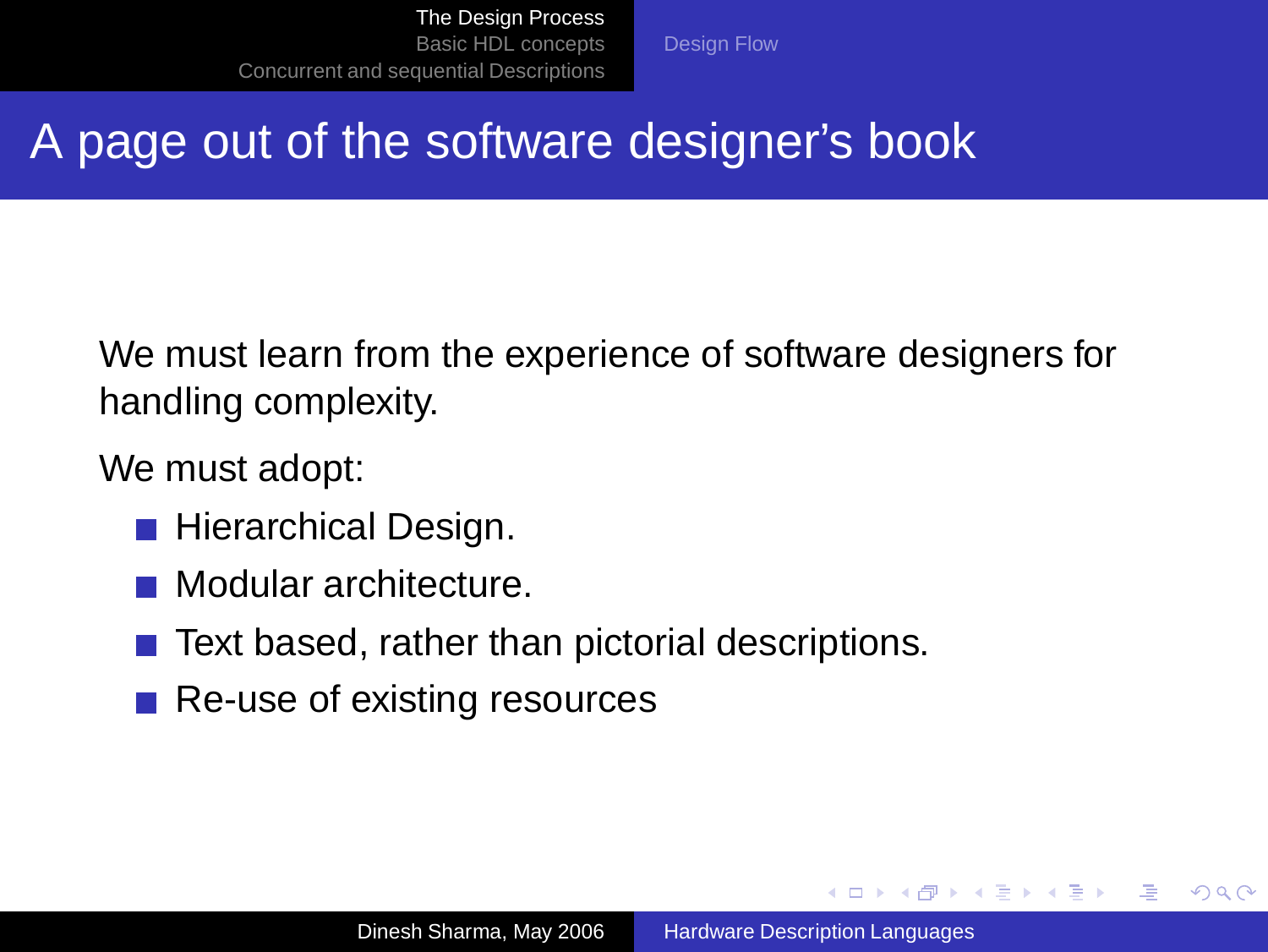[The Design Process](#page-1-0) [Basic HDL concepts](#page-17-0)

[Concurrent and sequential Descriptions](#page-57-0)

[Design Flow](#page-12-0)

Abstraction Levels



- Abstraction levels refer to functional, structural or geometric views of the design.
- $\blacksquare$  Top down design begins with higher levels of abstraction.
- As we go to lower levels of abstraction, the level of detail goes up.
- It is advantageous to do as much work as possible at higher levels of abstraction, when thw detail is low.

 $\left\{ \begin{array}{ccc} 1 & 0 & 0 \\ 0 & 1 & 0 \end{array} \right.$ 

Ξ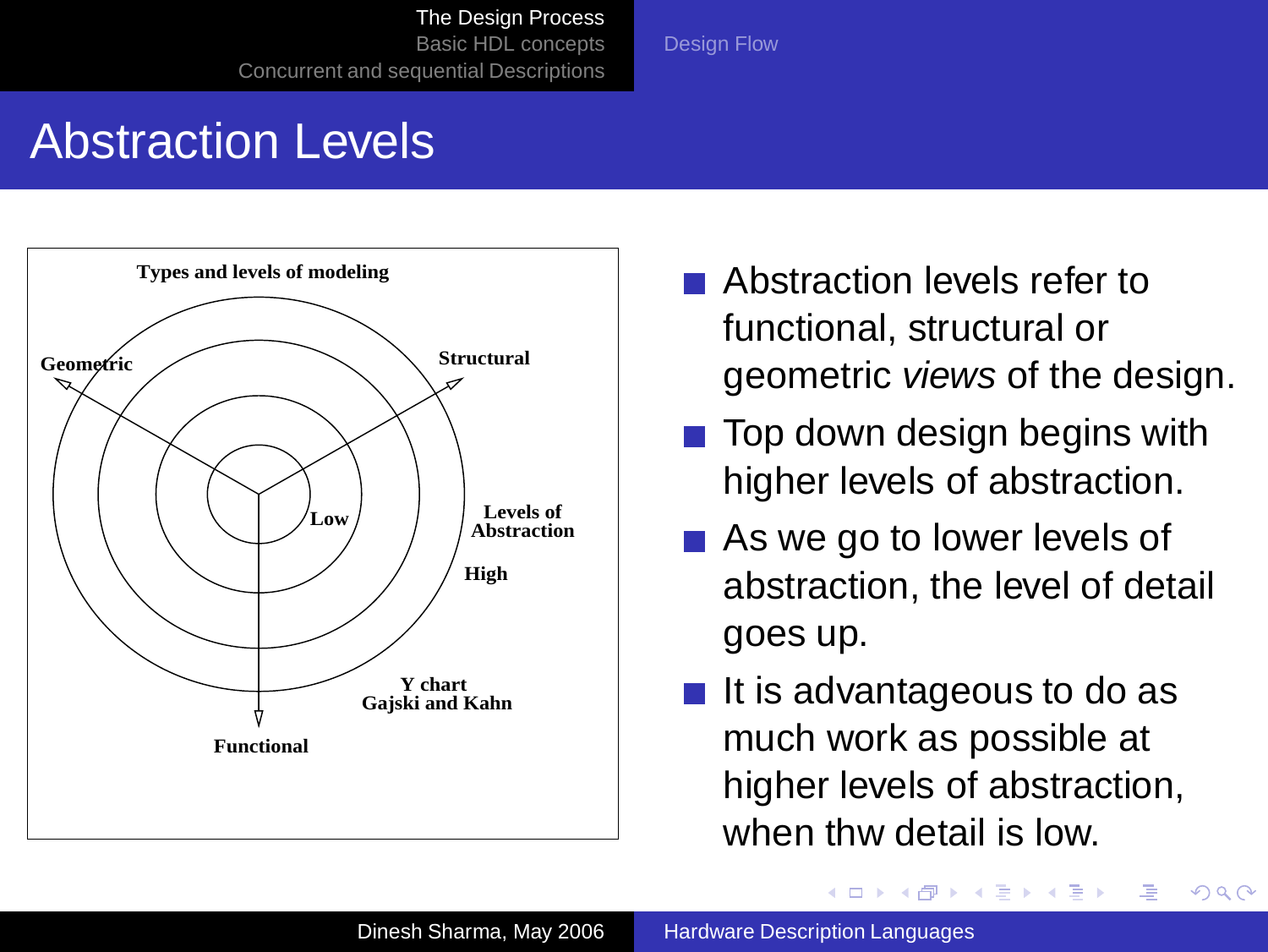[Design Flow](#page-12-0)

# Abstraction Levels: Geometric



- At high levels of geometric abstraction, we view the layout as a floor plan with blocks.
- At lower levels, we look at basic cells.
- At lower levels still, we view transistors as stick diagrams.
- At the lowest level, we have to worry about all rectangles and polygons making up the layout.

→ 重 → → 重 →

 $QQ$ 

**◆ロト ◆母ト**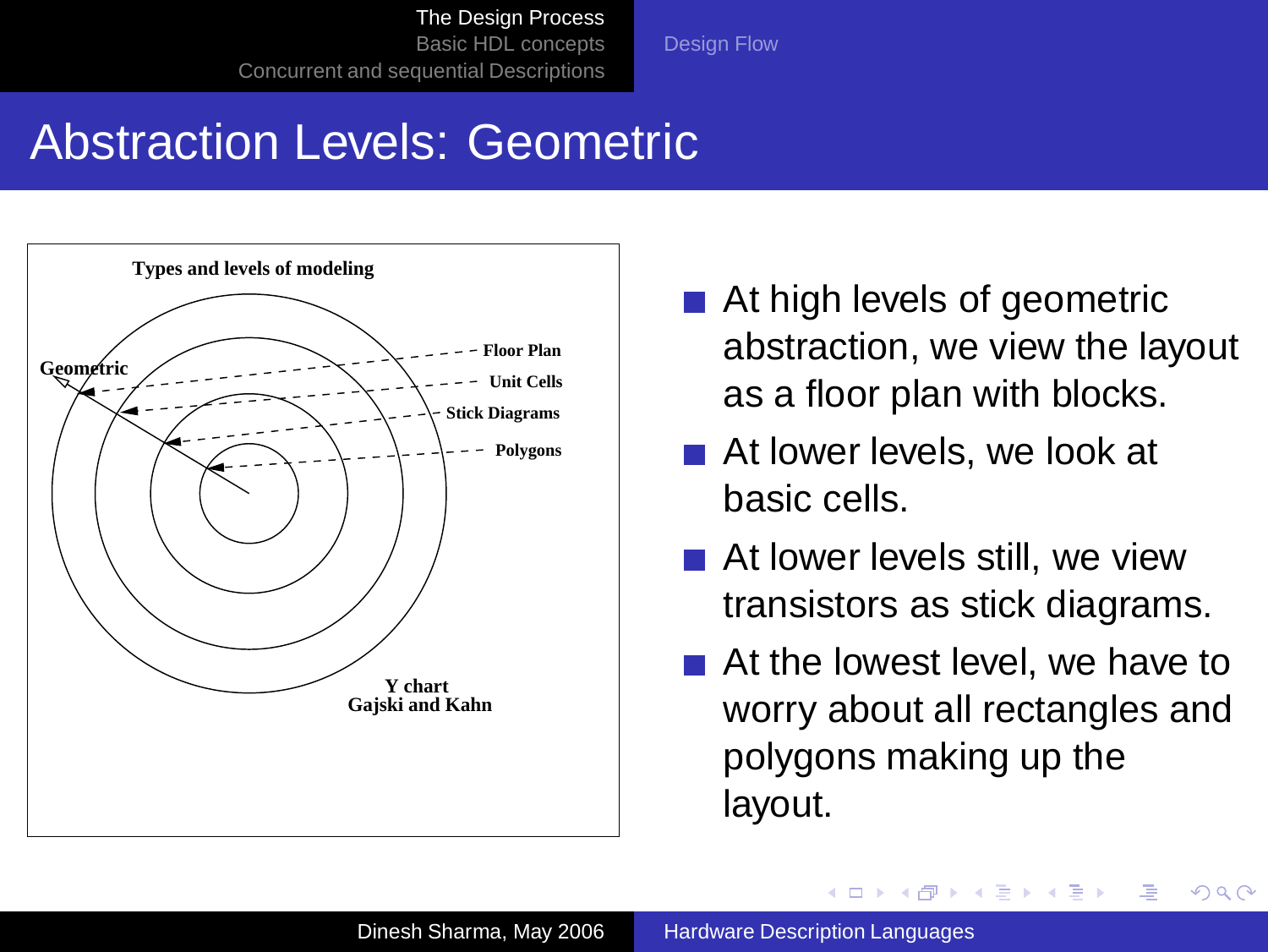[Design Flow](#page-12-0)

# Abstraction Levels: Structural



- At high levels of abstraction, we view the structure in terms of functional blocks or IP cores.
- At lower levels, we see it in terms of registers, simple blocks
- At still lower levels, we view it in terms of logic gates etc.
- At the lowest level, we have to see full details at transistor level.

イロト イ押 トイヨ トイヨ トー

Φ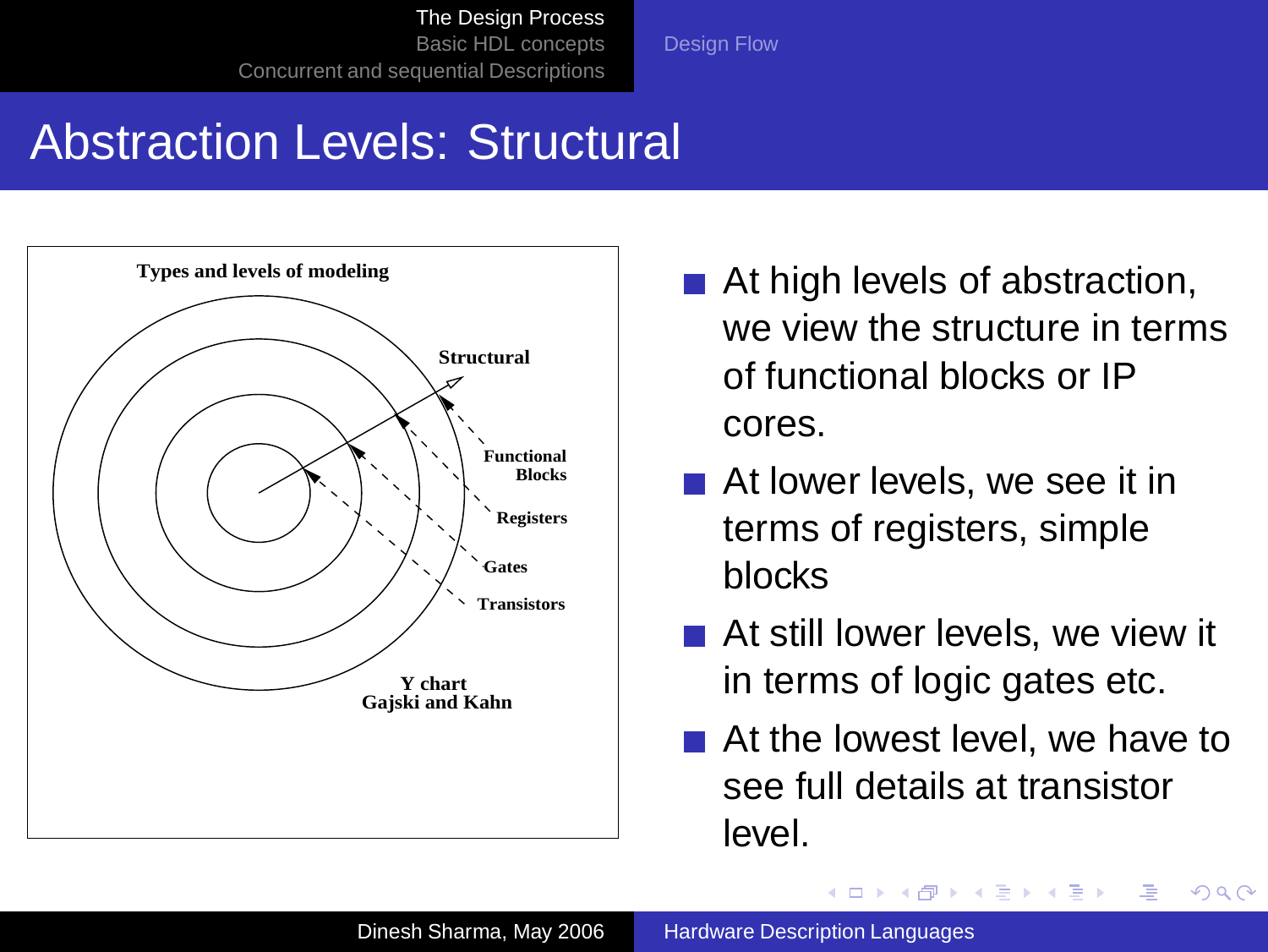[Design Flow](#page-12-0)

# Abstraction Levels: Functional



- At the top level, we have the functional specifications.
- At lower levels, we view the design in terms of protocols and algorithms.
- At Still lower levels, we view it in terms of data and control flow etc.
- At the highest level of detail, we have to worry about all the governing equations at all nodes.

イロト イ押 トイヨ トイヨト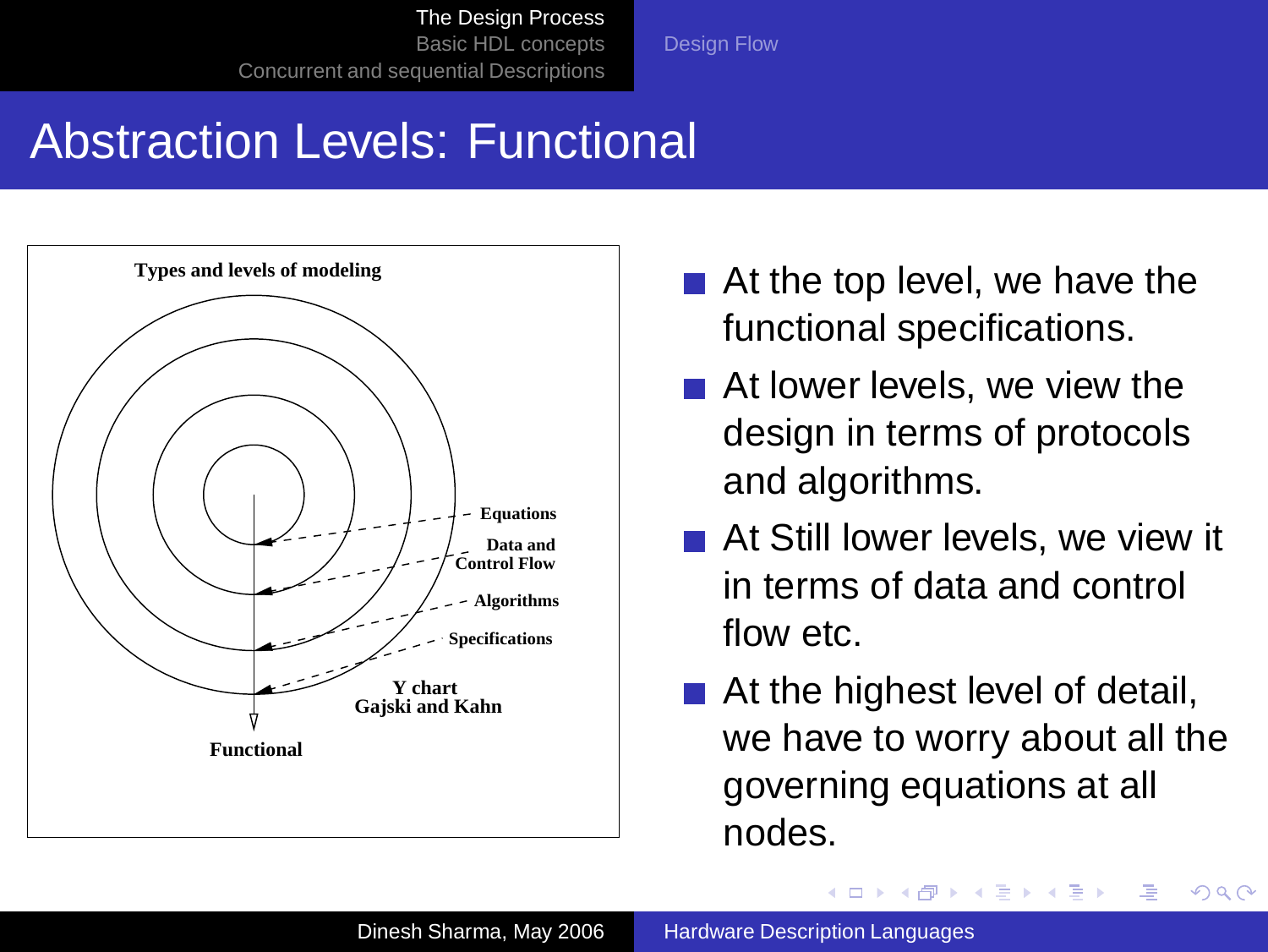[Design Flow](#page-12-0)

### Design Flow: System and logic level

<span id="page-12-0"></span>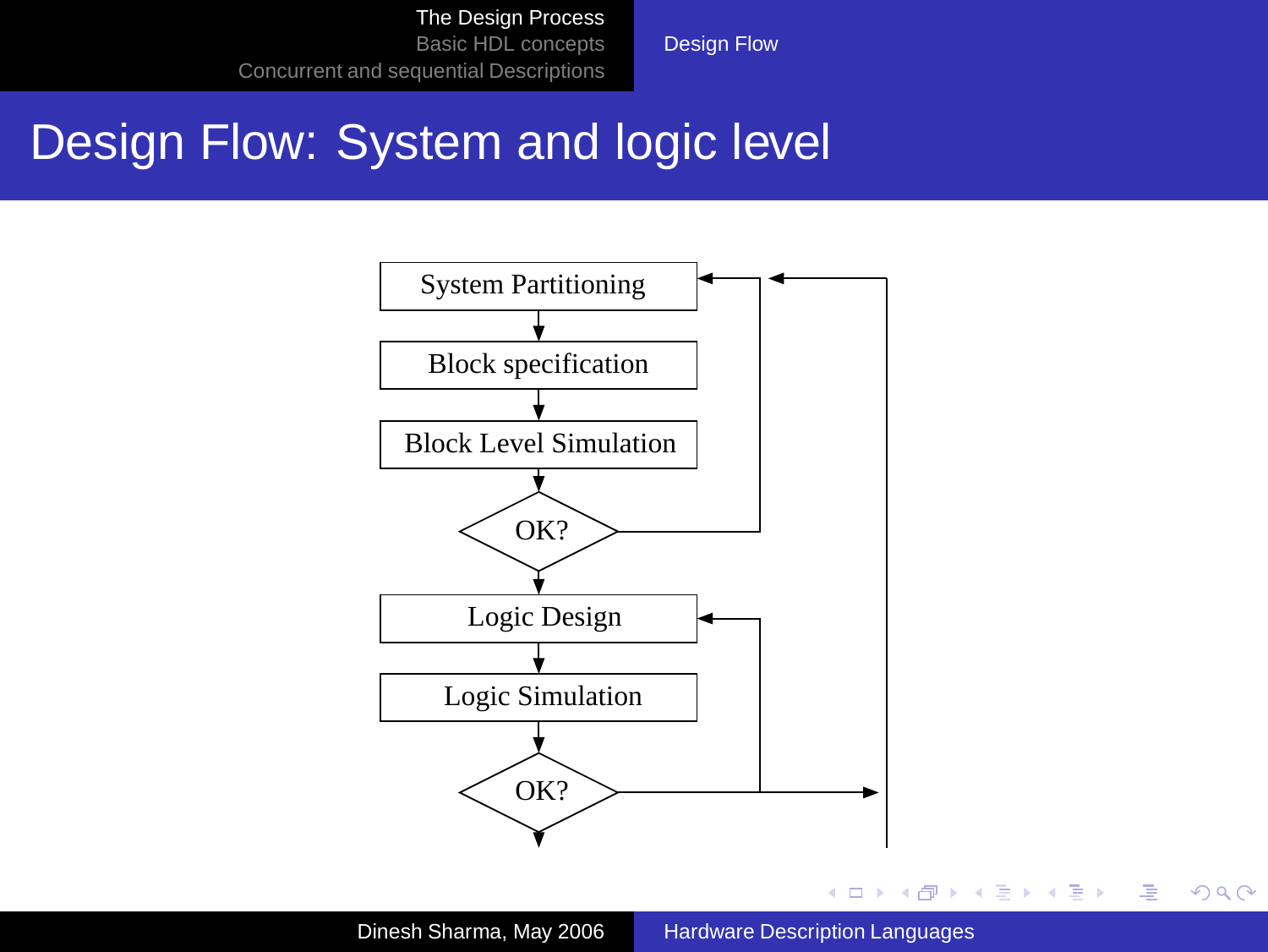[Design Flow](#page-12-0)

#### Design Flow: Physical level

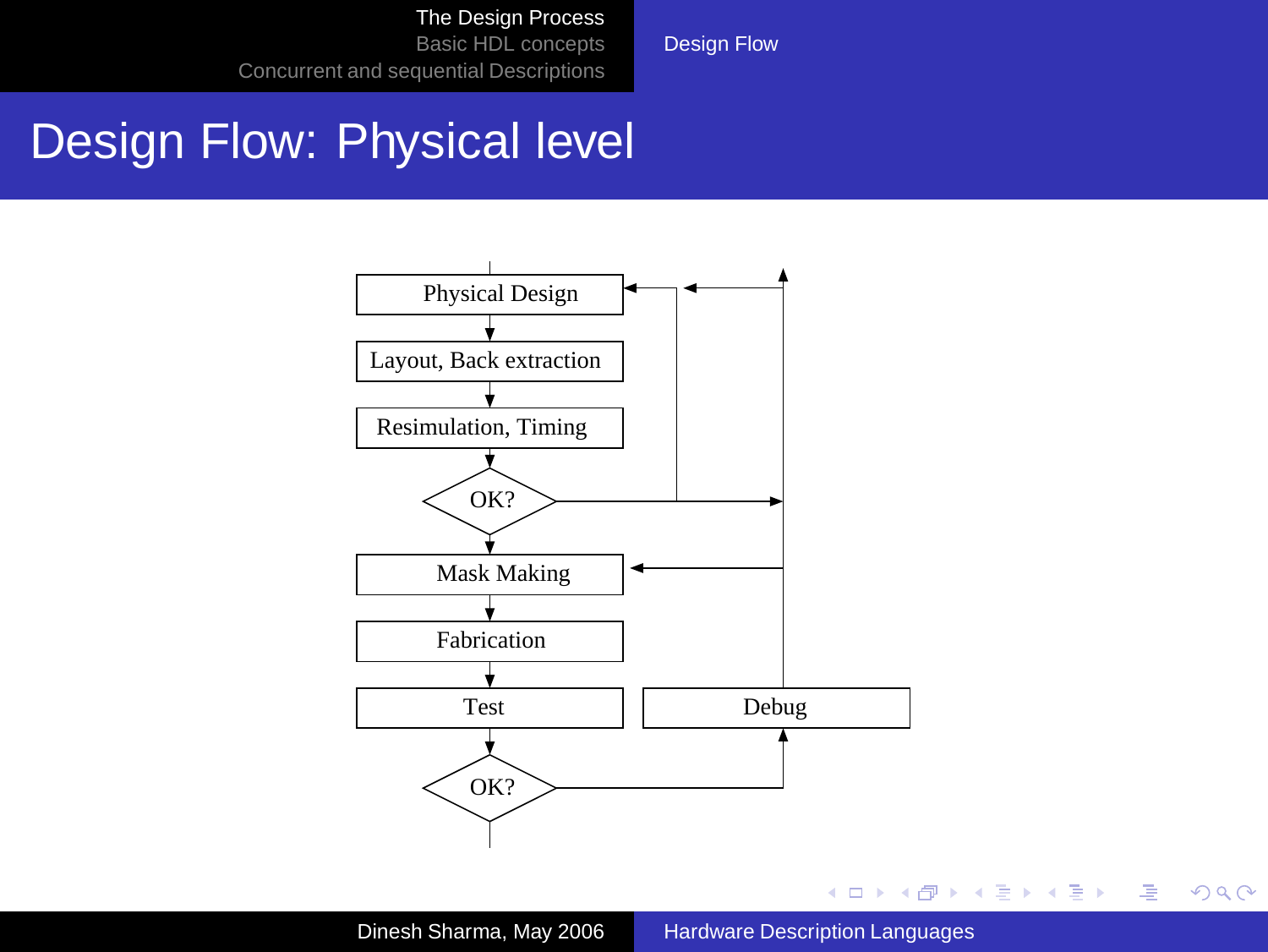# Hierarchical Design

- $\blacksquare$  The design process has to be hierarchical.
- A complex circuit is converted to a structural description of blocks which have not yet been designed - but whose behaviour can be described.

[Design Flow](#page-12-0)

- Each of these blocks is then designed as if it was an independent design problem of lower complexity.
- This process is continued till all blocks are broken down into "known" devices.
- $\blacksquare$  It is essential that any departure from proper operation is detected early - at a low complexity level.
- A hardware description language must be able to simulate a system whose components have been designed to different levels of detail.  $\left\{ \begin{array}{ccc} \square & \rightarrow & \left\{ \bigoplus \bullet & \leftarrow \emptyset \right\} \end{array} \right. \right\}$ Φ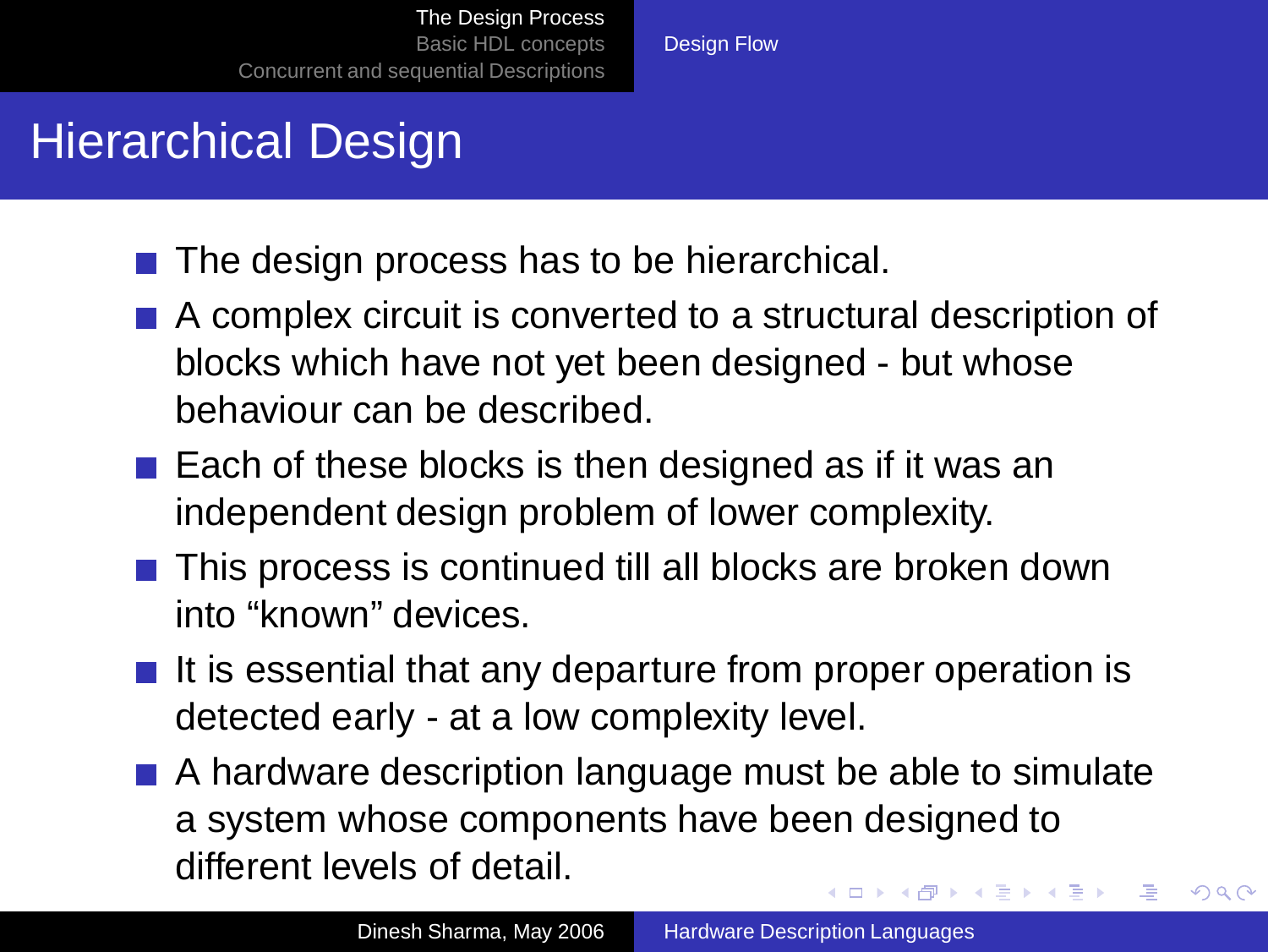[Design Flow](#page-12-0)

### But Hardware is different!

Hardware components are concurrent (all parts work at the same time).

Whereas (traditional) software is sequential - (executes an instruction at a time).

Description of hardware behaviour has timing as an integral part.

Traditional software is not real time sensitive.

Therefore, design of complex hardware involves many more basic concepts beyond those of programming languages.

 $\left\{ \begin{array}{ccc} \square & \rightarrow & \left\{ \bigoplus \bullet & \leftarrow \emptyset \right\} \end{array} \right. \right\}$ 

Φ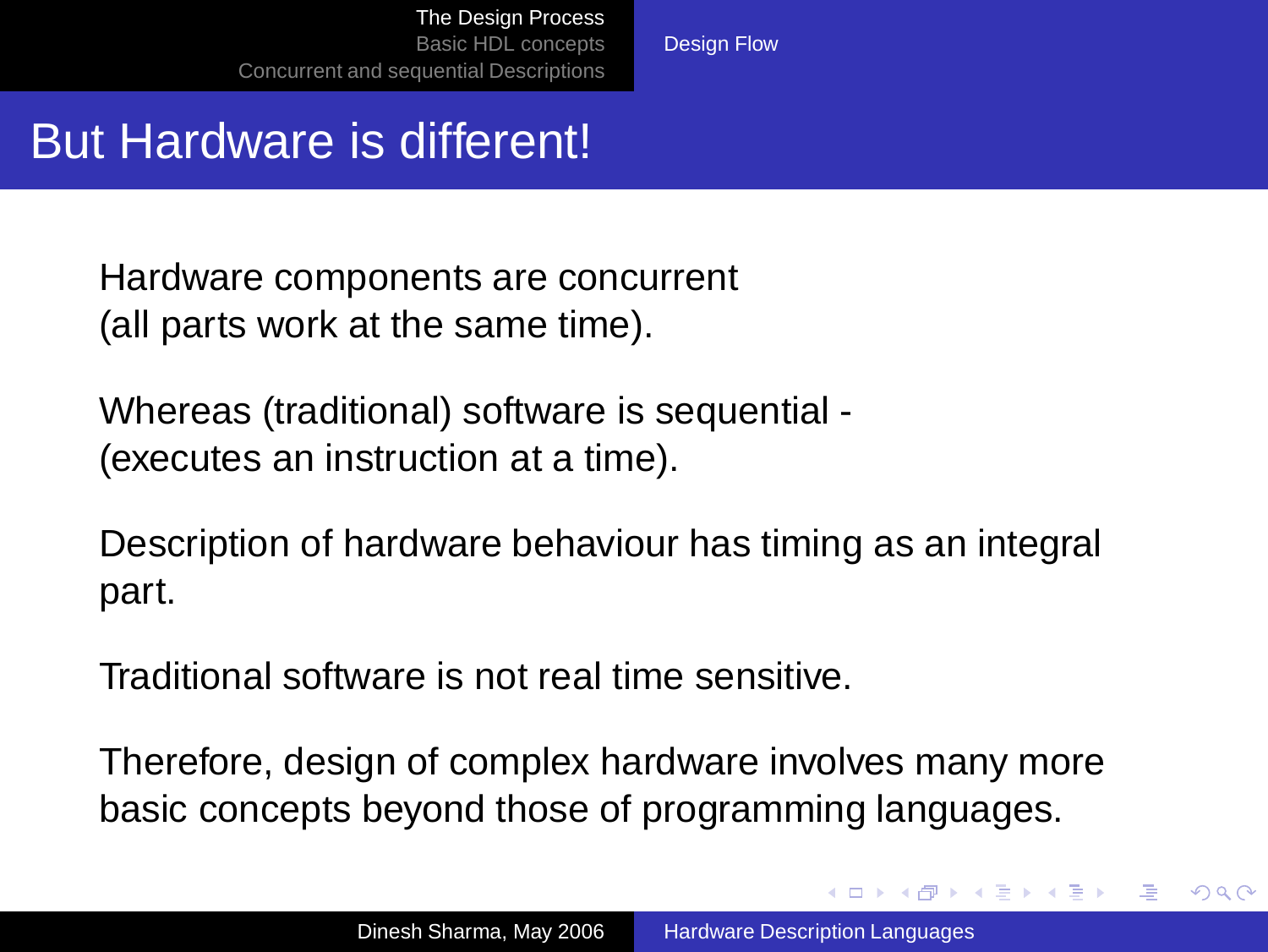[Design Flow](#page-12-0)

# Hardware Description Languages

Hardware description languages need the ability to

- **Describe**
- Simulate at
	- **Behavioural**
	- Structural
	- and mixed

level.

and to synthesize (structure from behaviour).

<span id="page-16-0"></span> $\left\{ \begin{array}{ccc} \square & \rightarrow & \left\{ \bigoplus \bullet & \leftarrow \emptyset \right\} \end{array} \right. \right\}$ 

画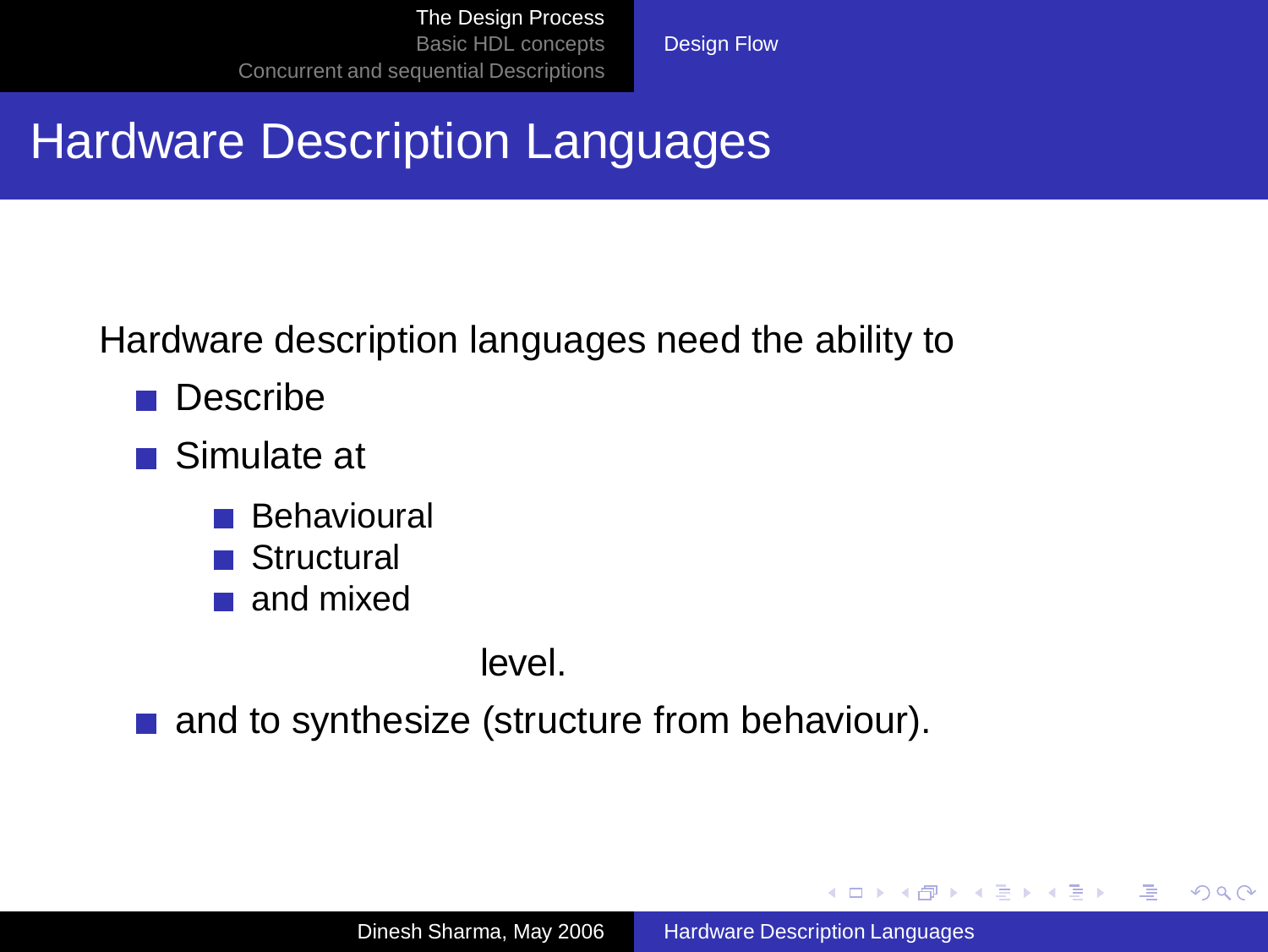[Timing and Delays](#page-19-0) [Simulation of hardware](#page-26-0)

# Basic HDL concepts

#### **Timing**

■ Concurrency

■ Hardware Simulation process which involves:

- Analysis
- Elaboration
- and Simulation  $\sim 10$

■ Simulation proceeds in two distinct phases

- Signal update
- Selective re-simulation

<span id="page-17-0"></span>イロト イ押 トイヨ トイヨ トー

画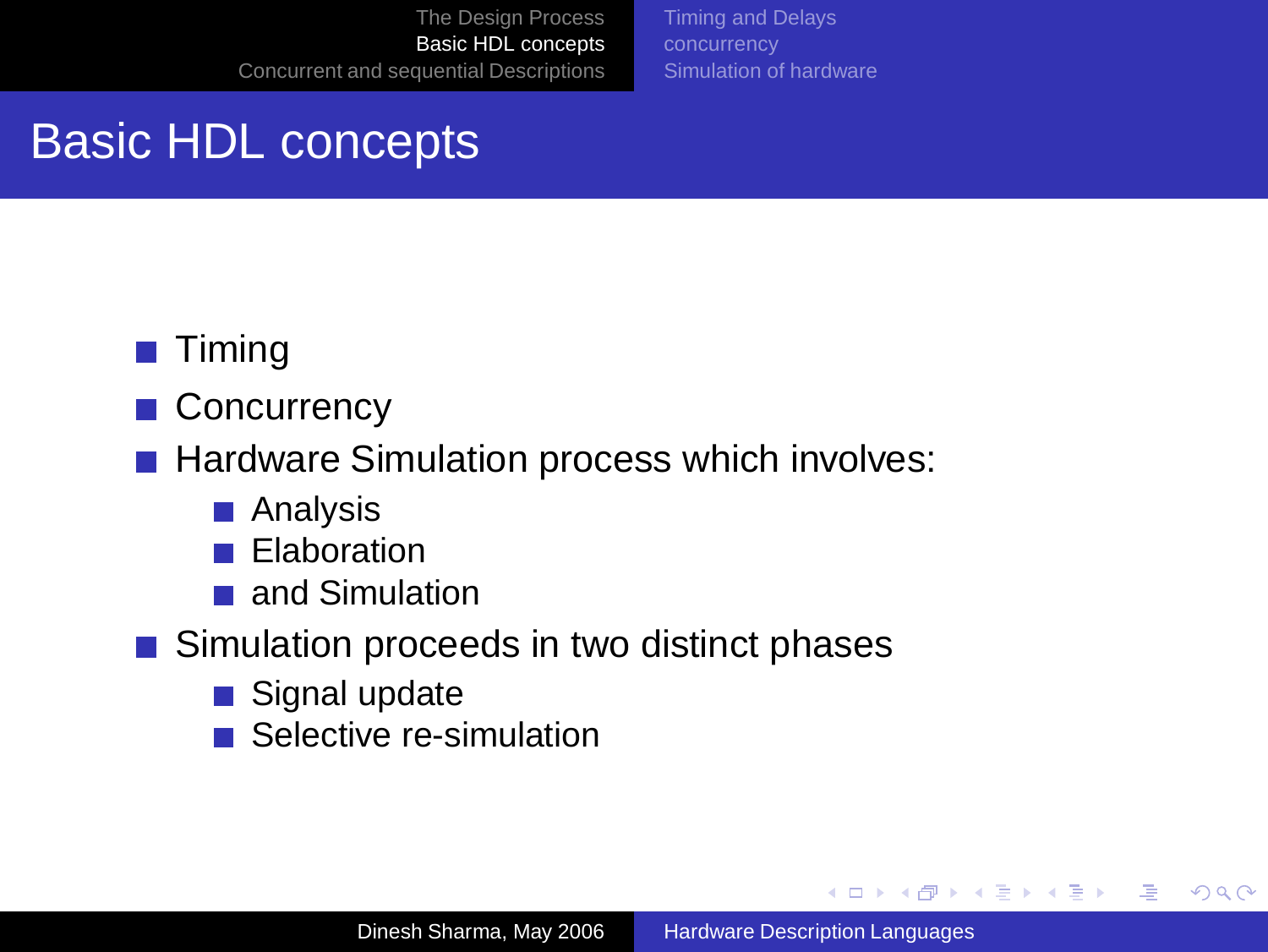[Timing and Delays](#page-19-0) [Simulation of hardware](#page-26-0)

# HDL Uses

Hardware Description Languages are used for:

- Description of
	- Interfaces
	- Behaviour
	- **Structure**
- **Test Benches**
- **■** Synthesis

**K 日 ト K 伊 ト K ヨ ト K ヨ ト** 

画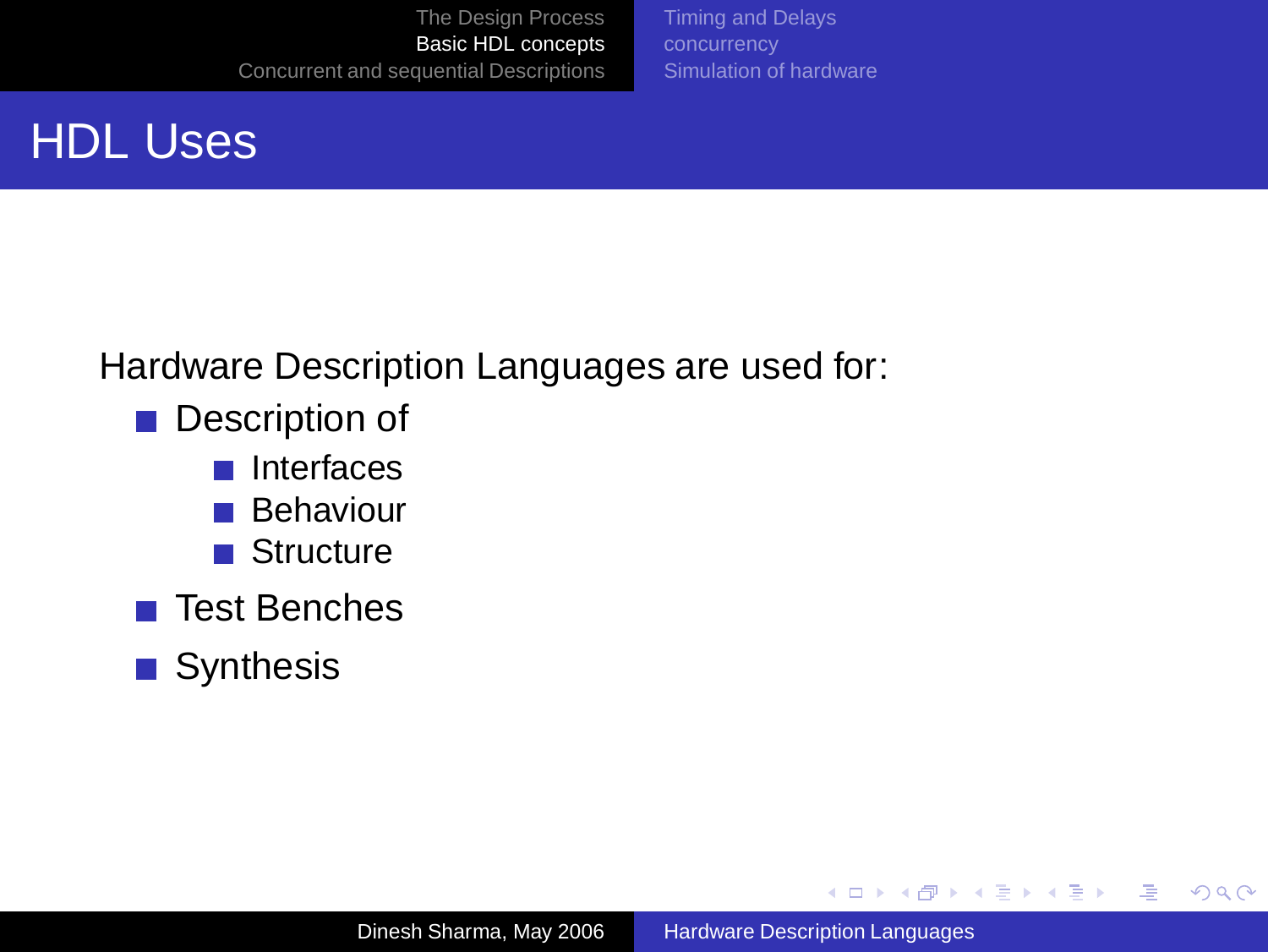[Timing and Delays](#page-19-0) [Simulation of hardware](#page-26-0)

#### **Delays**

#### How do we describe delays?



#### Out  $<=$  In AFTER 30 uS;

<span id="page-19-0"></span>イロト イ押 トイヨ トイヨト

Φ

 $2Q$ 

#### Is this description unambiguous?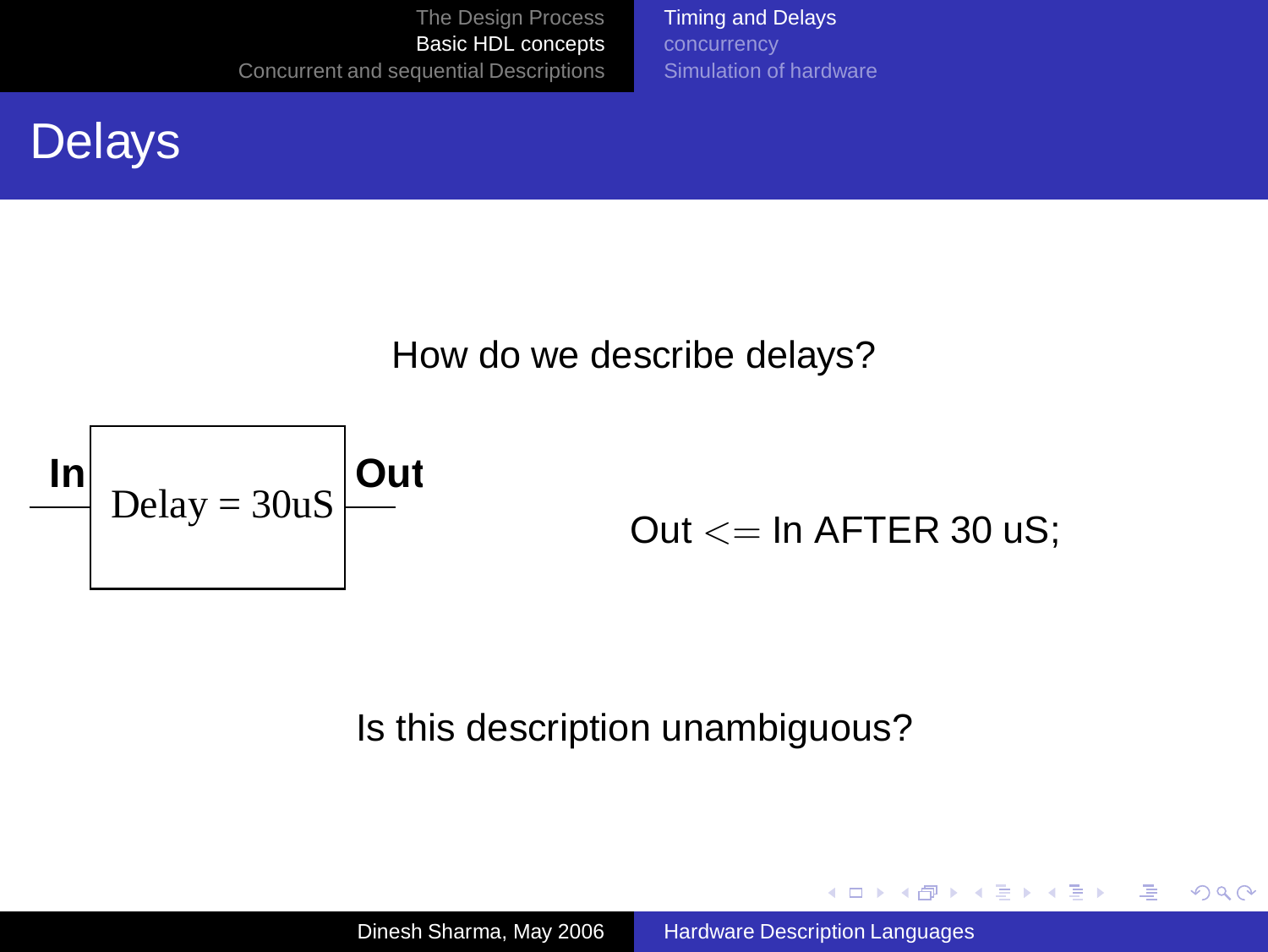[Timing and Delays](#page-19-0) [Simulation of hardware](#page-26-0)

### Delay: Inertial



イロトメ 御 トメ 重 トメ 重 トー

唐.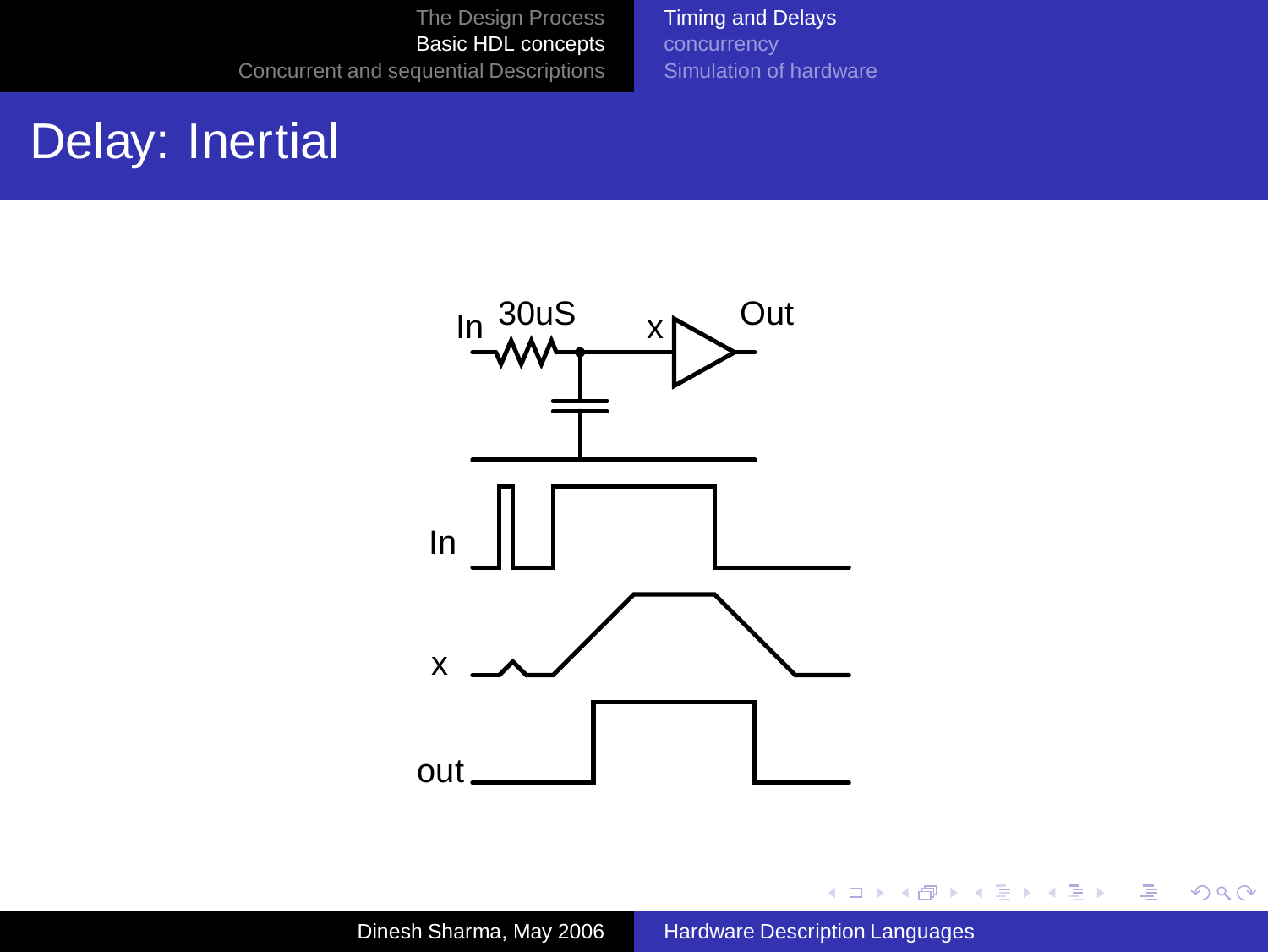[Timing and Delays](#page-19-0) [Simulation of hardware](#page-26-0)

#### Delay: Transport



イロト イ部 トイモト イモトー

● 1  $2QQ$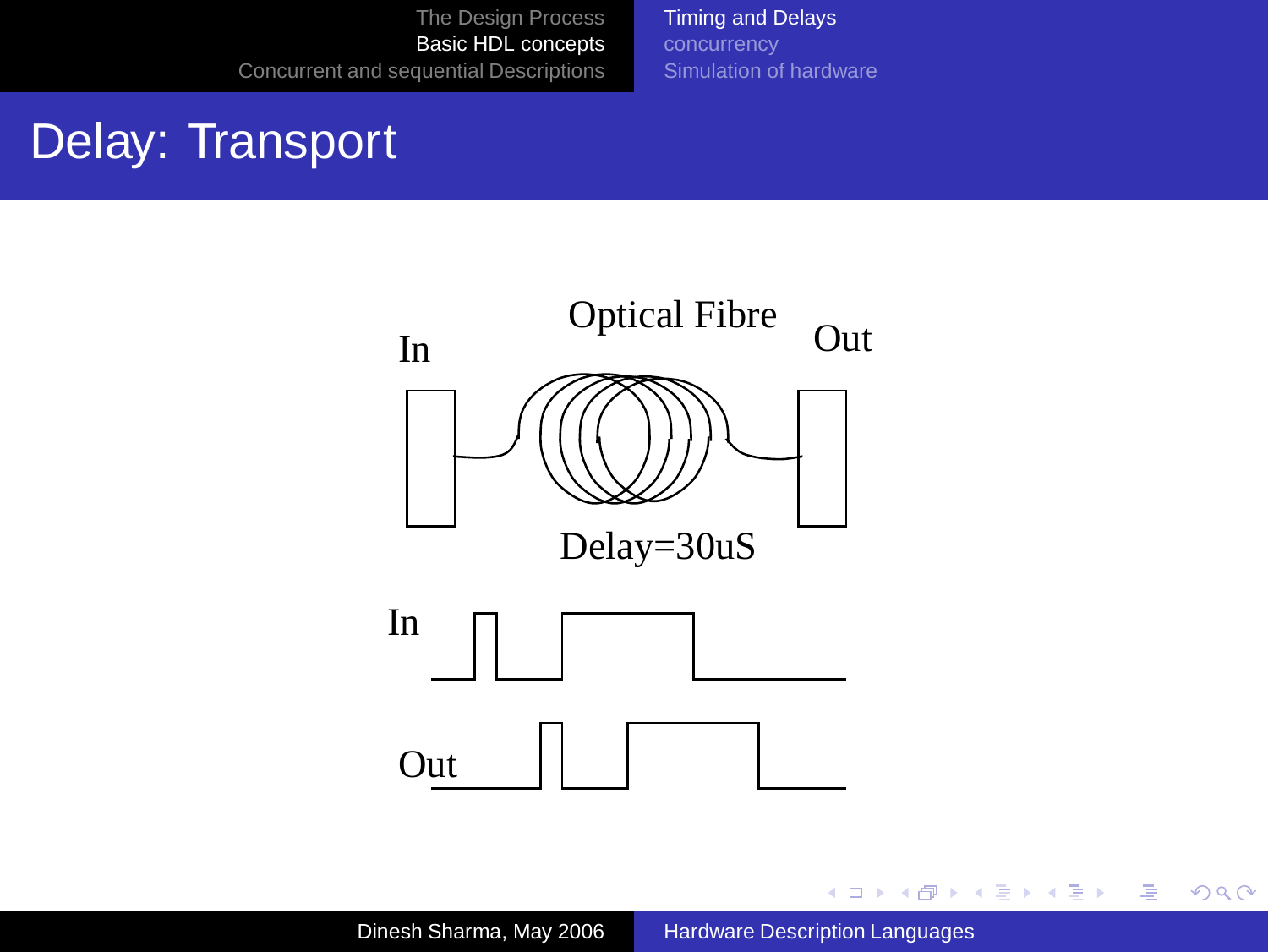[Timing and Delays](#page-19-0) [Simulation of hardware](#page-26-0)

# Modeling Delay

So the same amount of delay (30  $\mu$ S in our example), can result in *qualitatively* different phenomena!

We have to define two different kinds of delay

Inertial Delay is the RC kind of delay, which swallows pulses much narrower than the delay amount.

Transport Delay is the optical fibre kind of delay, which lets all pulses pass through irrespective of their width.

In most hardware description languages, Delays are inertial by default.

The delay amount is taken to be zero if not specified.

**K 日 ト K 伊 ト K ヨ ト K ヨ ト**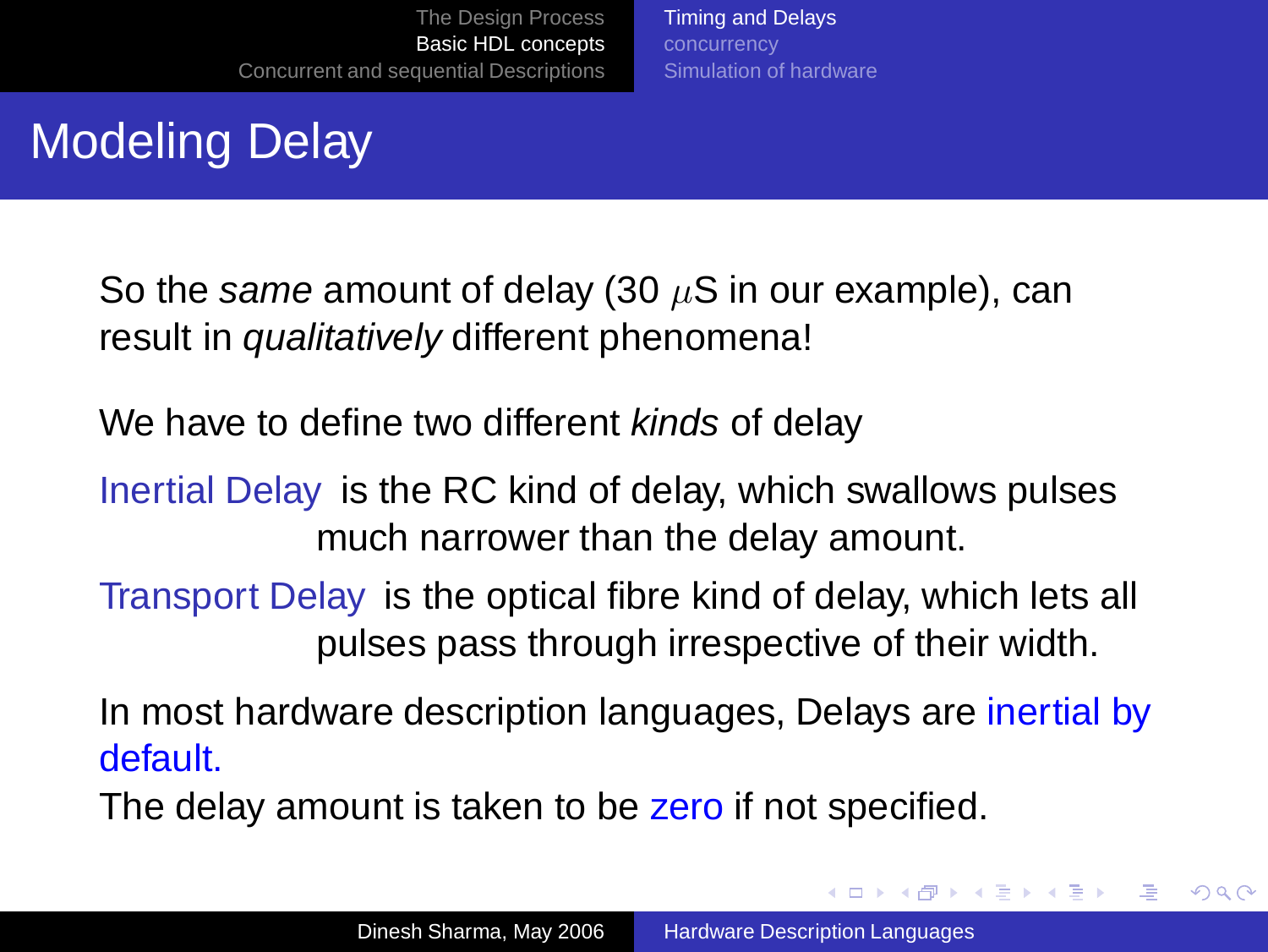[Timing and Delays](#page-19-0) [Simulation of hardware](#page-26-0)

# Signal Assignments: Transactions

To represent real hardware, each signal assignment has to be associated with a delay.

When a value is assigned to a signal, the target signal does not acquire the assigned value immediately. The value is acquired after some delay.

Remembering that a signal is scheduled to acquire a value in the future is called a **"Transaction"**

Thus, when an assignment is made, we imply that the target signal will acquire this value after so much delay of this type.

イロト イ押 トイヨ トイヨト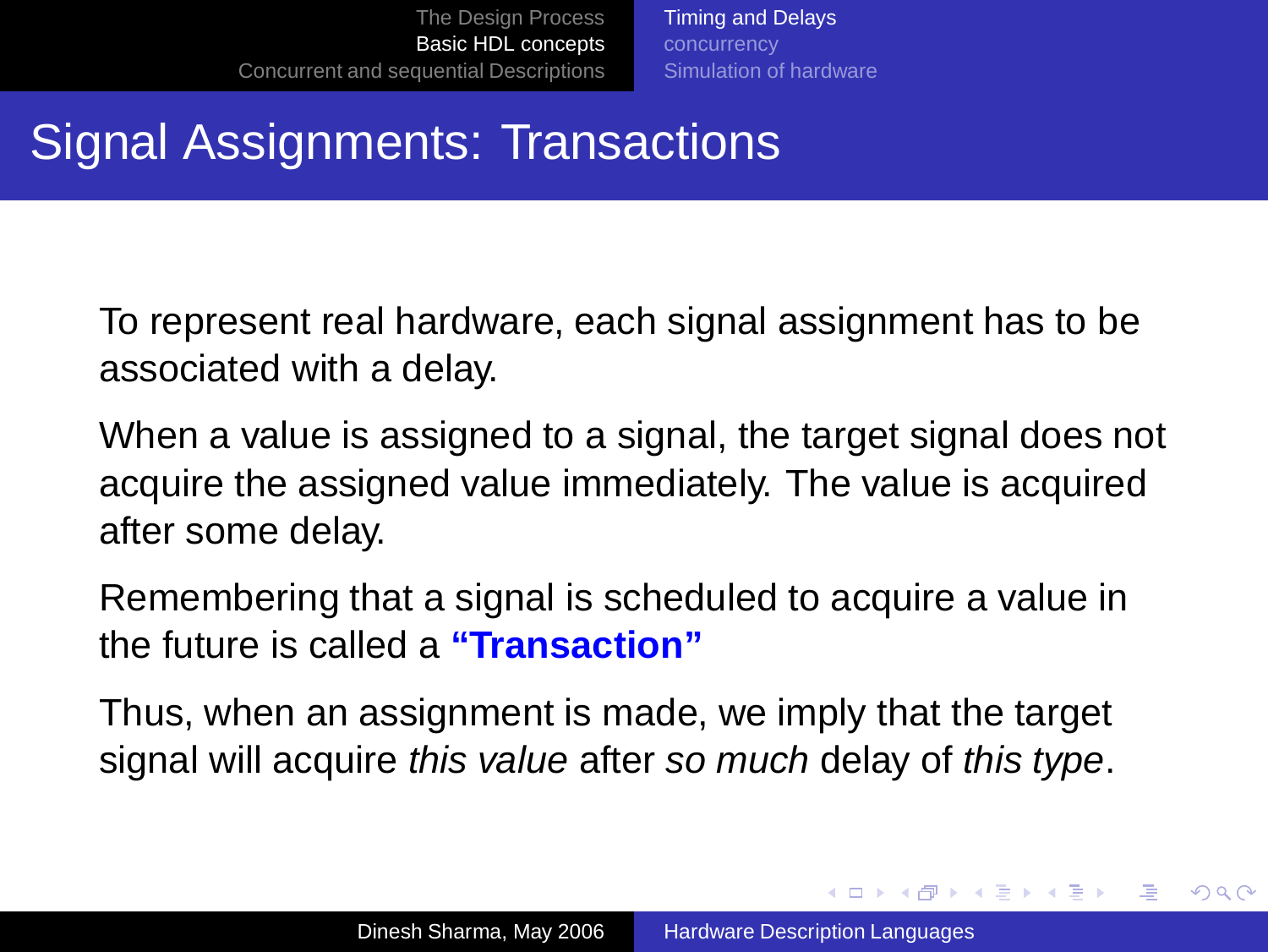[Timing and Delays](#page-19-0) [Simulation of hardware](#page-26-0)

#### Concept of delta delay

When a transaction is placed on a signal, the default type of delay is inertial and the default amount of delay is zero.

Zero delay is implemented as a small  $(\delta)$  delay which goes to zero in the limit.

This has scheduling implications. Events occurring at t,  $t + \delta$ ,  $t + 2\delta$  are all reported as having occurred at t, but are time ordered as if  $\delta$  were non zero.

イロト イ押 トイヨ トイヨ トー

 $\Omega$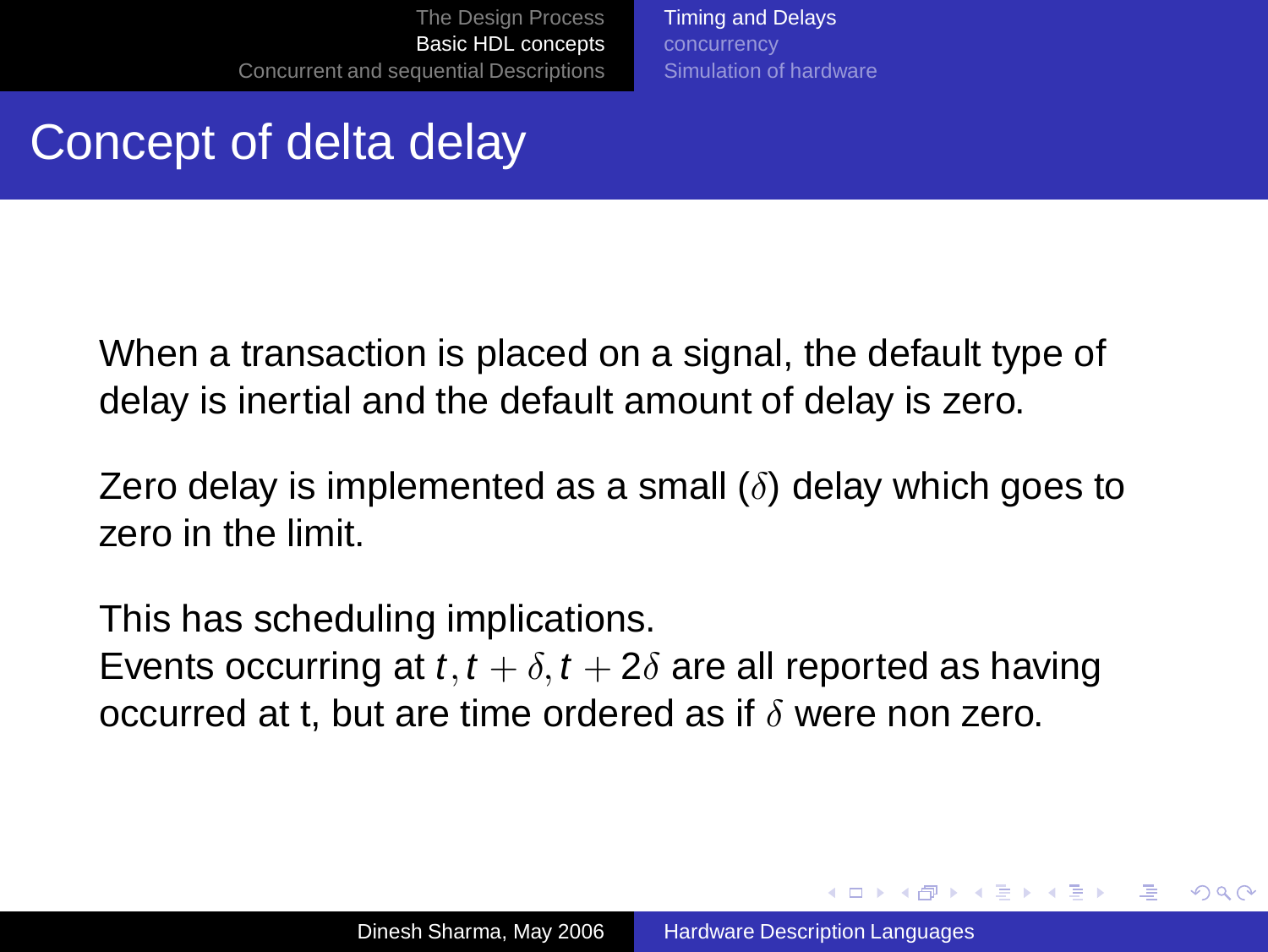[Timing and Delays](#page-19-0) [concurrency](#page-25-0) [Simulation of hardware](#page-26-0)

# Handling Concurrency

Concurrency is handled by following an even driven architecture.

- $\blacksquare$  In a concurrent system many things can happen at the same time.
- $\blacksquare$  We can efficiently handle only one thing at a time,
- $\blacksquare$  Therefore we need to 'control' the passage of time.
- $\blacksquare$  Time is treated as a global variable. Things which happen simultaneously are handled one after the other, keeping the time value the same. Time is incremented explicitly after all events at the current time have been handled.
- <span id="page-25-0"></span>Obviously, the value of the time variable represents the time during the operation of the concurrent system - and has nothing to do with the actual time taken by a computer to simulate the system. イロト イ押 トイヨ トイヨ トー Э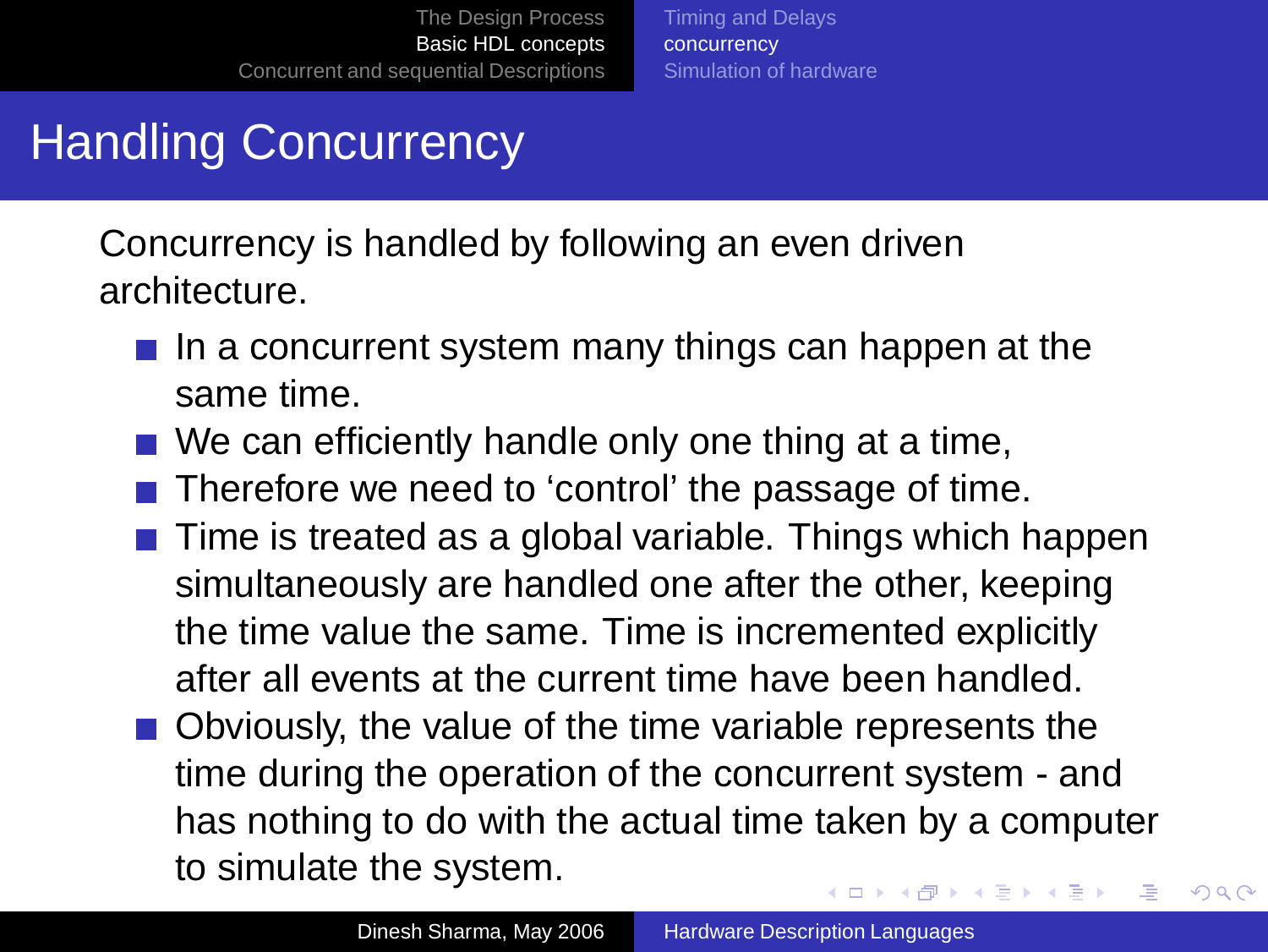[Timing and Delays](#page-19-0) [Simulation of hardware](#page-26-0)

### Hardware Simulation

Hardware simulation involves three stages:

Analysis Syntax of hardware description is checked and interpreted.

Elaboration This is a preparatory step which sets up a hierarchically described circuit for simulation.

- **Flattening the hierarchy: For structural** descriptions, components are expanded, till the circuit is reduced to an interconnection of simple components which are described behaviourally.
- Data structures describing "sensitivity lists" of all elemental components are built up.

<span id="page-26-0"></span> $\Rightarrow$ 

 $2Q$ 

Simulation Event driven simulation is carried out.  $\Box \rightarrow 4 \overline{B} \rightarrow 4 \overline{B} \rightarrow 4 \overline{B} \rightarrow 1$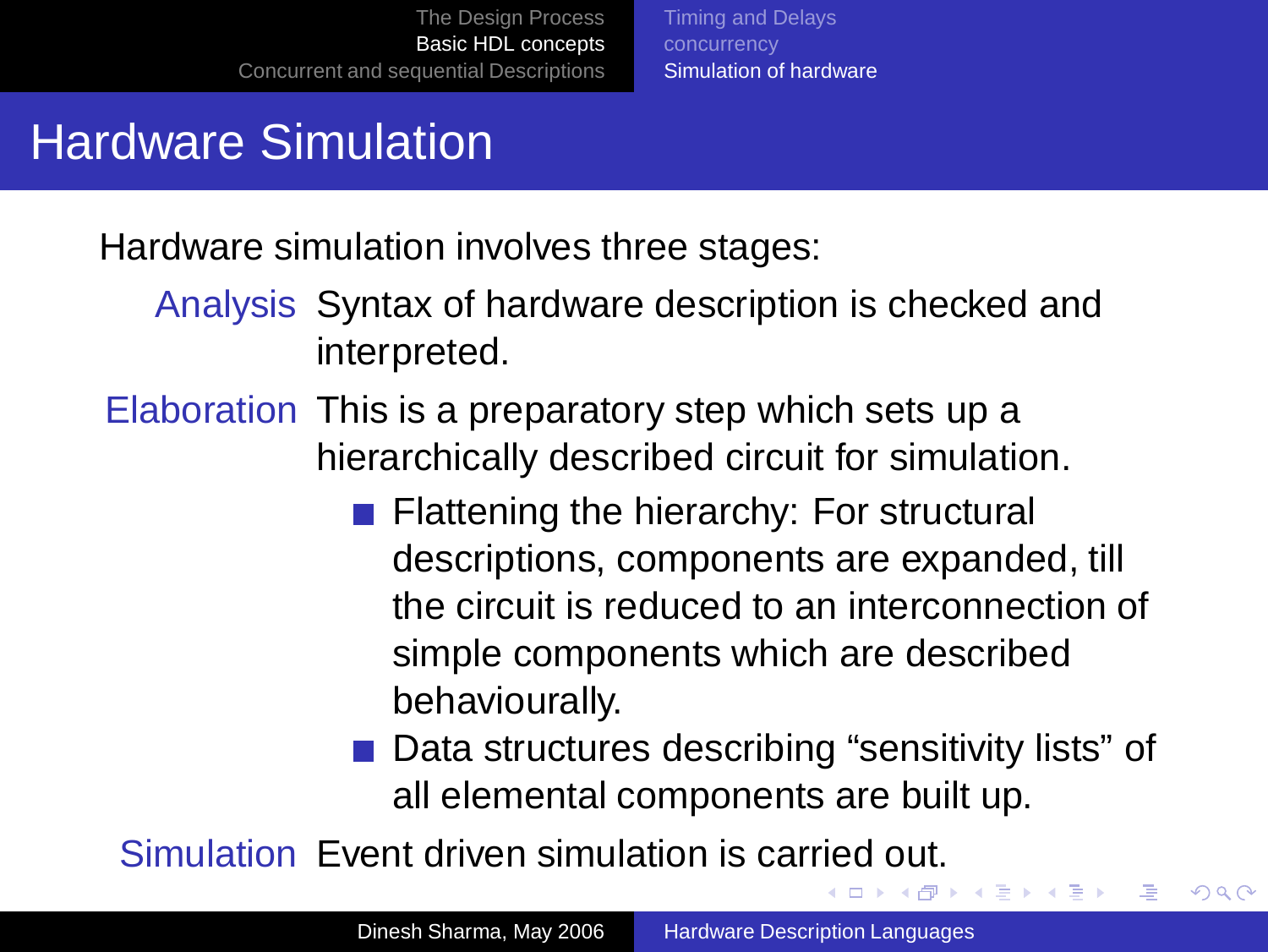[Timing and Delays](#page-19-0) [Simulation of hardware](#page-26-0)

# Analysis

■ Check for Syntax and Semantics

Syntax: Grammar of the language Semantics: Meaning of the model

- Analyse each design unit separately
- Place analysed units in a working library, (generally in an implementation dependent internal form to enhance efficiency).

イロト イ押 トイヨ トイヨト

Φ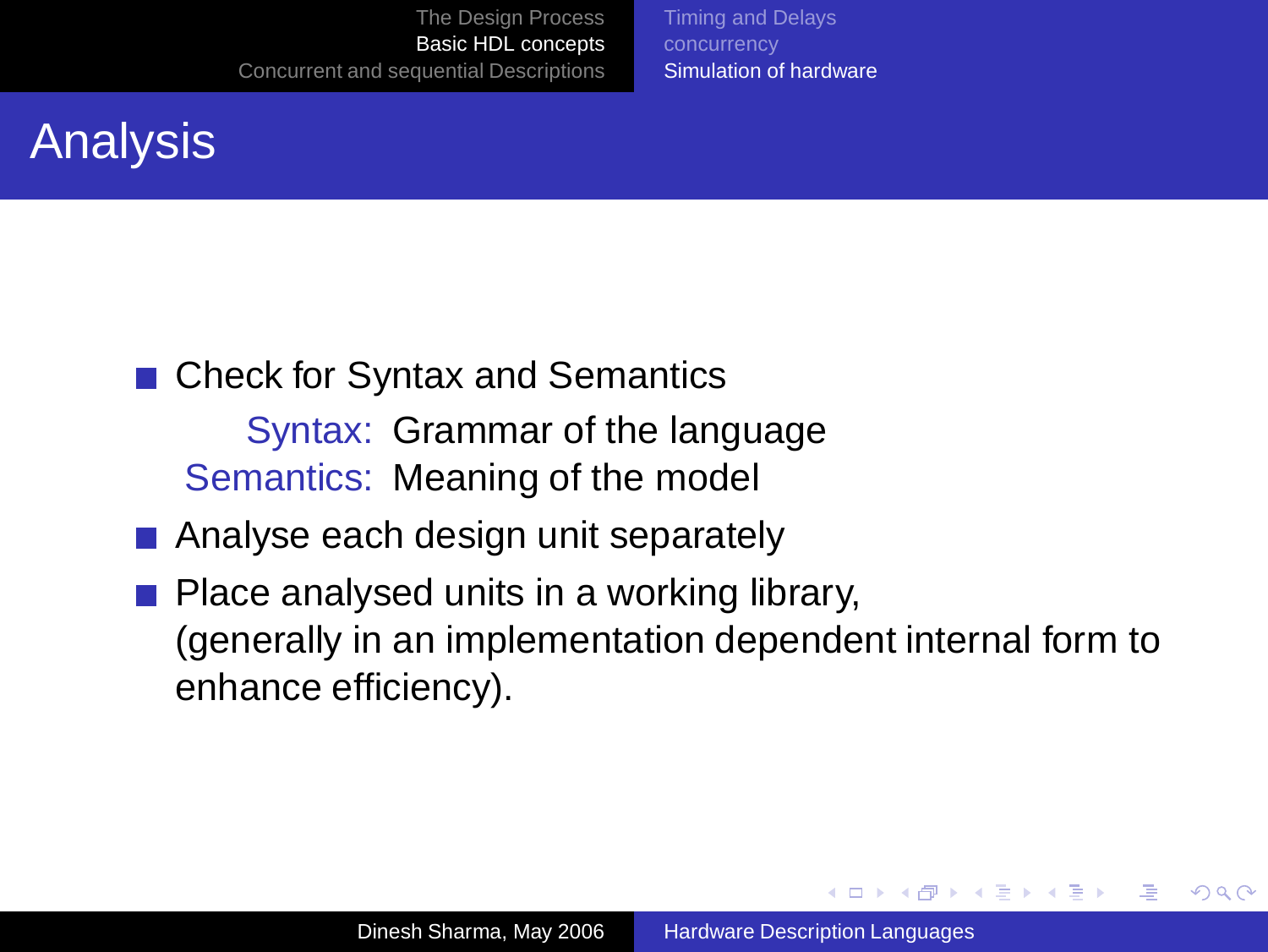#### [Timing and Delays](#page-19-0) [Simulation of hardware](#page-26-0)

# **Elaboration**

This step 'builds up' a detailed circuit from a hierarchical description.

- 'Flatten' the design hierarchy
	- Create ports (interfaces with other blocks).
	- Create signals and processes.
	- For each instantiated component, copy the component 'template' to the instance.
	- $\blacksquare$  Repeat recursively till we are left only with behaviourally described 'atomic' modules.
- The end result of elaboration is a flat collection of signal nets connected to behaviourally described modules through defined ports.

イロト イ押 トイヨ トイヨ トー

Φ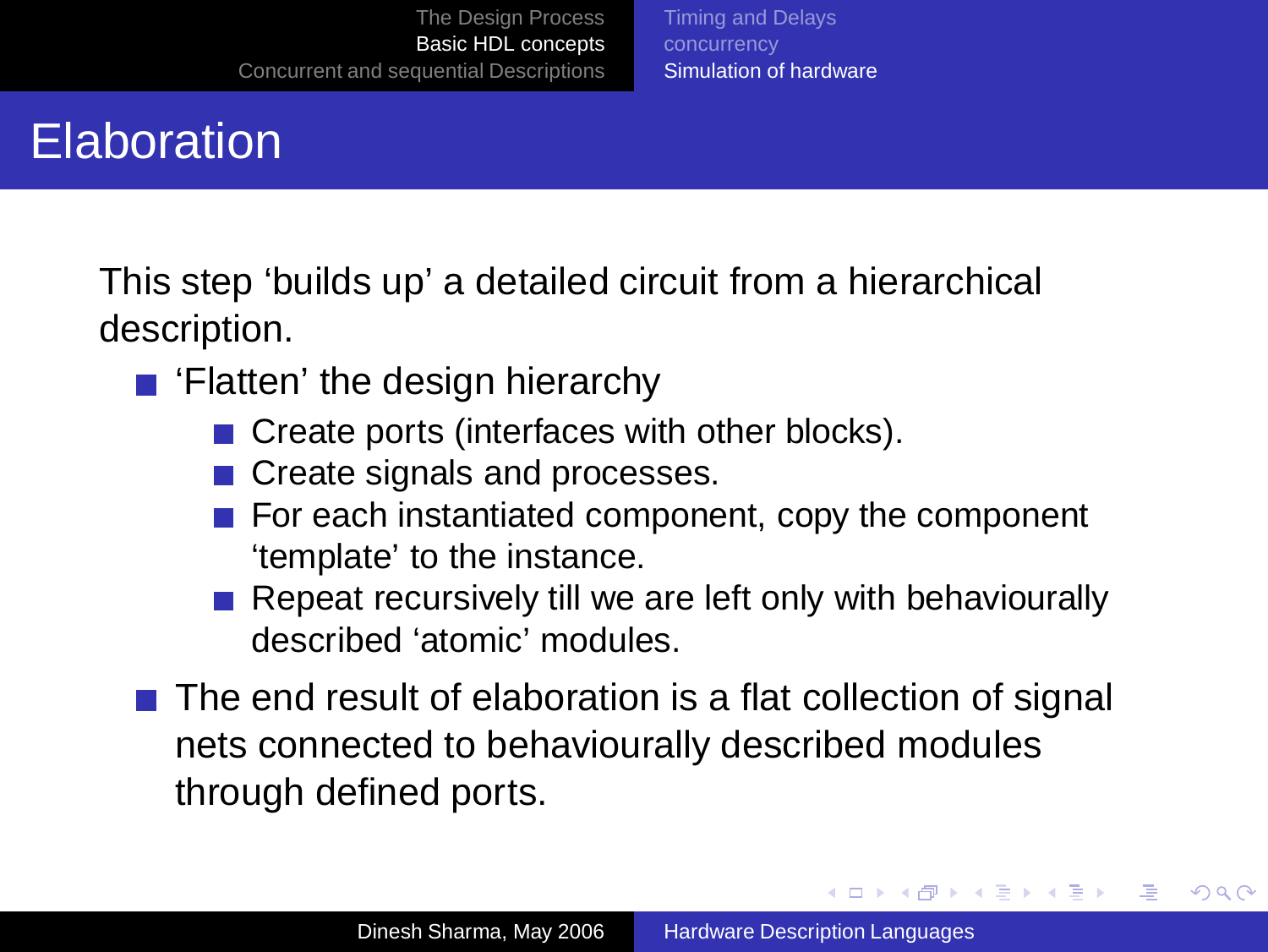[Timing and Delays](#page-19-0) [Simulation of hardware](#page-26-0)

#### Event Driven Simulation

- We maintain a time-ordered queue of signals which are waiting to acquire their assigned values.
- $\blacksquare$  The time variable is advanced to the earliest entry in this queue.
- $\blacksquare$  All signals waiting for acquiring their values at this time are updated.
- If this updating results in a *change* in the value of a signal, an **Event** is said to have occurred on this signal.

**≮ロト (何) (日) (日)** 

 $\Rightarrow$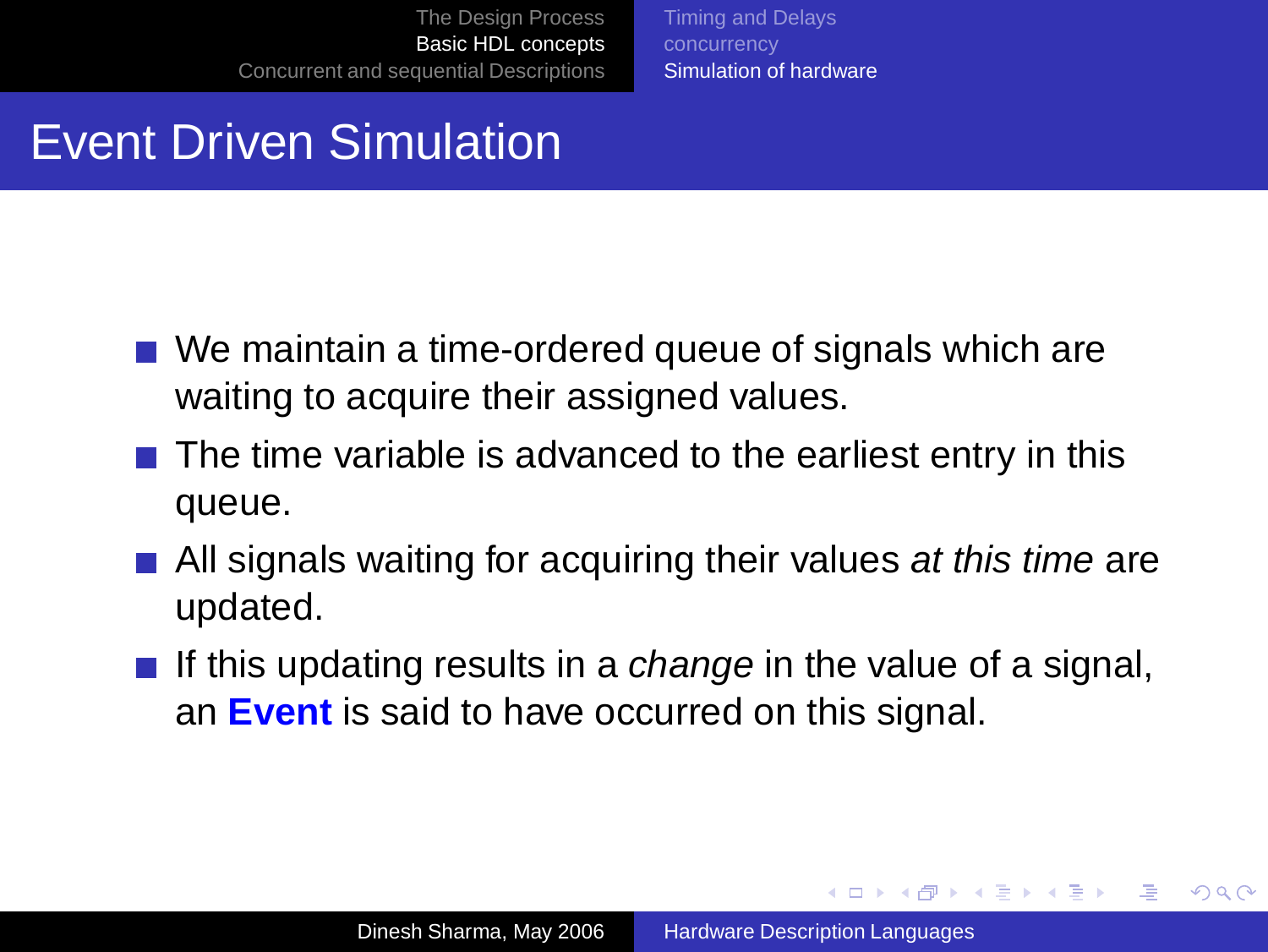[Timing and Delays](#page-19-0) [Simulation of hardware](#page-26-0)

# Sensitivity List

During the elaboration phase, we determine which pieces of hardware are affected by (are sensitive to) which event.

This is called a 'sensitivity list'

The data structure is optimized for reverse look up: That is, given an event, one can quickly get a list of all hardware which is sensitive to it.

Notice that hardware could be sensitive to a particular kind of change- for example to a rising edge of the clock.

イロト イ押 トイヨ トイヨト

 $2Q$ 

э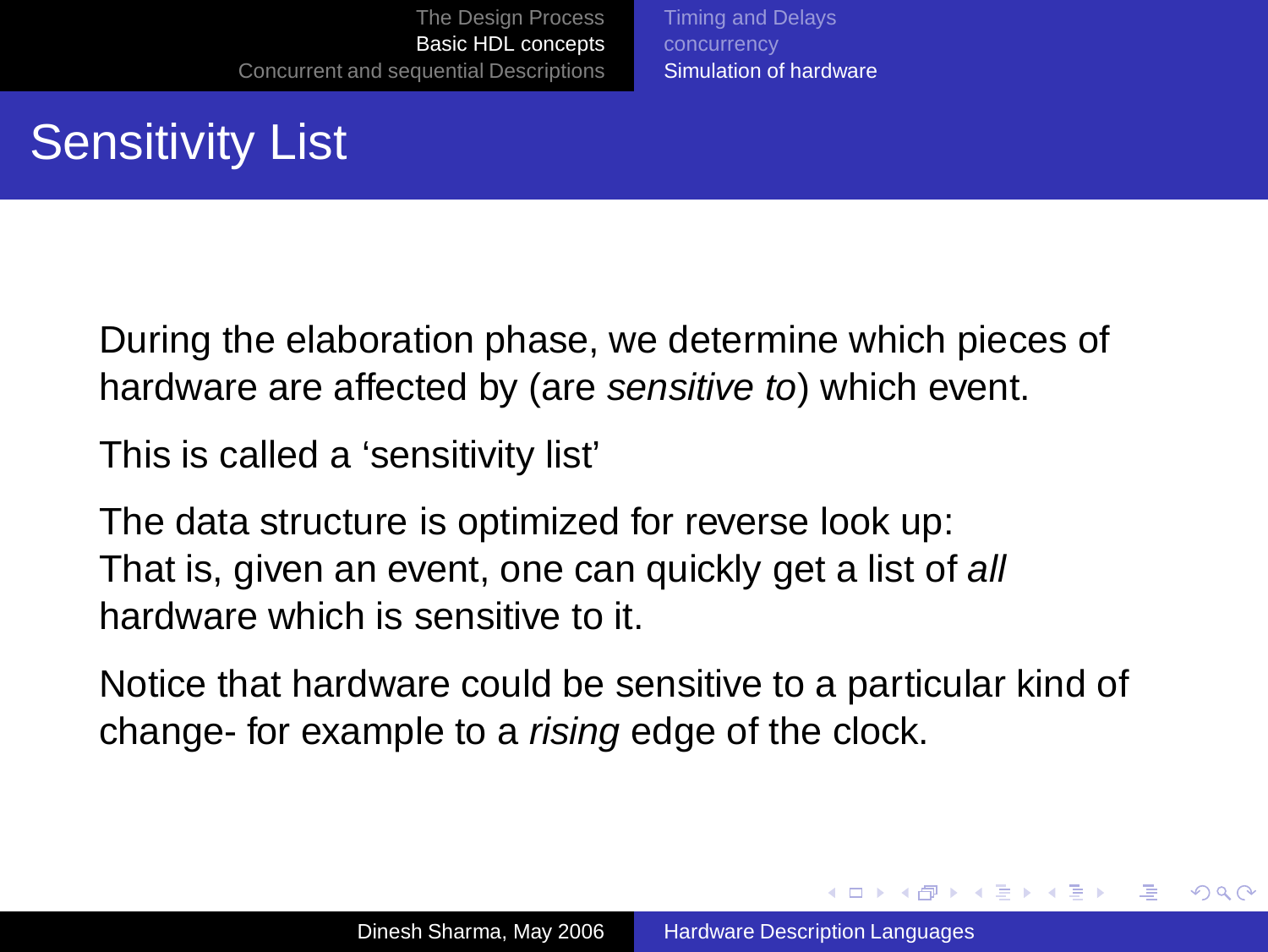[Timing and Delays](#page-19-0) [Simulation of hardware](#page-26-0)

### The Simulation Cycle

The time variable is advanced to the earliest time entry in the time ordered queue of transactions.

- The update phase Update all signals which were to acquire their values at the current time (and then delete their entry from the queue).
- Event handling phase If the value of a signal changes due to the above update, it is said to have had an event. All events which resulted at the current time are handled by a scheduler.

 $\left\{ \begin{array}{ccc} \square & \rightarrow & \left\{ \bigoplus \bullet & \leftarrow \emptyset \right\} \end{array} \right. \right\}$ 

Φ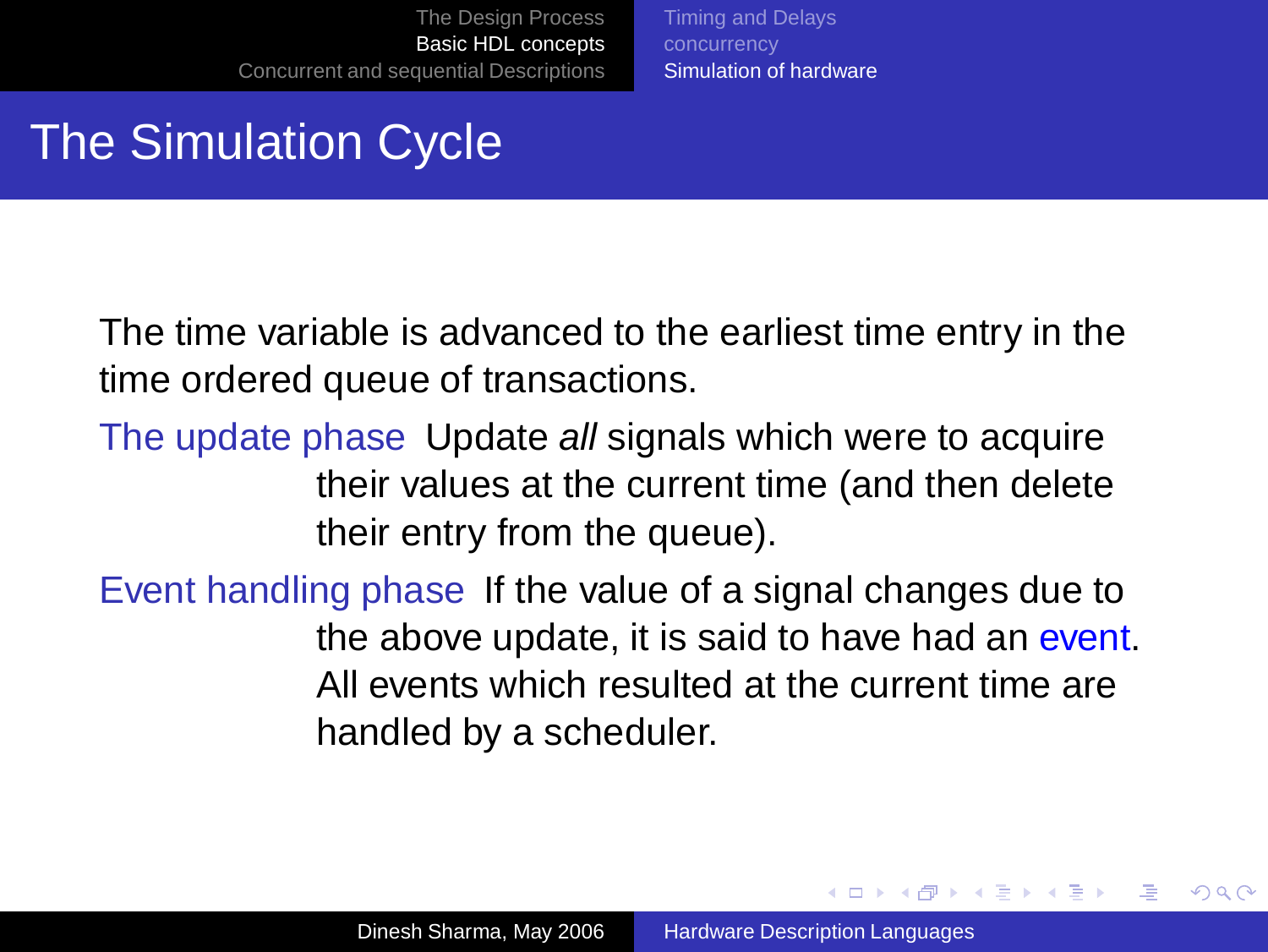# **Scheduling**

For each event that took place at the current time,

■ We re-simulate all modules which are sensitive to this event.

[Timing and Delays](#page-19-0) [Simulation of hardware](#page-26-0)

As a result of re-simulation, fresh transactions will be placed on various signals. These are inserted at appropriate positions in the time ordered queue.

This is done for all events which occurred at the current time.

When all events have been handled, we advance the time to the earliest entry in the time ordered transactions list and start the update phase again.

 $\left\{ \begin{array}{ccc} \square & \rightarrow & \left\{ \bigoplus \bullet & \leftarrow \emptyset \right\} \end{array} \right. \right\}$ 

Φ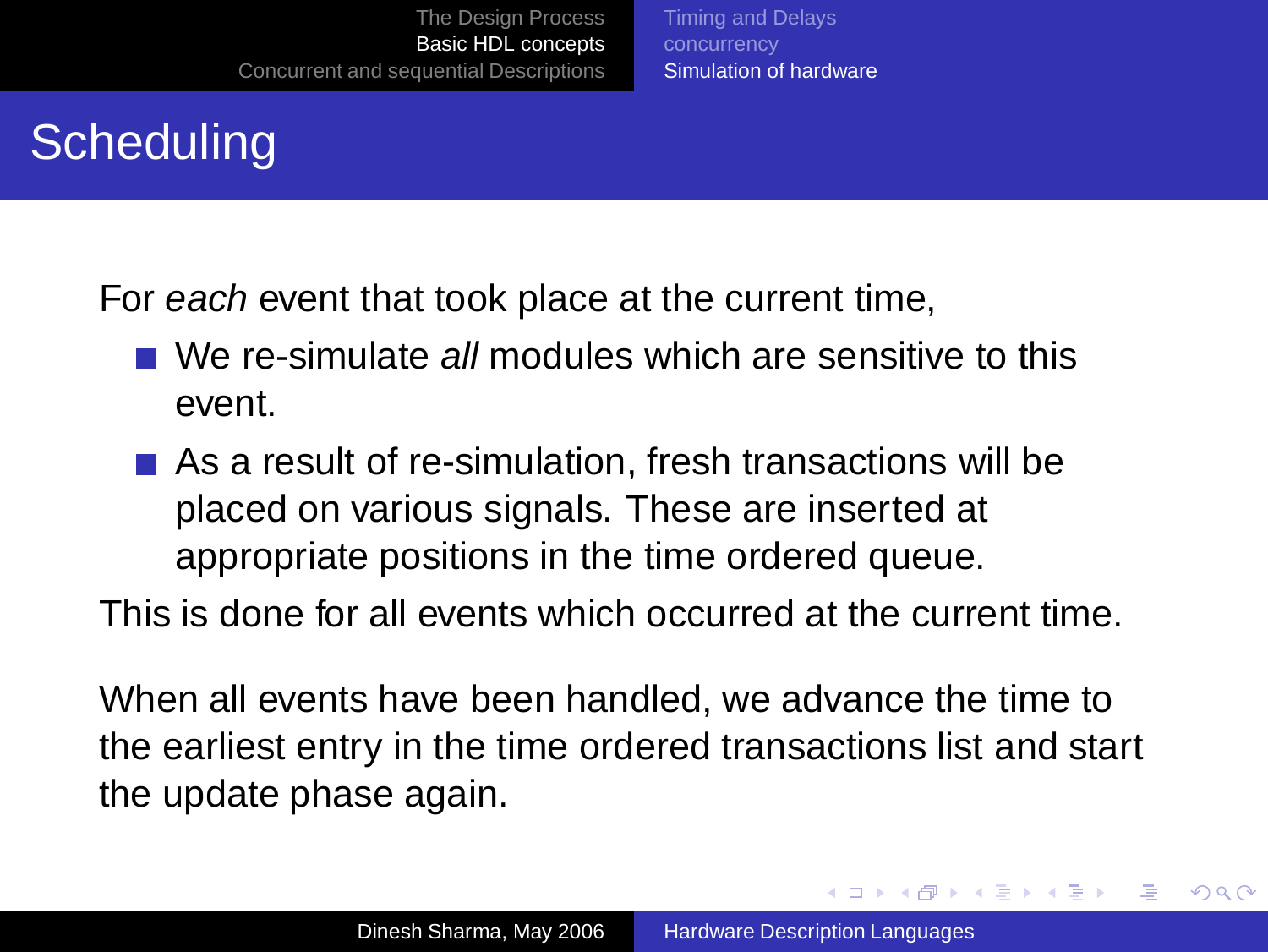[Timing and Delays](#page-19-0) [Simulation of hardware](#page-26-0)

# A Simulation Example



Nodes: A,B and C Input A, Output C Inverter Delay: 8 units NAND delay: 6 units

Sensitivity List Event on A Inverter, NAND Event on B NAND

医单头 化重变

**← ロ ▶ + 伊 ▶** 

Ξ

 $2Q$ 

Time ordered Transaction List: Time Trans. 0  $A = 0$  $20 \text{ A} = 1$  $50 \text{ A} = 0$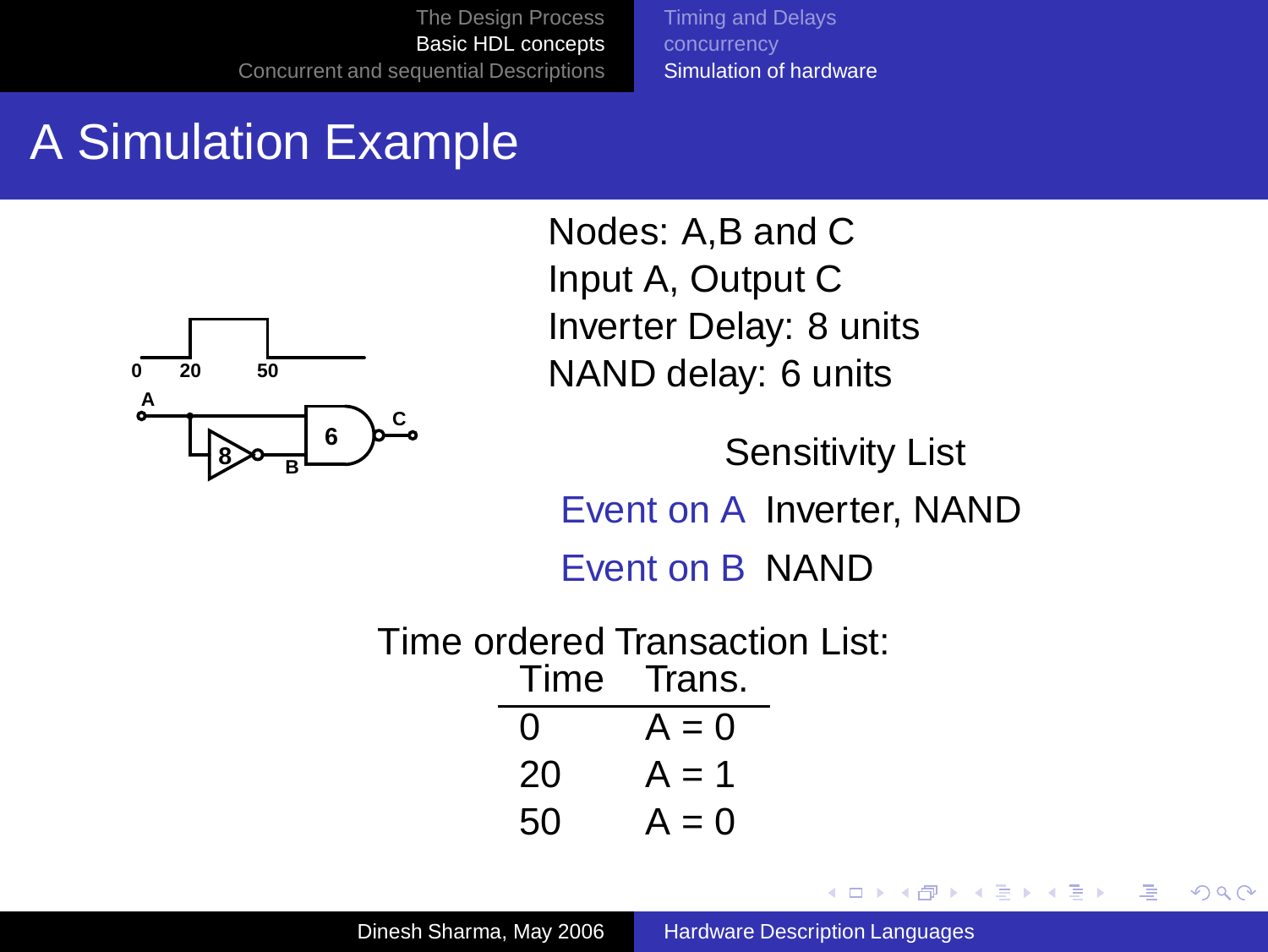[Timing and Delays](#page-19-0) [Simulation of hardware](#page-26-0)

# A Simulation Example



|                 | At Time = 0, update $A = 0$ . |  |       |  |  |  |  |  |  |
|-----------------|-------------------------------|--|-------|--|--|--|--|--|--|
|                 | Time A B C                    |  |       |  |  |  |  |  |  |
|                 | Initial X X X                 |  |       |  |  |  |  |  |  |
|                 | $\mathbf{\Omega}$             |  | 0 X X |  |  |  |  |  |  |
| A has an event. |                               |  |       |  |  |  |  |  |  |

<span id="page-34-0"></span>Inverter and NAND are sensitive to A.

| Initial<br>Time Trans. |         | Re-evaluate:                      | Time                | After Re-sim<br>Trans. |  |  |
|------------------------|---------|-----------------------------------|---------------------|------------------------|--|--|
|                        |         |                                   | 6                   | $C = 1$                |  |  |
|                        | $A = 0$ |                                   |                     |                        |  |  |
| 20                     | $A = 1$ | Inverter: $B \rightarrow 1$ at 8; | 8                   | $B = 1$                |  |  |
|                        |         | NAND: $C \rightarrow 1$ at 6      | 20                  | $A = 1$                |  |  |
| 50                     | $A = 0$ |                                   |                     |                        |  |  |
|                        |         |                                   | 50                  | $A = 0$                |  |  |
|                        |         |                                   | イロト イ母 トイヨ トイヨ トーヨー |                        |  |  |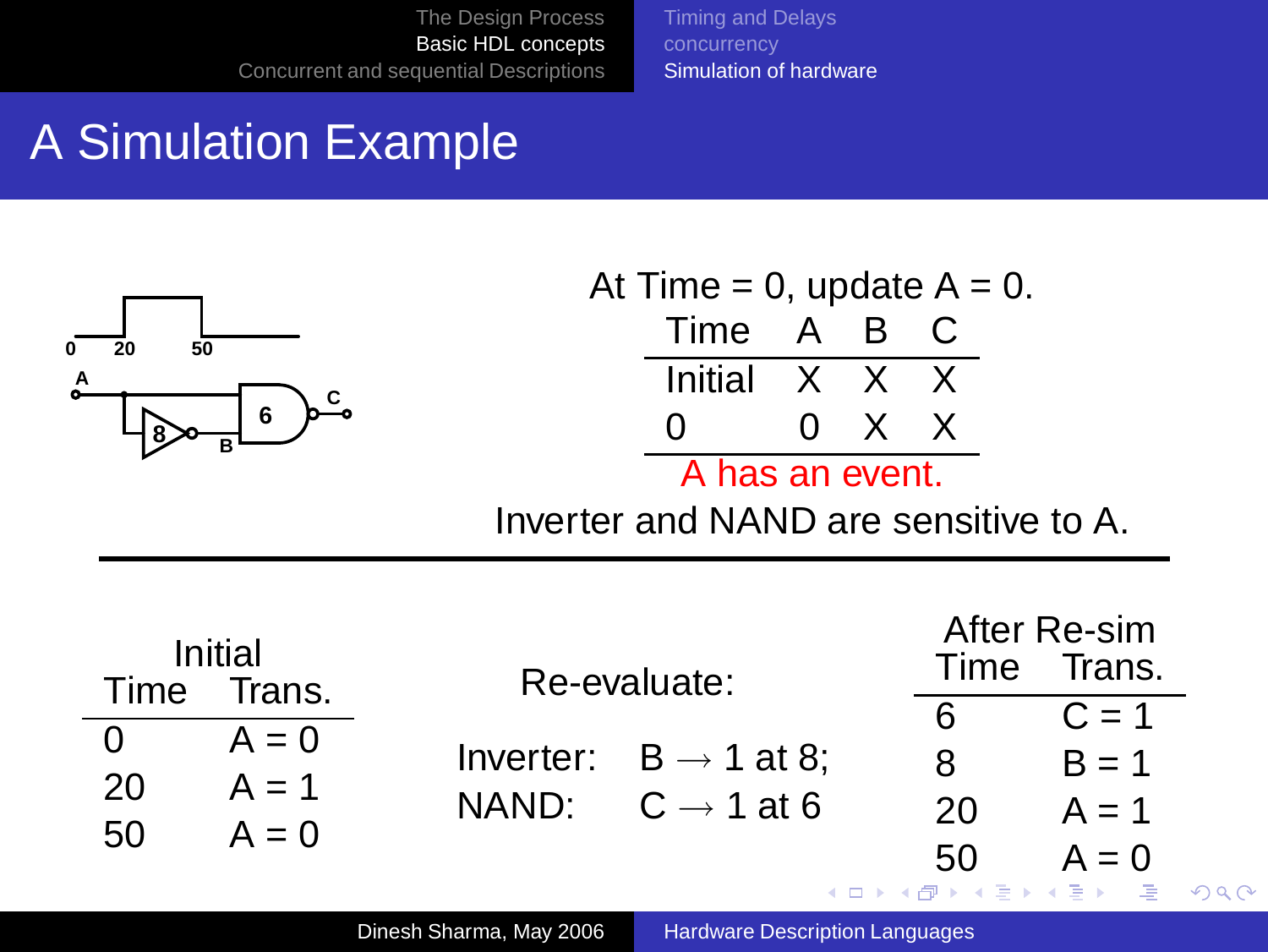[Timing and Delays](#page-19-0) [Simulation of hardware](#page-26-0)

# A Simulation Example

20  $A = 1$  $50 \text{ A} = 0$ 

| 50<br>20<br>А<br>6<br>в                                 | At Time = $6$ , update $C = 1$ .<br>A B<br>Time<br>X<br>x<br>6<br>0<br>C has an event.<br>No module is sensitive to C. | B X<br>$C \times$<br>20<br>30<br>10<br>50<br>40<br>60 |
|---------------------------------------------------------|------------------------------------------------------------------------------------------------------------------------|-------------------------------------------------------|
| Initial<br>Trans.<br>Time<br>6<br>$C = 1$<br>8<br>B = 1 | Re-evaluate:                                                                                                           | After Re-sim<br>Time<br>Trans.<br>8<br>$=$            |

None Required

Dinesh Sharma, May 2006 [Hardware Description Languages](#page-0-0)

 $20 \text{ A} = 1$  $50 \text{ A} = 0$ 

唐

 $299$ 

<span id="page-35-0"></span>K ロ X K 個 X K 差 X K 差 X 。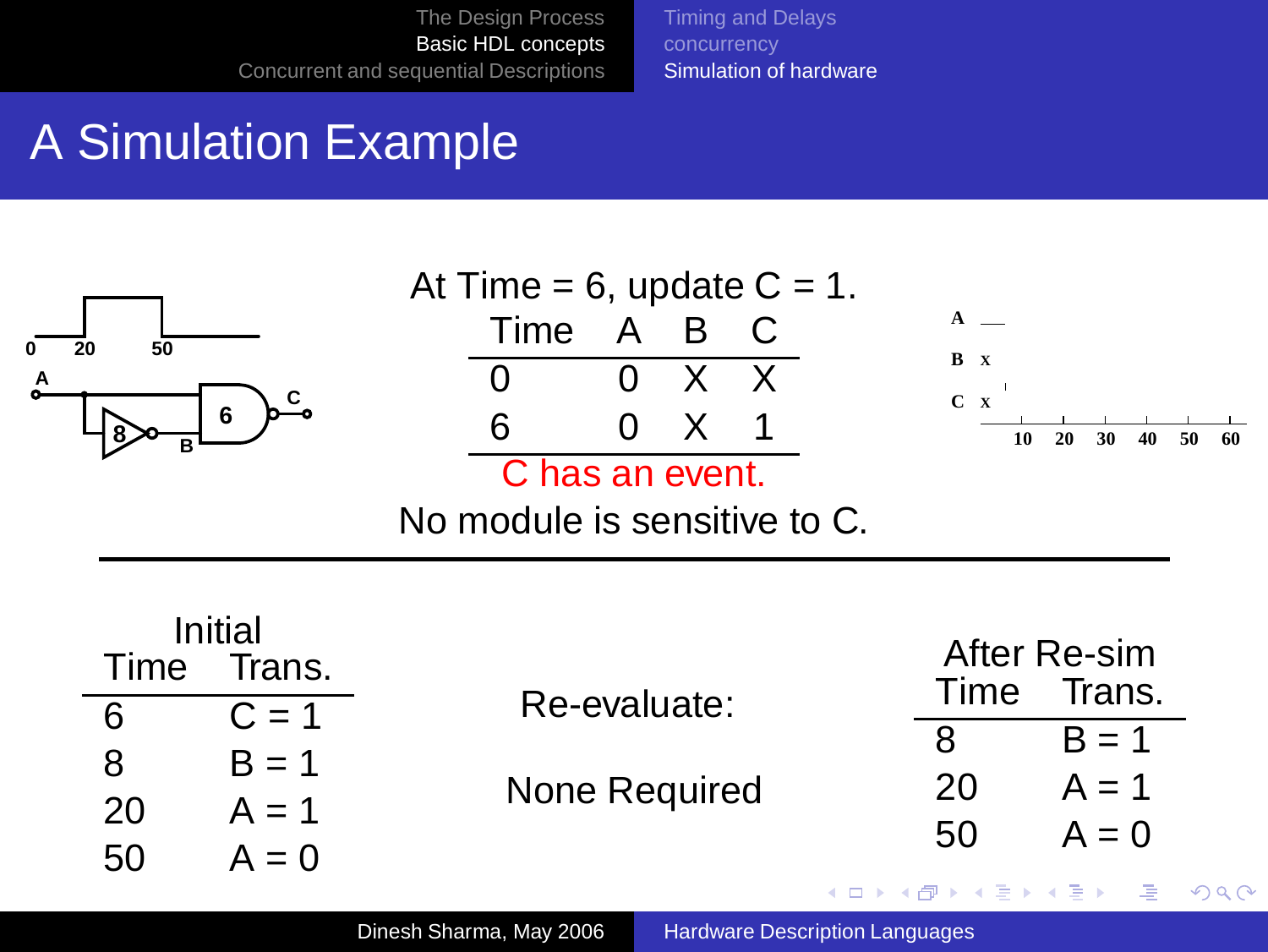[Timing and Delays](#page-19-0) [Simulation of hardware](#page-26-0)

# A Simulation Example

 $50 \text{ A} = 0$ 



50  $A = 0$ 

 $\Rightarrow$ 

 $299$ 

 $\left\{ \begin{array}{ccc} 1 & 0 & 0 \\ 0 & 1 & 0 \end{array} \right.$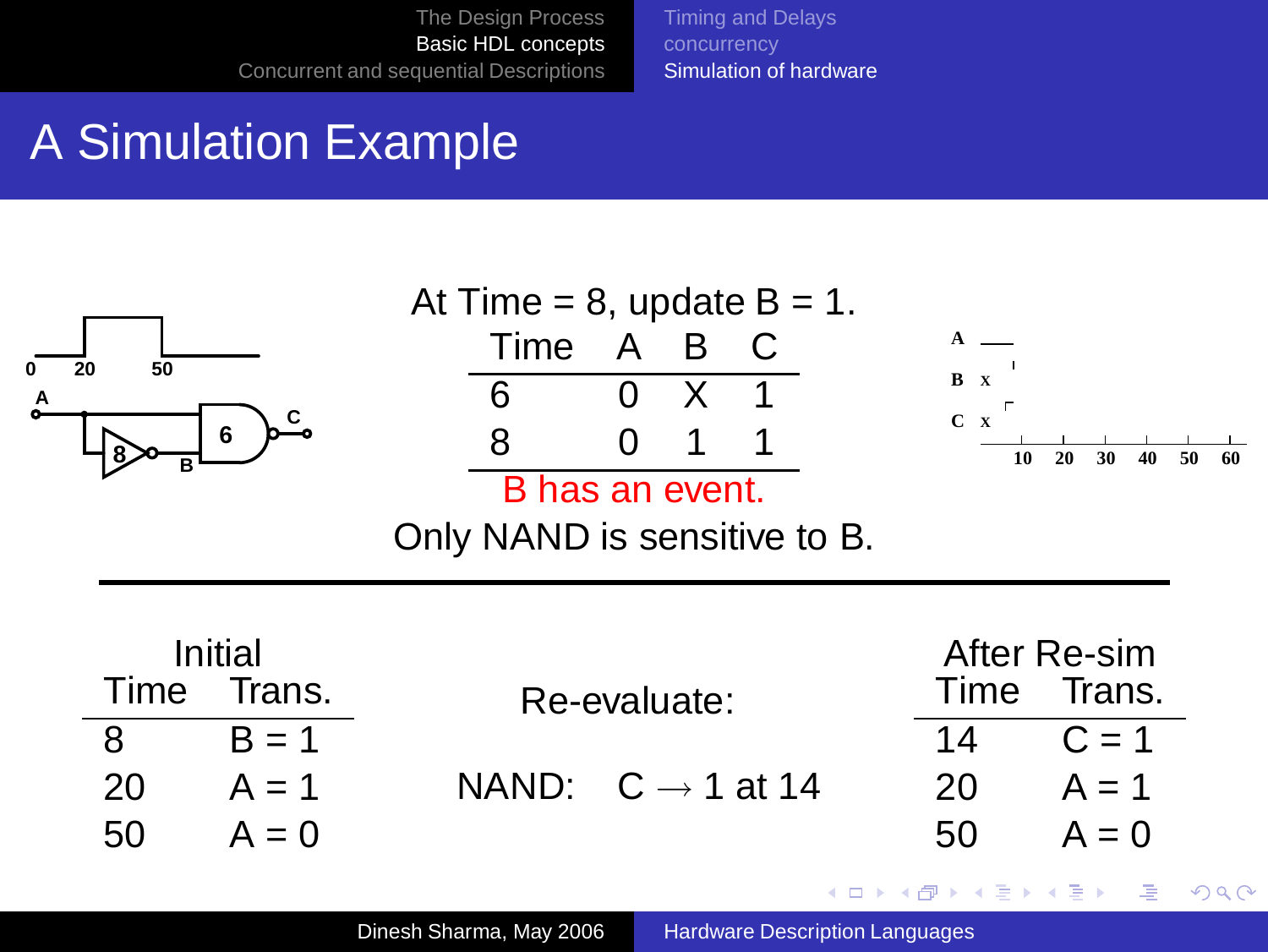[Timing and Delays](#page-19-0) [Simulation of hardware](#page-26-0)

# A Simulation Example



**≮ロト ⊀伊ト ⊀ ヨト ⊀ ヨト** 

Ξ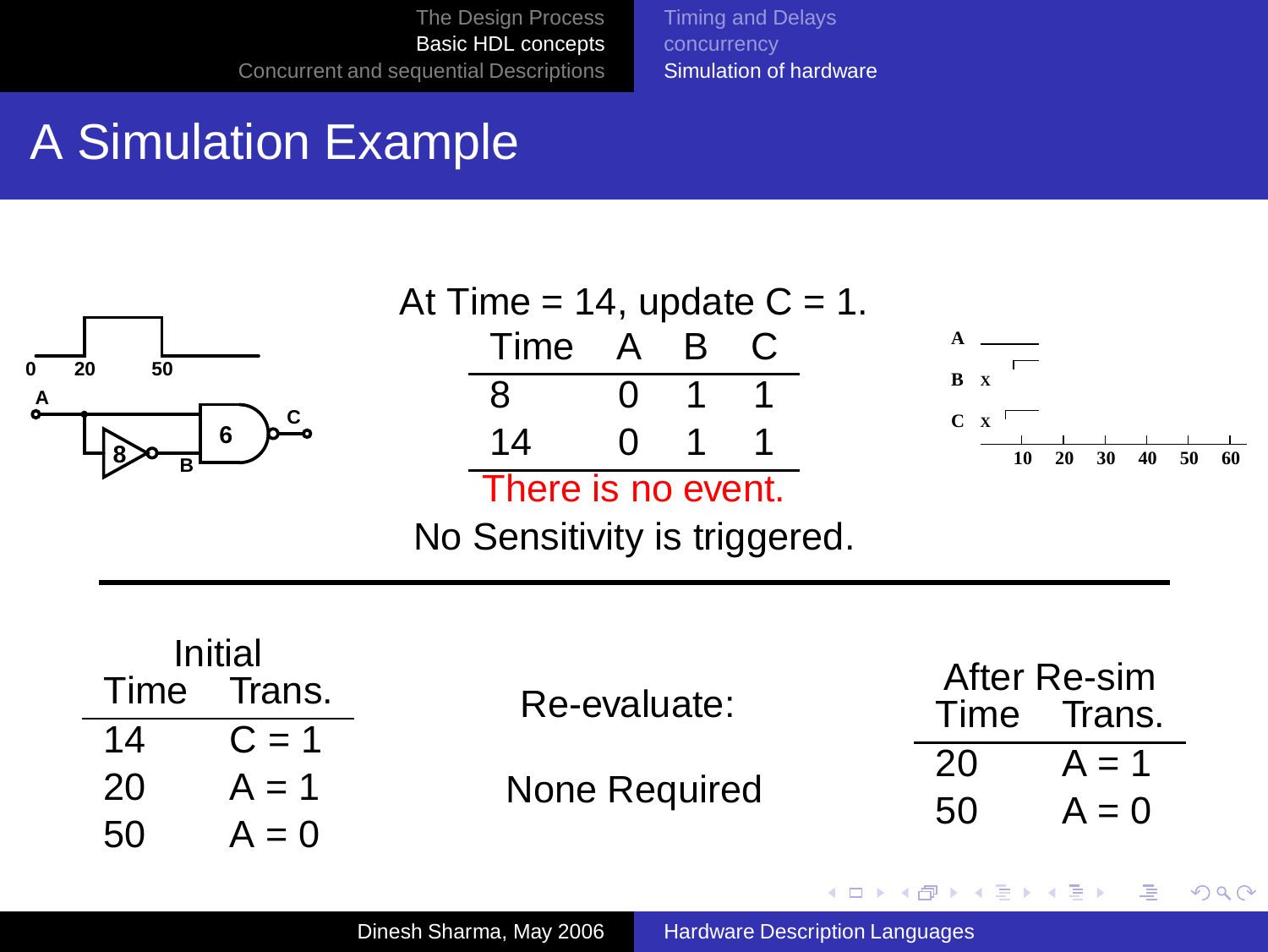<span id="page-38-0"></span>[Timing and Delays](#page-19-0) [Simulation of hardware](#page-26-0)

# A Simulation Example

| At Time = 20, update $A = 1$ . |         |                                    |                 |              |                         |                                    |  |             |                        |          |
|--------------------------------|---------|------------------------------------|-----------------|--------------|-------------------------|------------------------------------|--|-------------|------------------------|----------|
|                                |         |                                    | Time            | A            | B                       |                                    |  |             |                        |          |
| 50<br>20                       |         |                                    | 14              | $\mathbf{0}$ |                         |                                    |  | $B \times$  |                        |          |
|                                | 6       |                                    | 20              | 1            |                         |                                    |  | $C \times$  |                        |          |
| в                              |         |                                    | A has an event. |              |                         |                                    |  | 10          | 20<br>30<br>40         | 50<br>60 |
|                                |         | Inverter and NAND are sensitive to |                 |              |                         |                                    |  |             |                        |          |
|                                |         |                                    |                 | Α.           |                         |                                    |  |             |                        |          |
|                                |         |                                    |                 |              |                         |                                    |  |             |                        |          |
|                                | Initial |                                    | Re-evaluate:    |              |                         |                                    |  | Time        | After Re-sim<br>Trans. |          |
| Time                           | Trans.  |                                    |                 |              |                         |                                    |  | 26          | $C = 0$                |          |
| 20                             | $A = 1$ |                                    | NAND:           |              |                         | Inverter: $B \rightarrow 0$ at 28; |  | 28          | $B = 0$                |          |
| 50                             | $A = 0$ |                                    |                 |              | $C \rightarrow 0$ at 26 |                                    |  | 50          | $A = 0$                |          |
|                                |         |                                    |                 |              |                         |                                    |  | イロト イ団ト イヨト | - 국)<br>- 4 B K        |          |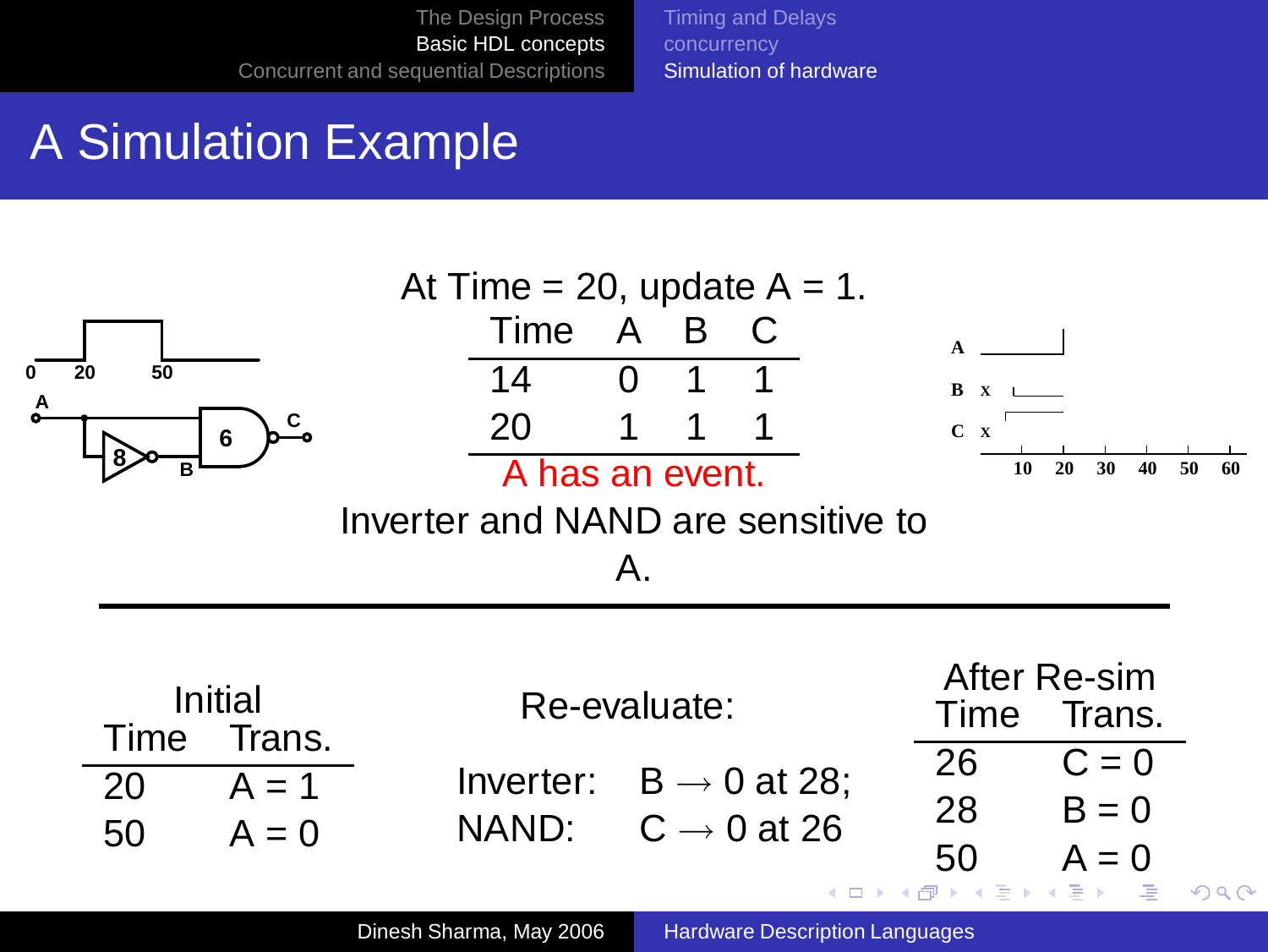[Timing and Delays](#page-19-0) [Simulation of hardware](#page-26-0)

# A Simulation Example

| 20<br>Α | 50<br>B                | 6                                                  | At Time = 26, update $C = 0$ .<br>Time<br>20<br>26<br>C has an event.<br>No module is sensitive to C | A | B | C<br>$\mathbf{0}$ | B X<br>$C \times$<br>10          | 20<br>30                     | 40<br>50 | 60 |
|---------|------------------------|----------------------------------------------------|------------------------------------------------------------------------------------------------------|---|---|-------------------|----------------------------------|------------------------------|----------|----|
|         | Time<br>26<br>28<br>50 | Initial<br>Trans.<br>$C = 0$<br>$B = 0$<br>$A = 0$ | Re-evaluate:<br>No update is required.                                                               |   |   |                   | After Re-sim<br>Time<br>28<br>50 | Trans.<br>$B = 0$<br>$A = 0$ |          |    |

<span id="page-39-0"></span>イロトメ 御 トメ 君 トメ 君 トッ

■  $299$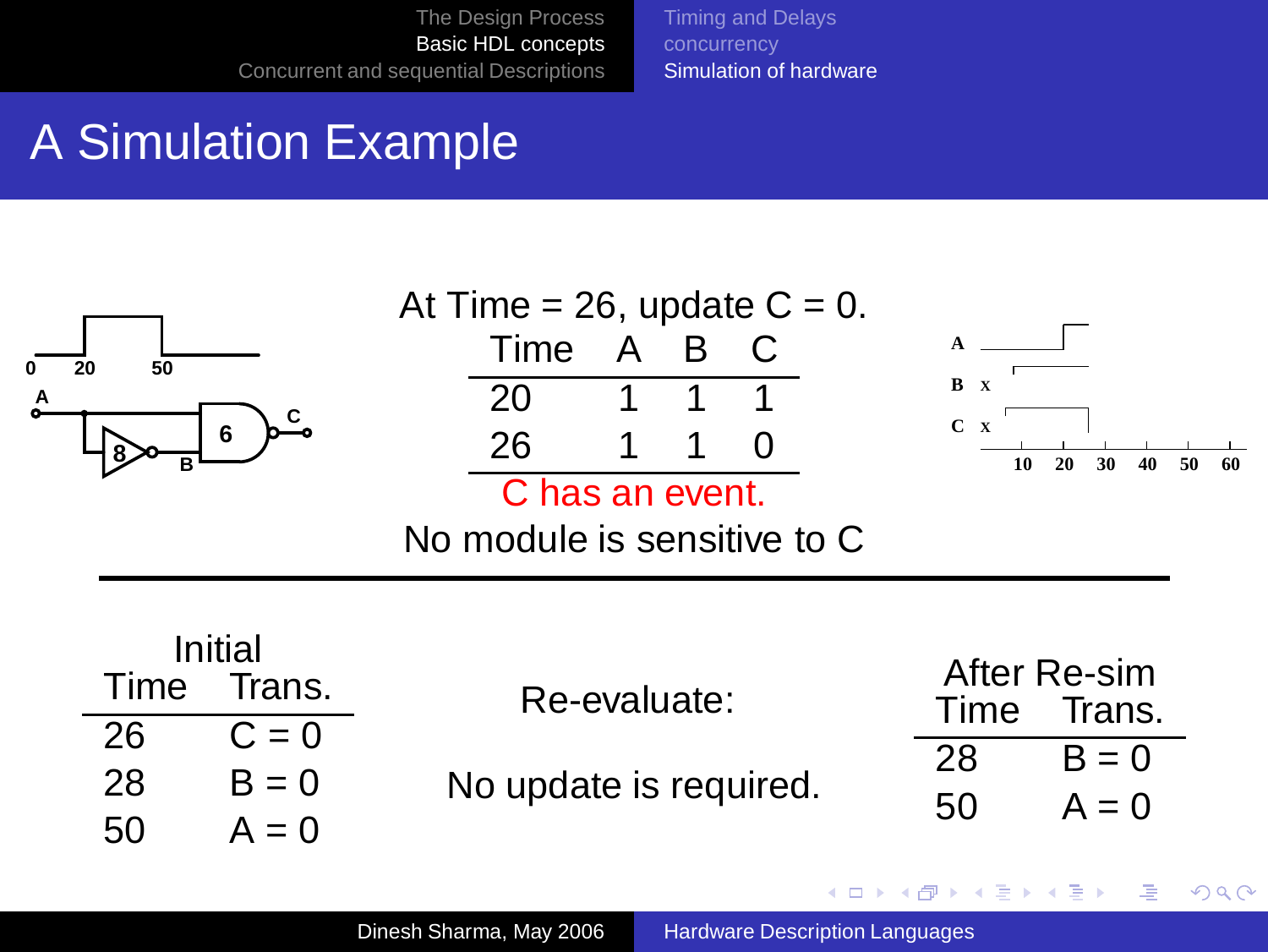[Timing and Delays](#page-19-0) [Simulation of hardware](#page-26-0)

# A Simulation Example



**≮ロト ⊀伊ト ⊀ ヨト ⊀ ヨト** 

Ξ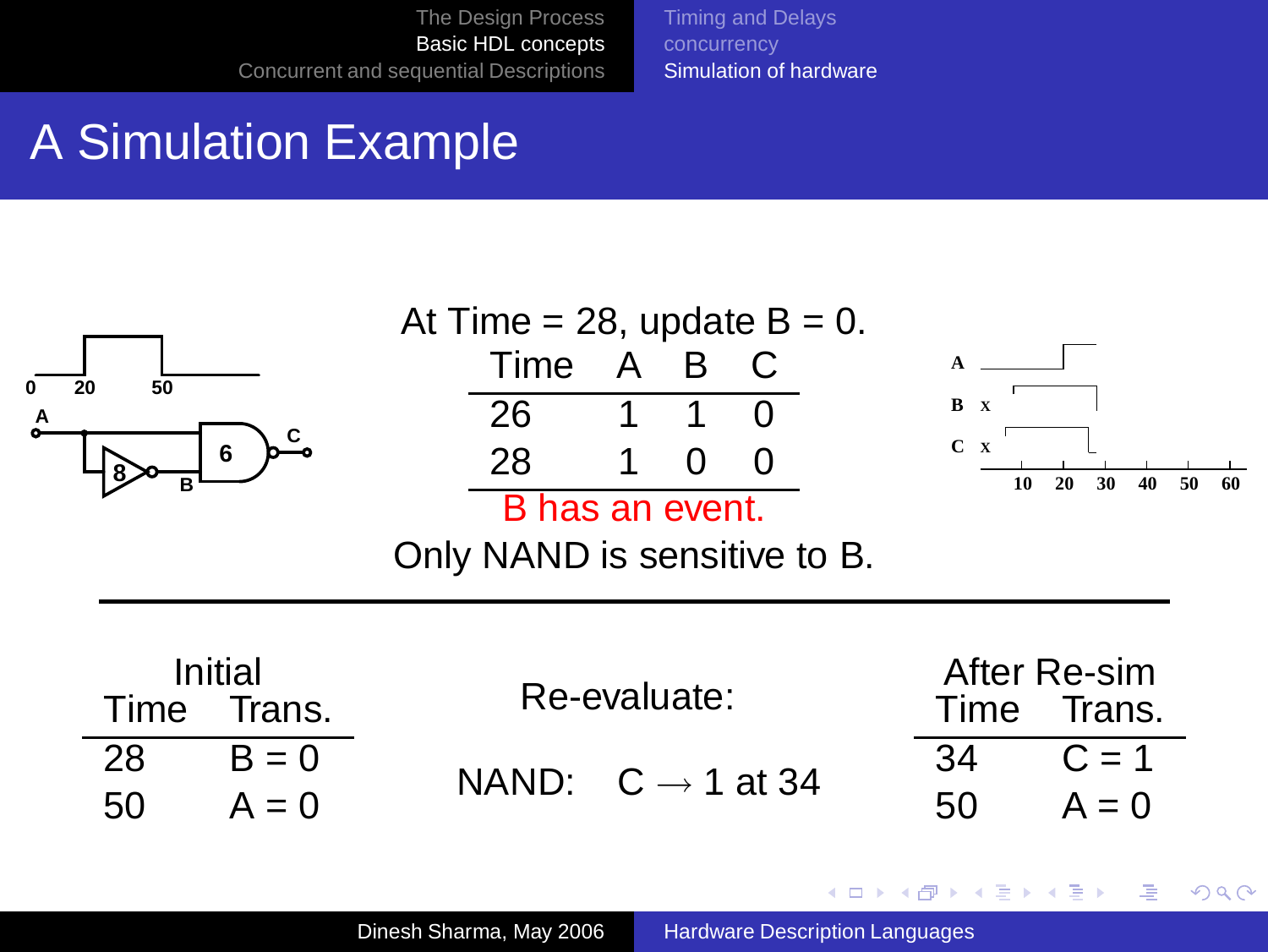[Timing and Delays](#page-19-0) [Simulation of hardware](#page-26-0)

# A Simulation Example



**K ロ ▶ K 何 ▶ K ヨ ▶ K ヨ** 

Ξ

**S**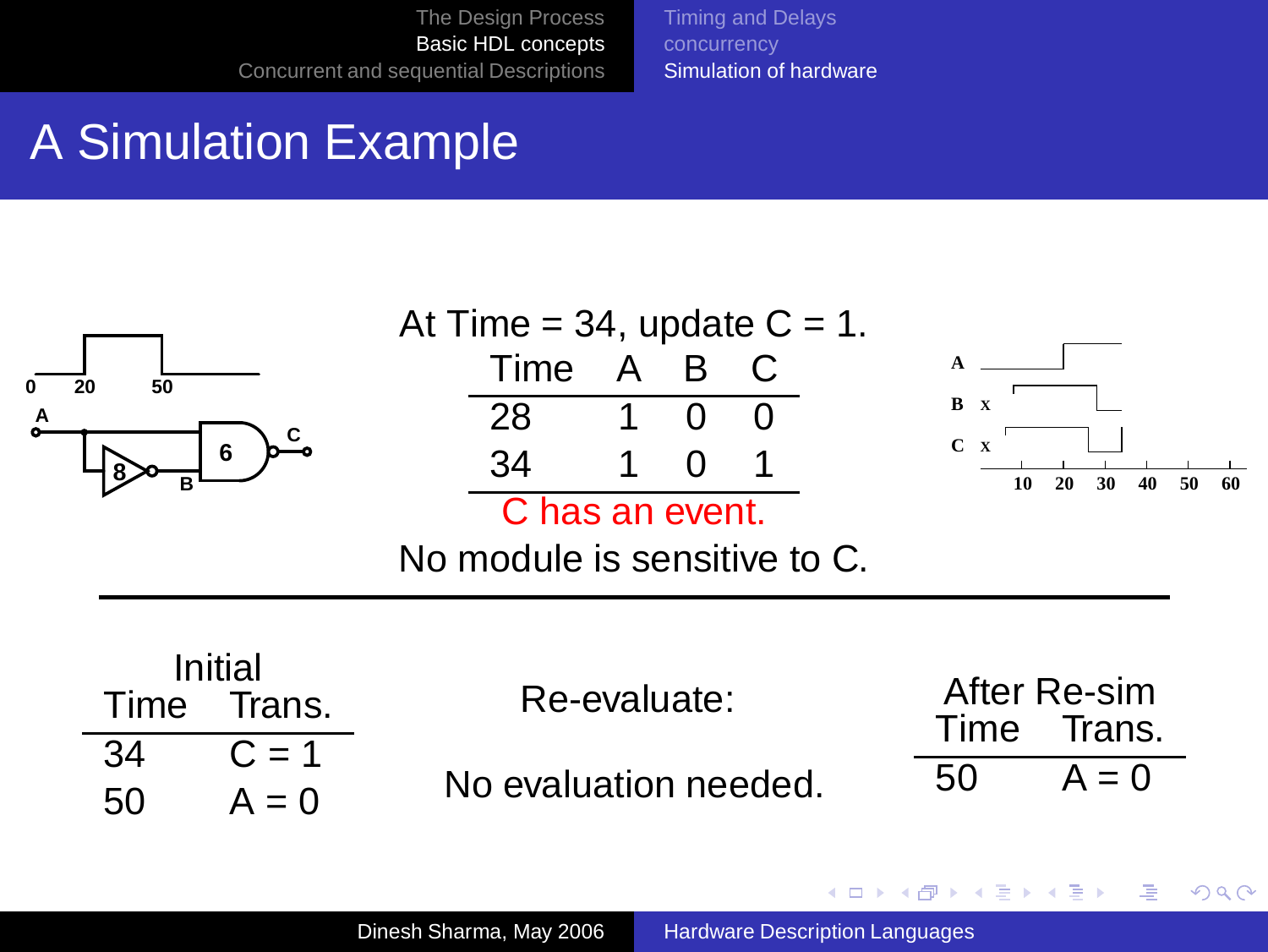[Timing and Delays](#page-19-0) [Simulation of hardware](#page-26-0)

# A Simulation Example



Dinesh Sharma, May 2006 [Hardware Description Languages](#page-0-0)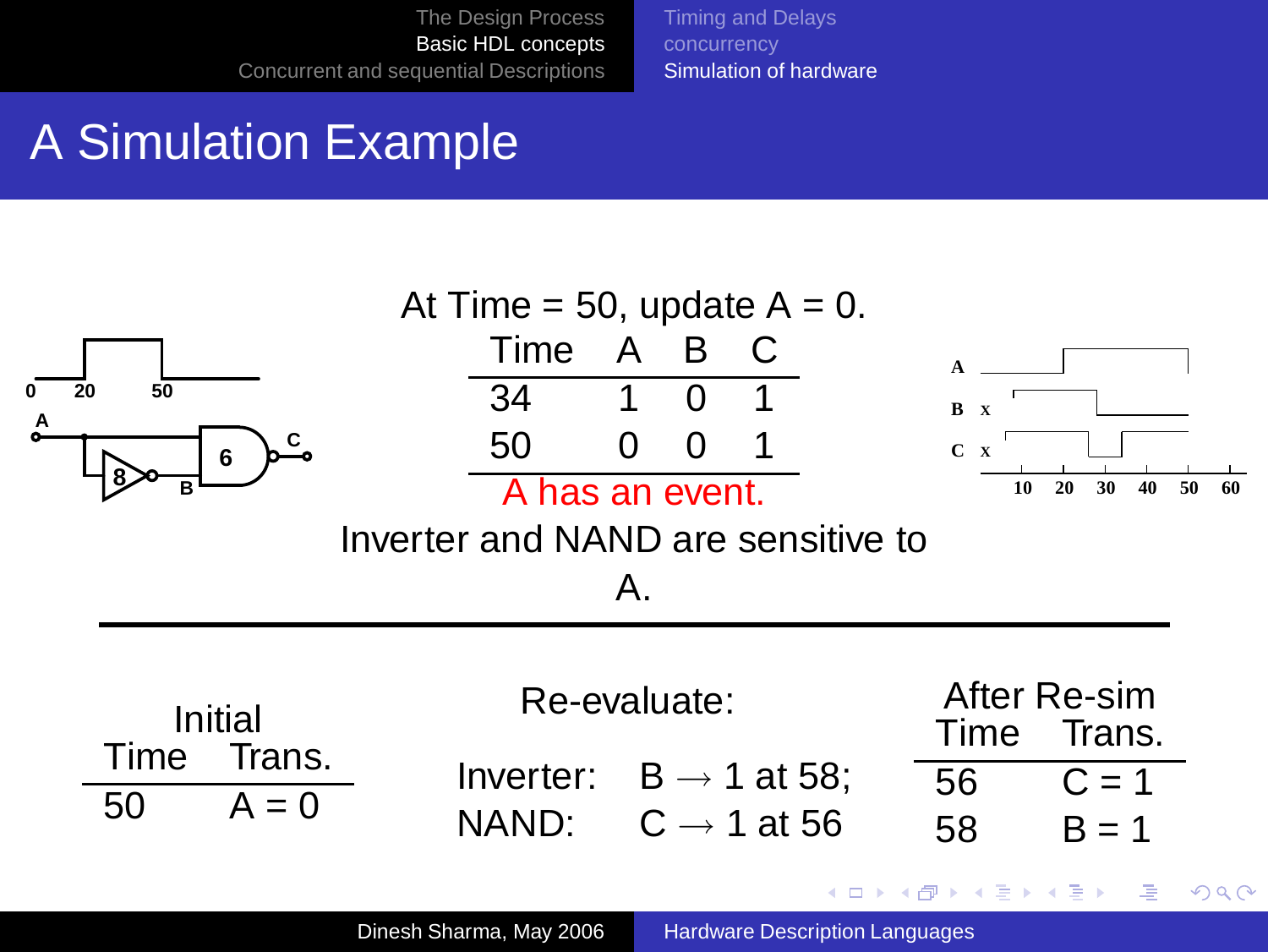[Timing and Delays](#page-19-0) [Simulation of hardware](#page-26-0)

# A Simulation Example

| 50<br>А<br>6<br>в                                           | At Time = 56, update $C = 1$ .<br>Time<br>50<br>56<br>There is no event<br>No Sensitivity is triggered. | A<br>0<br>0                                   | B<br>∩<br>0 | C.         | B x<br>$C \times$<br>10           | 20<br>30<br>40 | 50<br>60 |
|-------------------------------------------------------------|---------------------------------------------------------------------------------------------------------|-----------------------------------------------|-------------|------------|-----------------------------------|----------------|----------|
| Initial<br>Time<br>Trans.<br>56<br>$C = 1$<br>58<br>$B = 1$ |                                                                                                         | Re-evaluate:<br>No re-evaluation<br>required. |             | Time<br>58 | After Re-sim<br>Trans.<br>$B = 1$ |                |          |

イロトメ 御 トメ 君 トメ 君 トッ

€.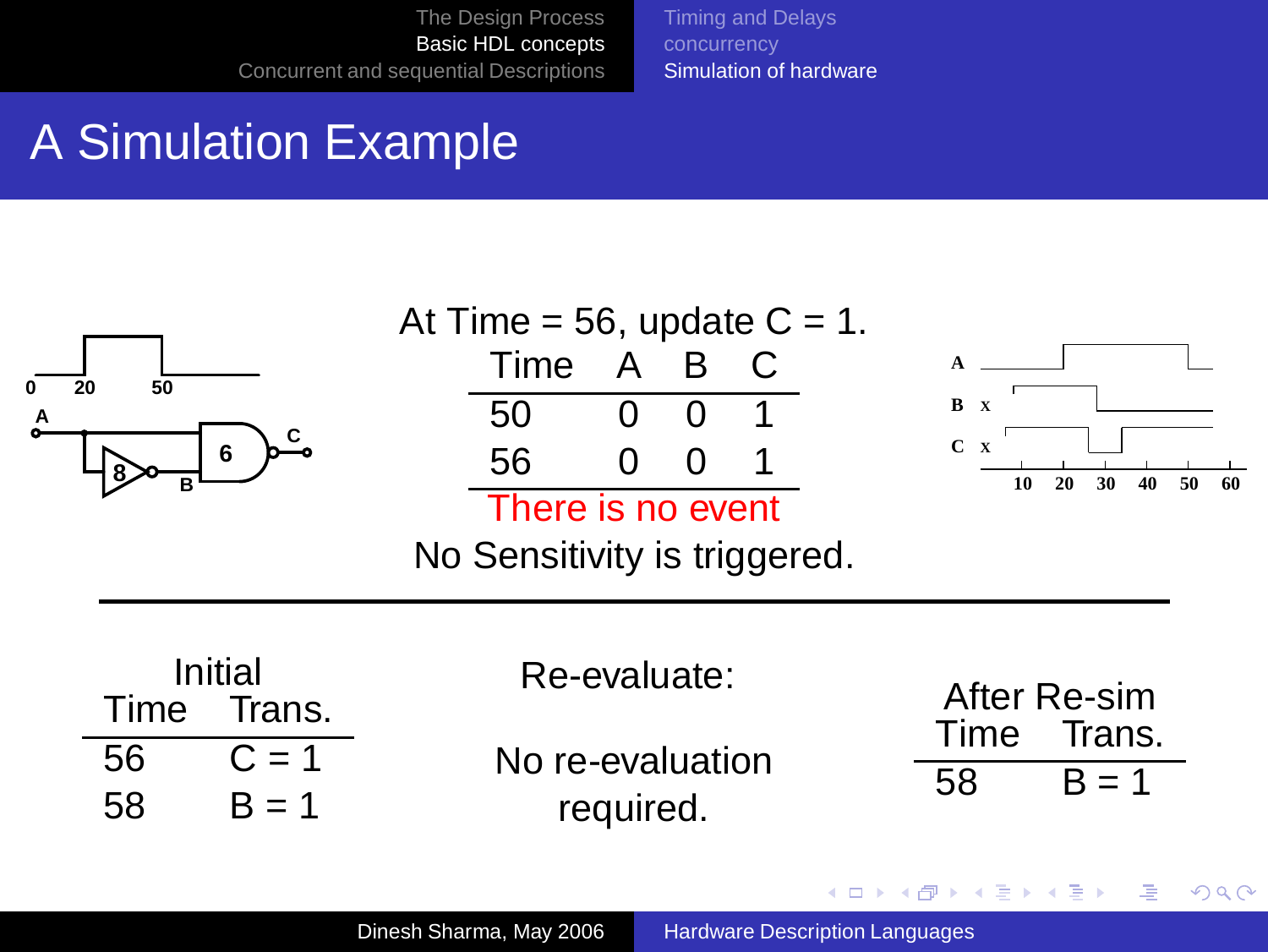[Timing and Delays](#page-19-0) [Simulation of hardware](#page-26-0)

### A Simulation Example



**K ロ ▶ K 何 ▶ K ヨ ▶ K ヨ** 

Ξ

**S**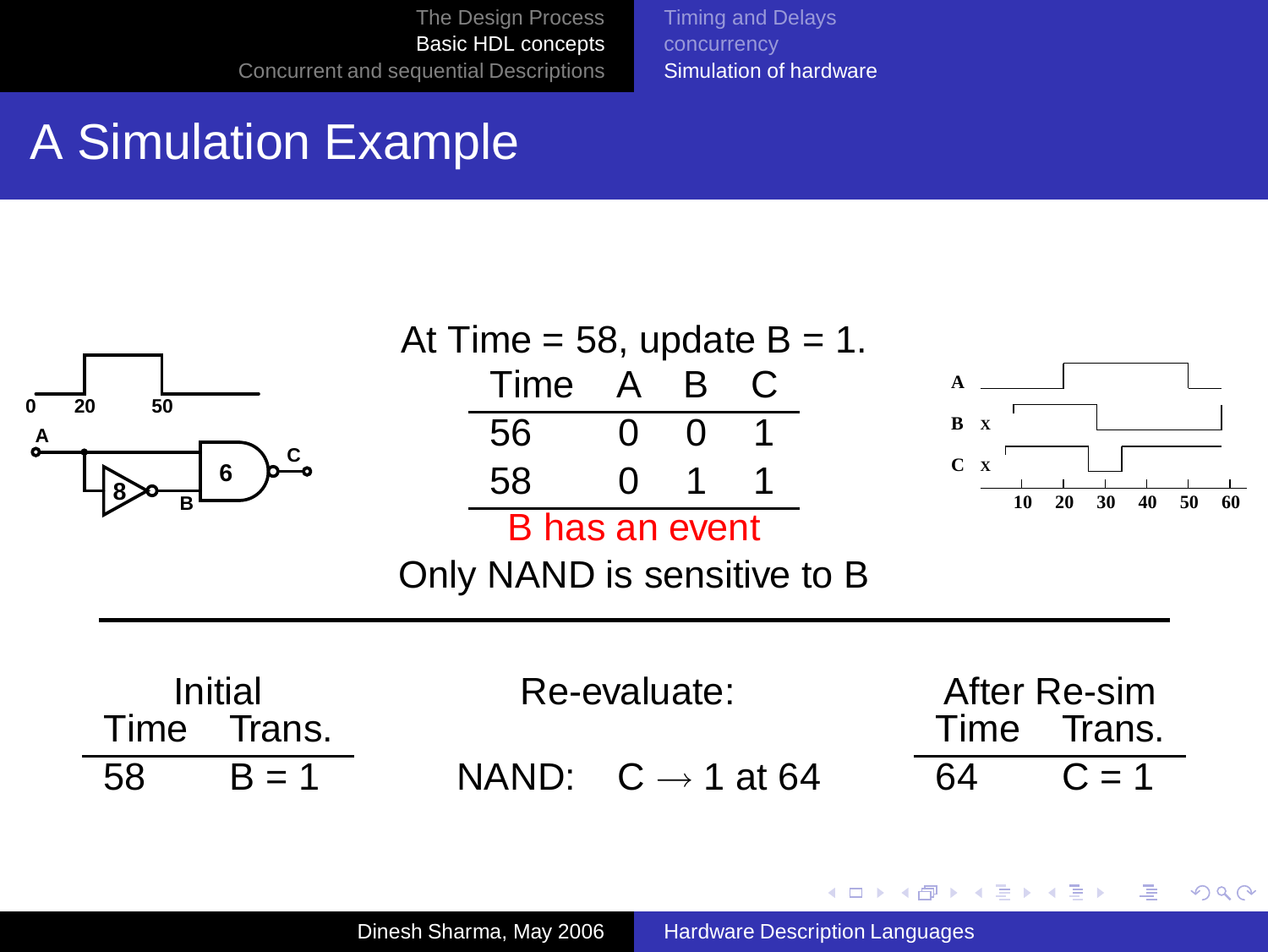[Timing and Delays](#page-19-0) [Simulation of hardware](#page-26-0)

# A Simulation Example

| 50<br>20<br>Α<br>6<br>в         | At Time = $64$ , update C = 1.<br>A<br>Time<br>58<br>64<br>There is no event<br>No sensitivity is triggered. | B | B X<br>$C \times$<br>20<br>10<br>30<br>50<br>60 |
|---------------------------------|--------------------------------------------------------------------------------------------------------------|---|-------------------------------------------------|
| Initial<br>Trans.<br>Time<br>64 | Re-evaluate:<br>No re-evaluation<br>required.                                                                |   | After Re-sim<br>Time ordered list is<br>empty.  |

メロトメ部 トメミトメミト

● 1  $2QQ$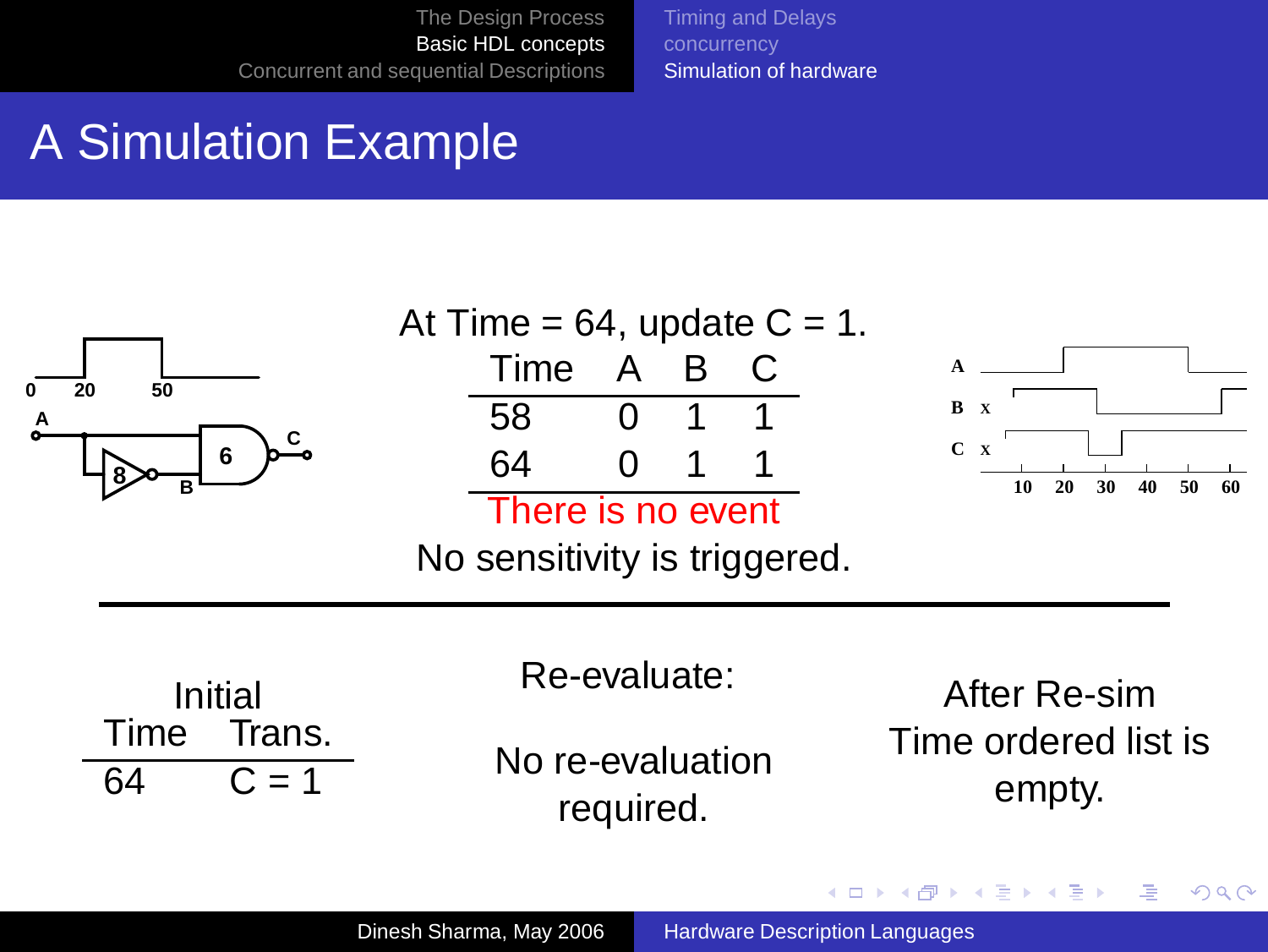[Timing and Delays](#page-19-0) [Simulation of hardware](#page-26-0)

# Scheduling for Delay types

# What do we do if there is more than one transaction waiting for the same signal?

Inertial Delay A transaction scheduled for later time results in deletion of waiting transactions for a different value on the same signal.

Transport Delay All transactions are retained and signal assignments made at their respective times.

イロト イ押 トイヨ トイヨト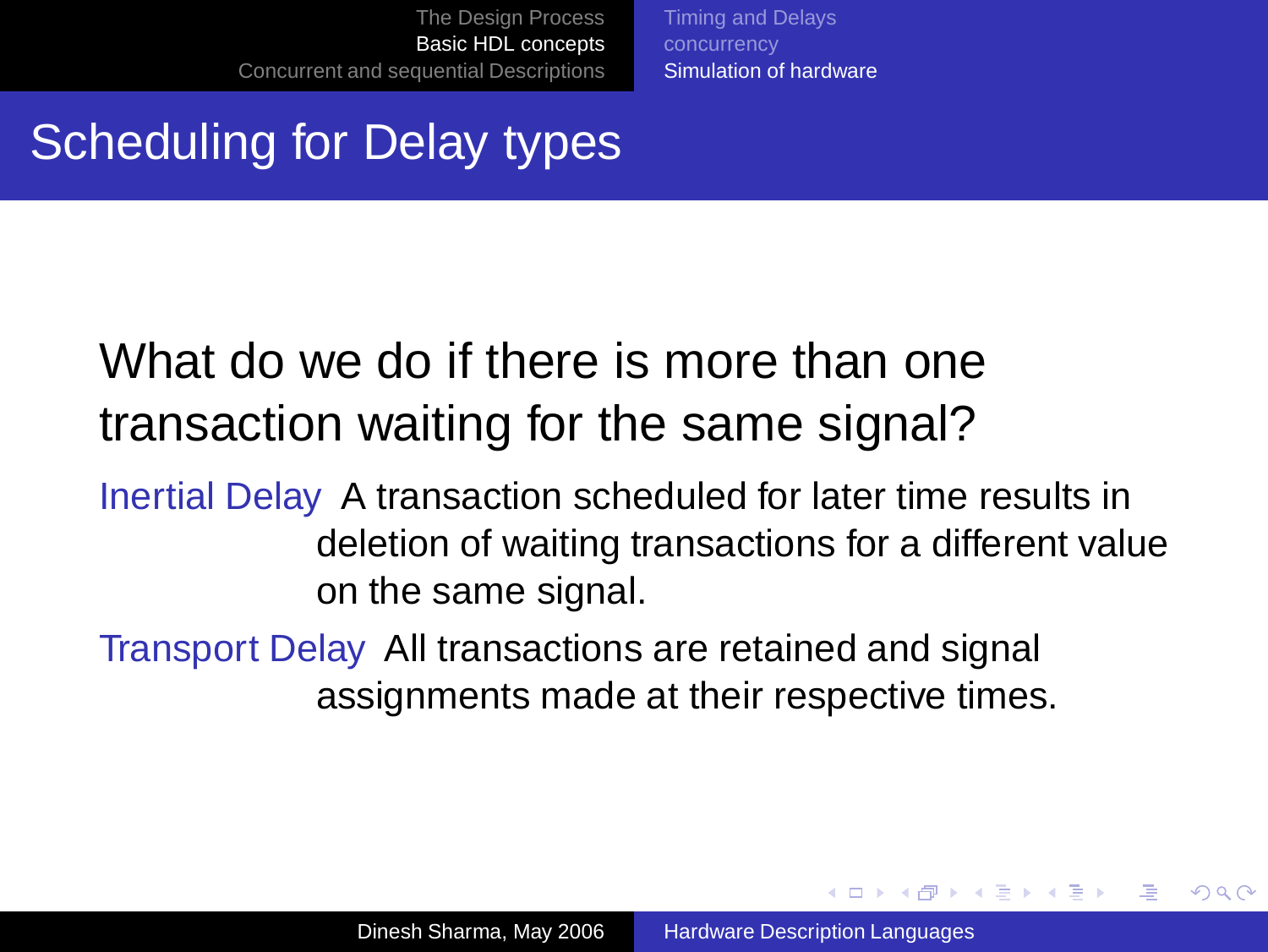[Timing and Delays](#page-19-0) [Simulation of hardware](#page-26-0)

#### Inertial Delay Example



Time Transaction  $0 \ln 1 = 0$ 

$$
40 \ln := 1
$$
  

$$
45 \ln := 0
$$

$$
80 \; \text{In} := 1
$$

130  $\ln := 0$ 

イロメ イ部メ イ君メ イ君メー

画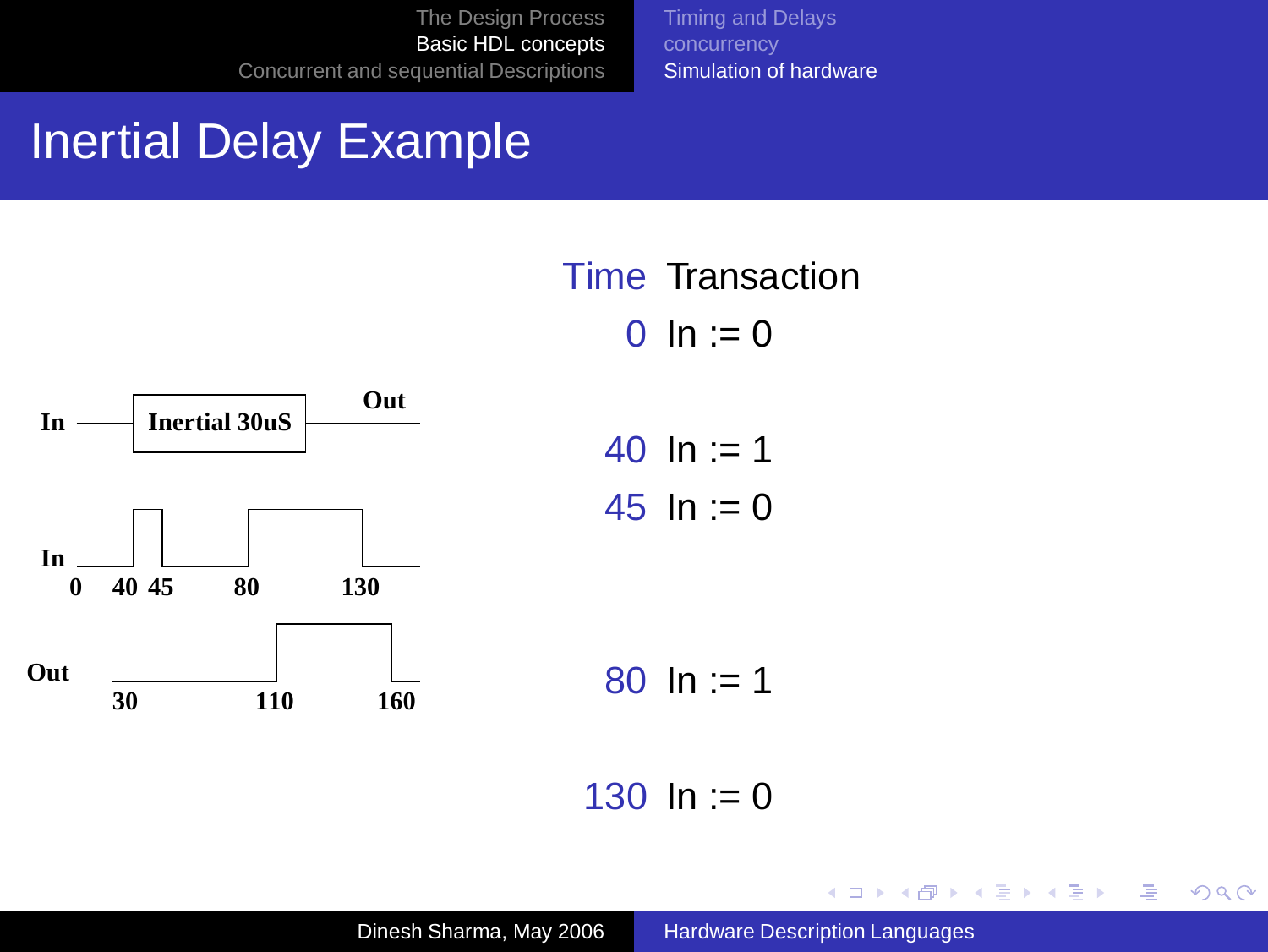[Timing and Delays](#page-19-0) [Simulation of hardware](#page-26-0)

#### Inertial Delay Example

#### Time Transaction



30 out :=0 40  $\ln := 1$ 45  $\ln := 0$ 

80  $\ln := 1$ 

130  $\ln := 0$ 

K ロ ▶ K 御 ▶ K 唐 ▶ K 唐 ▶

 $2990$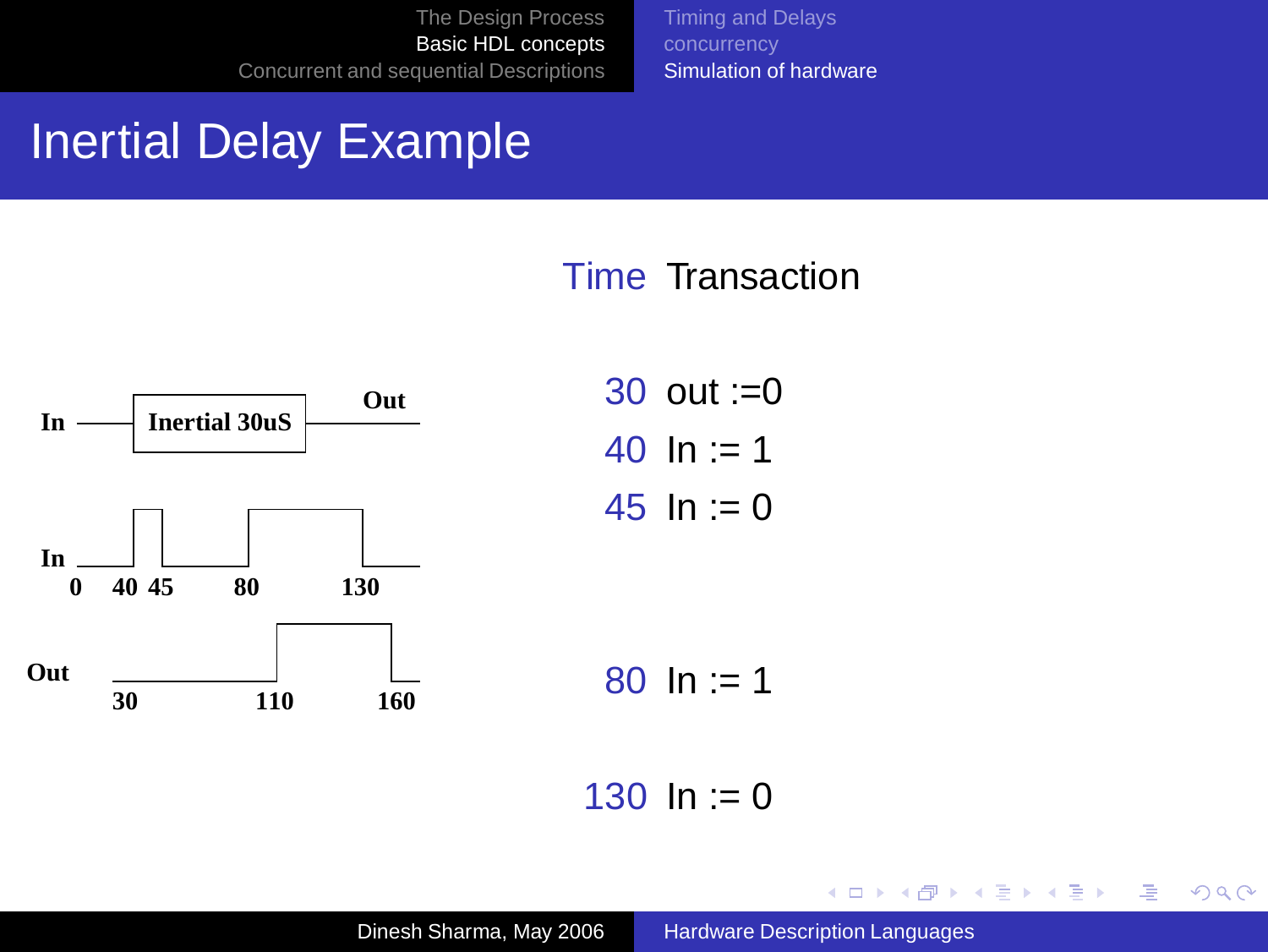[Timing and Delays](#page-19-0) [Simulation of hardware](#page-26-0)

#### Inertial Delay Example

#### Time Transaction



40  $\ln := 1$ 45  $\ln := 0$ 

80  $\ln := 1$ 

130  $\ln := 0$ 

イロトス 御 トス 君 トス 君 ト

 $2990$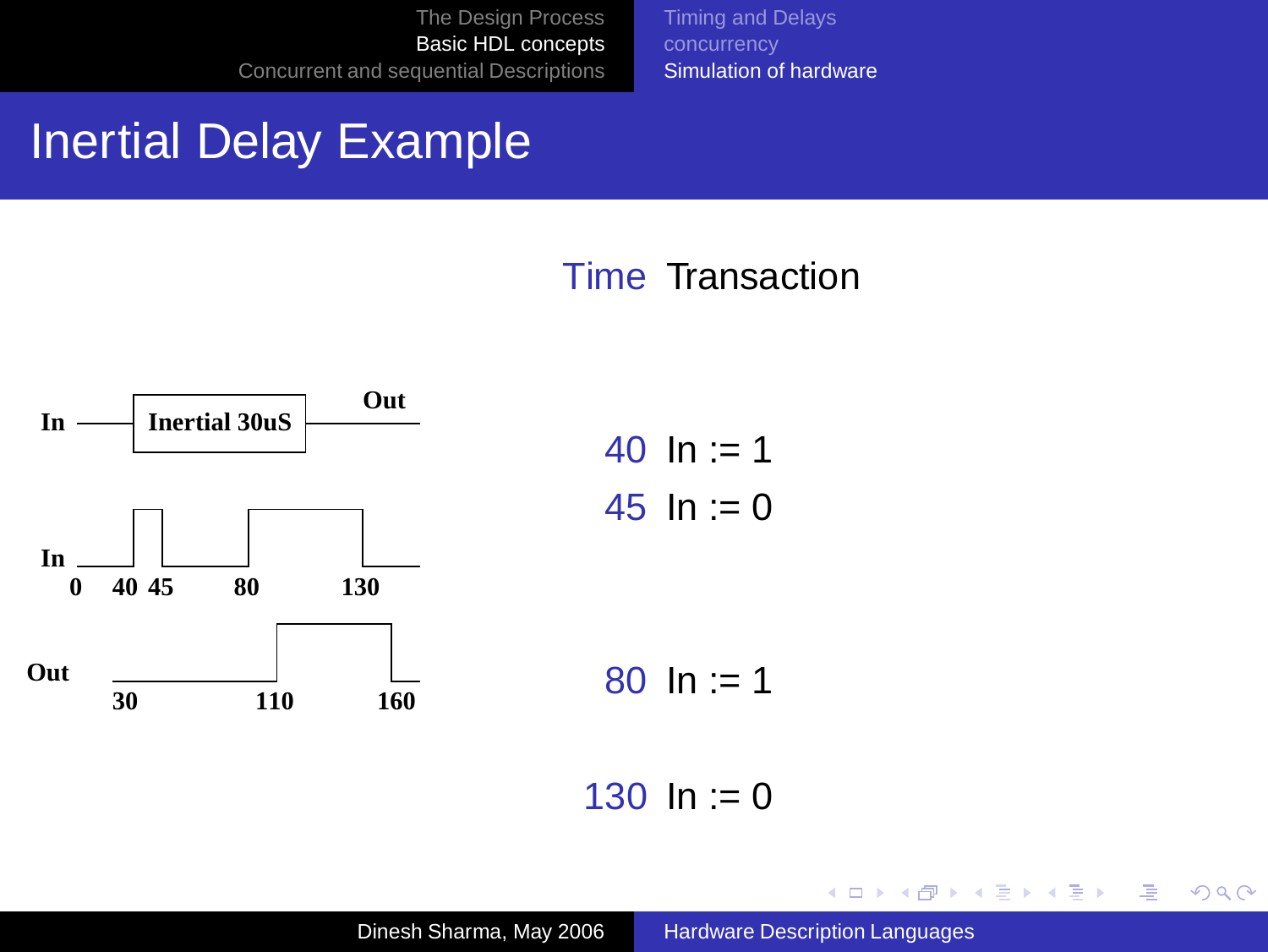[Timing and Delays](#page-19-0) [Simulation of hardware](#page-26-0)

#### Inertial Delay Example

#### Time Transaction



45  $\ln := 0$ 70 Out  $= 1$ 

80  $\ln := 1$ 

130  $\ln := 0$ 

K ロ ▶ K 御 ▶ K 唐 ▶ K 唐 ▶

 $2990$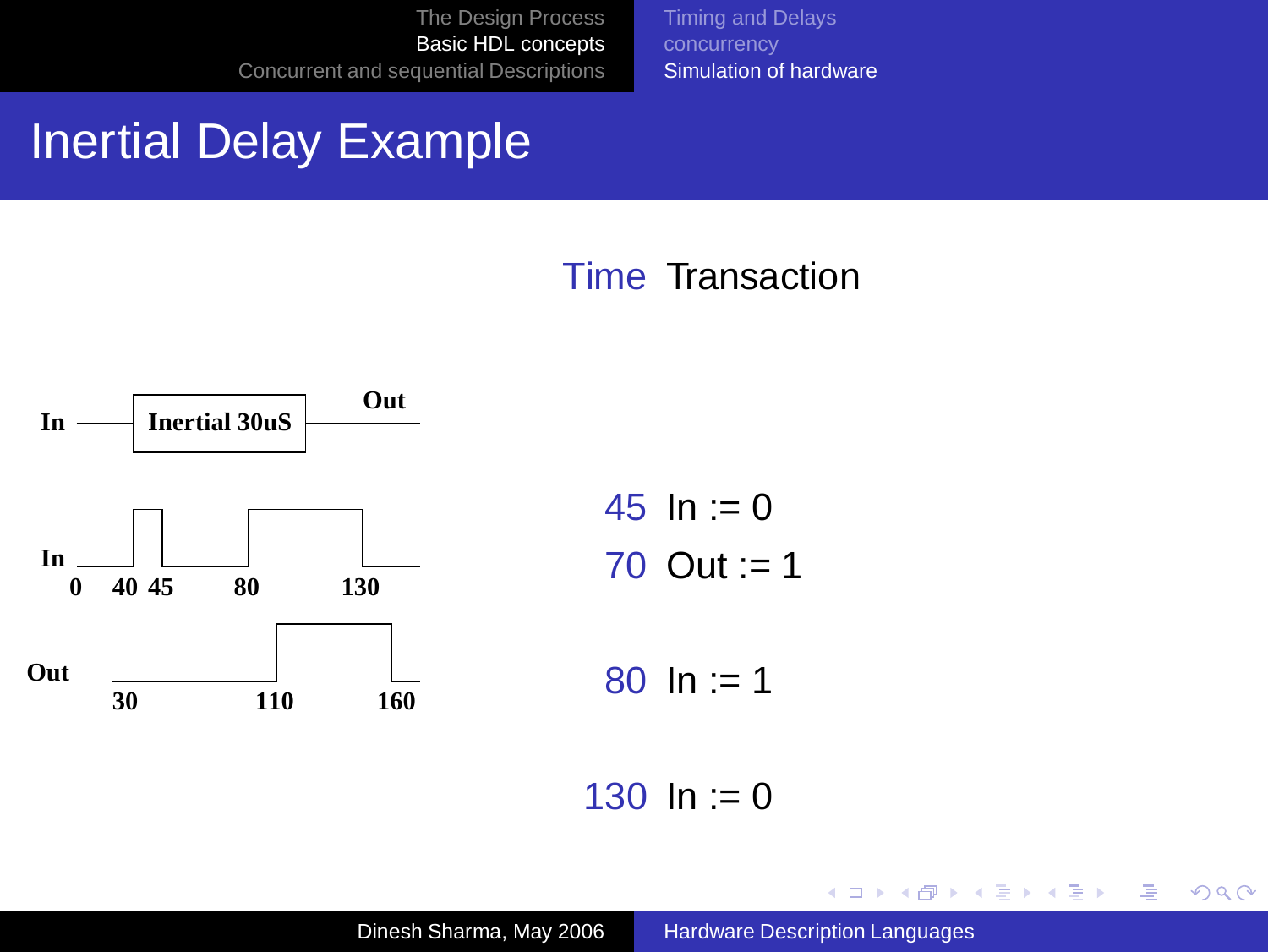[Timing and Delays](#page-19-0) [Simulation of hardware](#page-26-0)

#### Inertial Delay Example

#### Time Transaction



70 Out := 1 75 Out :=0 80  $\ln 1 = 1$ 

130  $\ln := 0$ 

K ロ ▶ K 御 ▶ K 唐 ▶ K 唐 ▶

 $2990$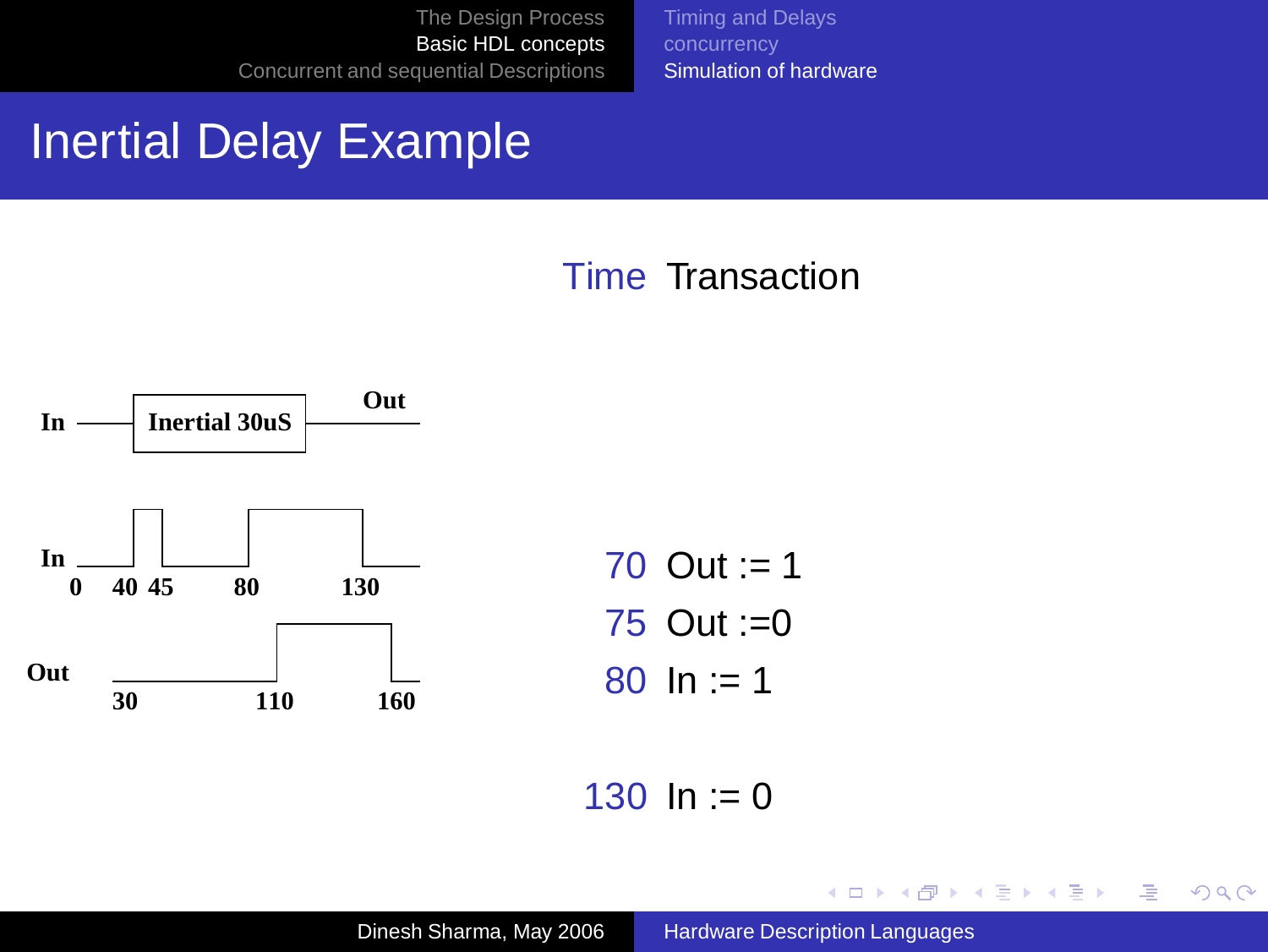[Timing and Delays](#page-19-0) [Simulation of hardware](#page-26-0)

#### Inertial Delay Example

#### Time Transaction



75 Out :=0 80  $\ln := 1$ 

130  $\ln := 0$ 

K ロ ▶ K 御 ▶ K 唐 ▶ K 唐 ▶

 $2990$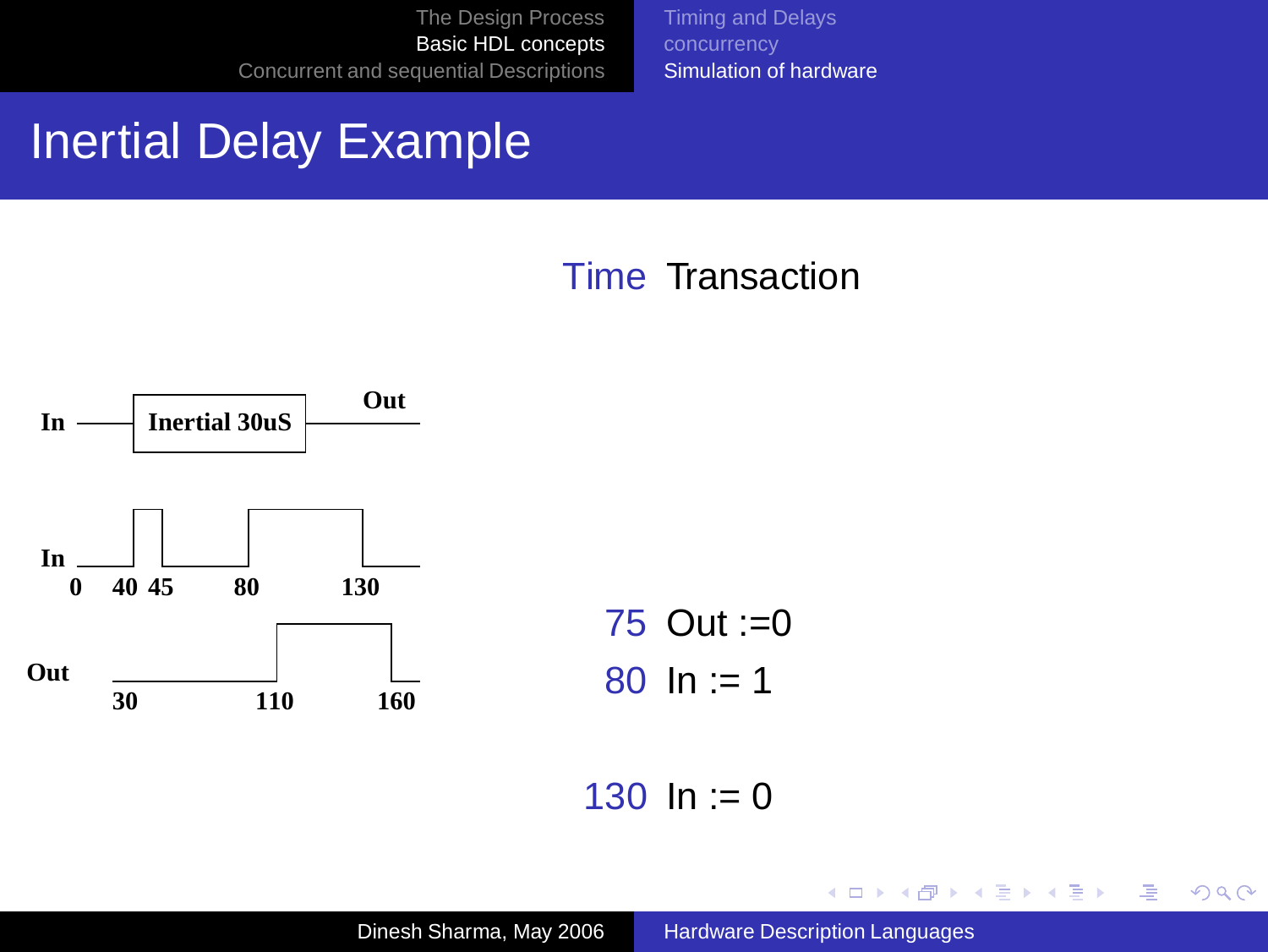[Timing and Delays](#page-19-0) [Simulation of hardware](#page-26-0)

#### Inertial Delay Example

#### Time Transaction



80  $\ln := 1$ 

130  $\ln := 0$ 

K ロ X K 個 X K 差 X K 差 X 。

画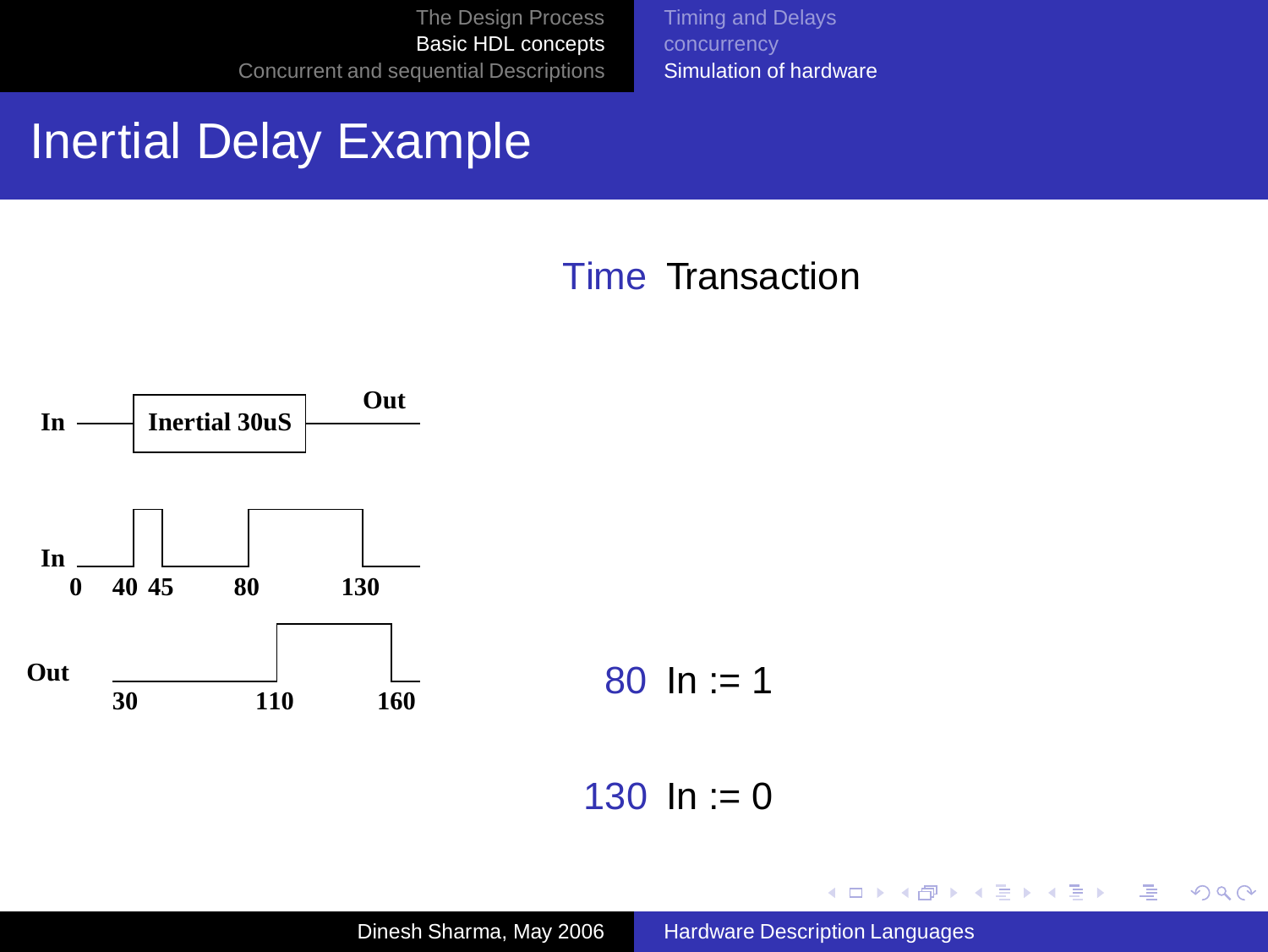[Timing and Delays](#page-19-0) [Simulation of hardware](#page-26-0)

#### Inertial Delay Example

#### Time Transaction



110 Out := 1 130  $\ln := 0$ 

K ロ X K 個 X K 差 X K 差 X 。

画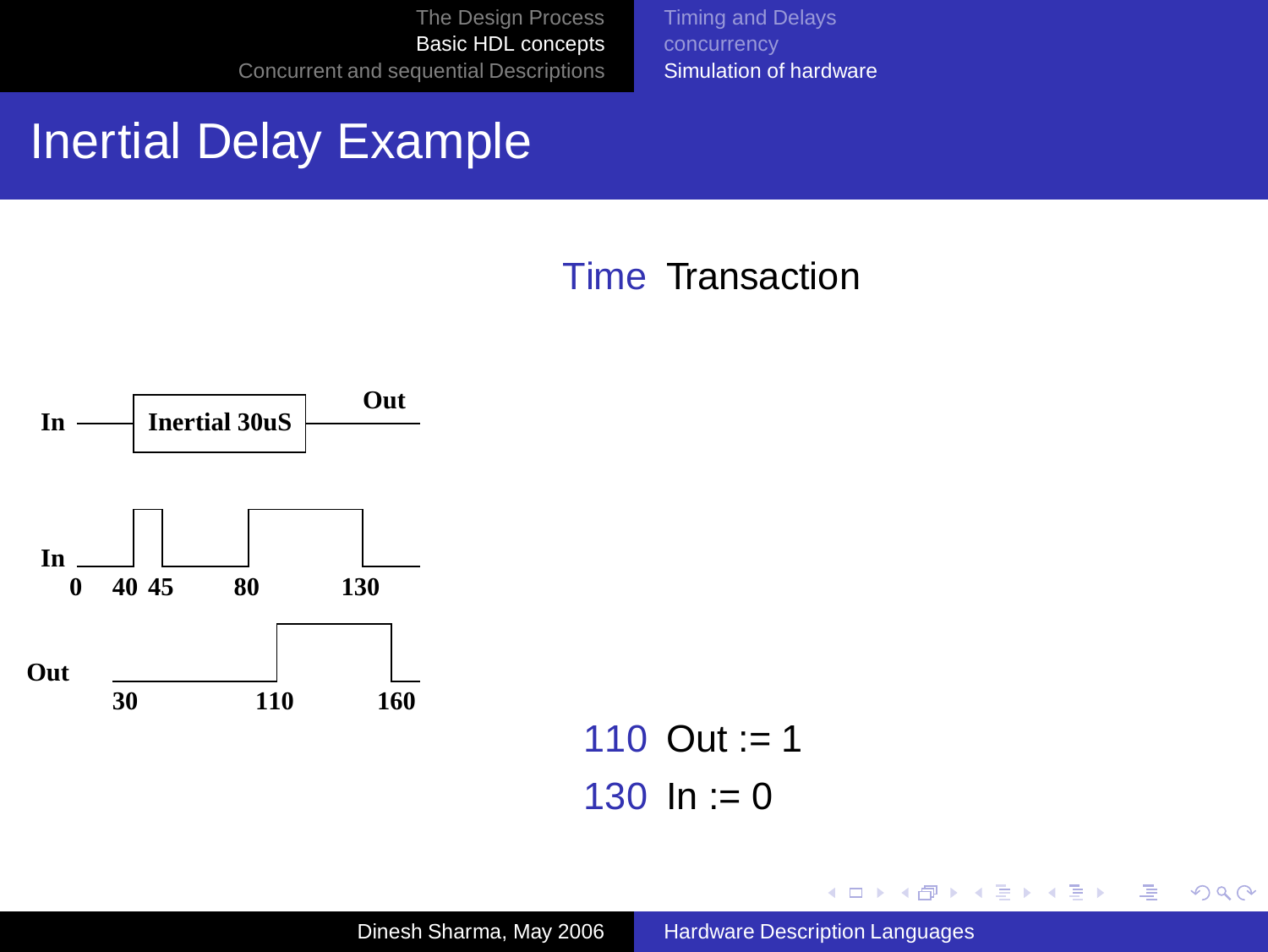[Timing and Delays](#page-19-0) [Simulation of hardware](#page-26-0)

#### Inertial Delay Example

#### Time Transaction



130  $\ln := 0$ 

Dinesh Sharma, May 2006 [Hardware Description Languages](#page-0-0)

K ロ X K 個 X K 差 X K 差 X 。

画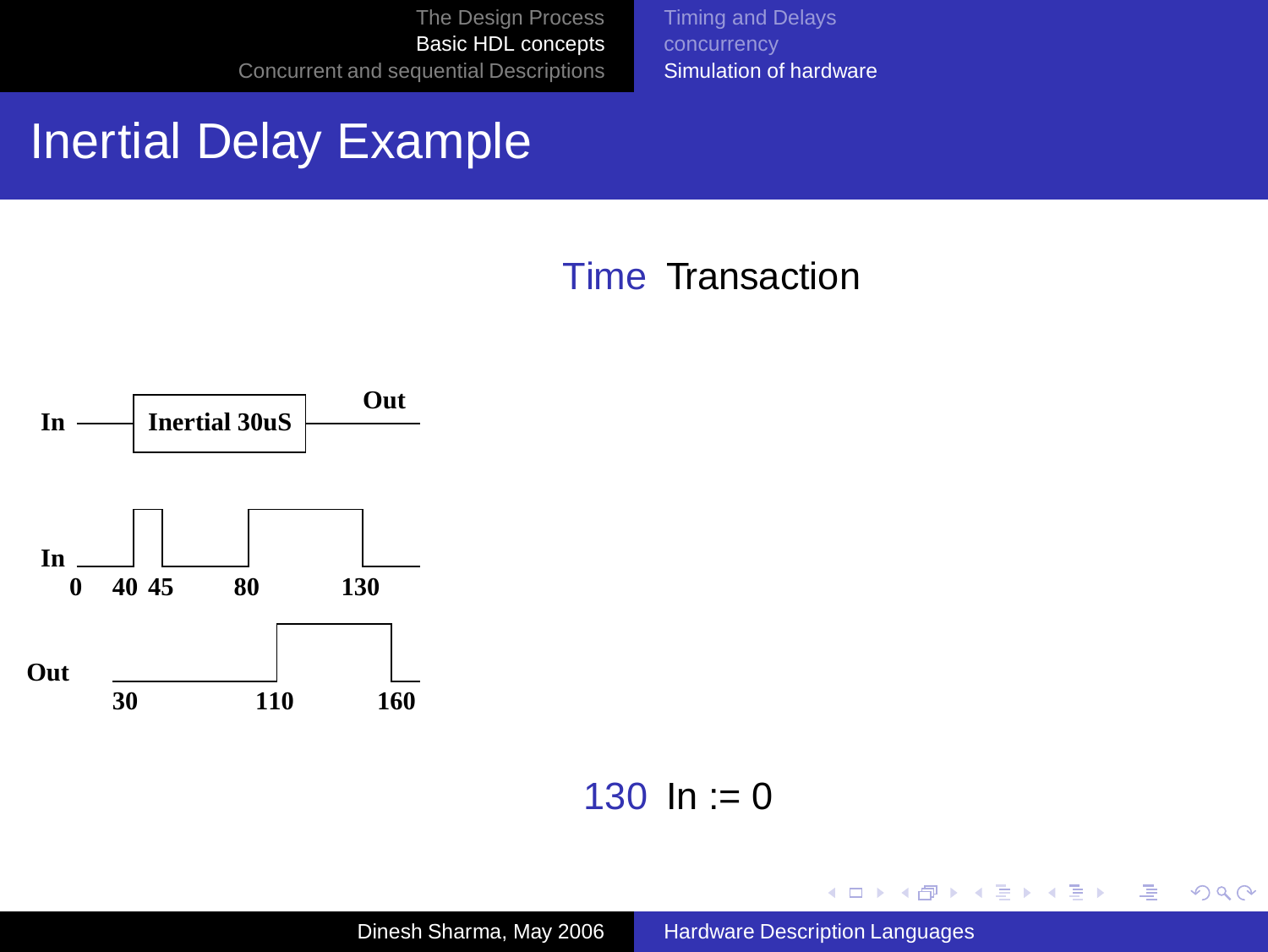[Timing and Delays](#page-19-0) [Simulation of hardware](#page-26-0)

#### Inertial Delay Example

#### Time Transaction



#### 160 Out :=  $0$

<span id="page-56-0"></span>イロトメ 御 トメ 君 トメ 君 トッ

■  $2990$ 

Dinesh Sharma, May 2006 [Hardware Description Languages](#page-0-0)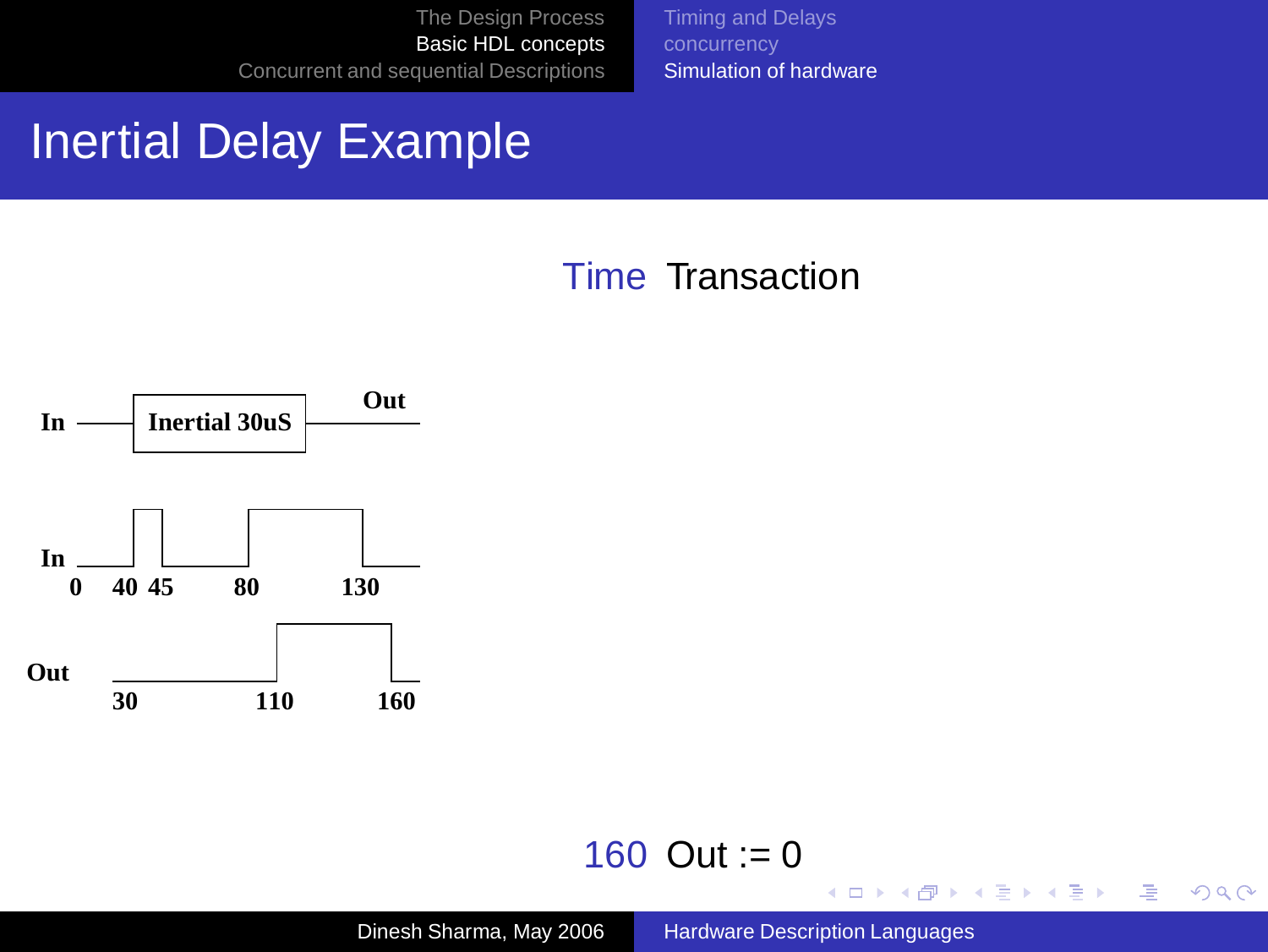[concurrent Descriptions](#page-57-0) [Sequential Descriptions](#page-59-0)

#### Concurrent Descriptions

- The order of placing 'concurrent' descriptions in a hardware description language is immaterial.
- As seen in the example described earlier, each concurrent block is handled when its 'sensitivity' is struck, wherever it is placed in the overall description.
- So what defines the limits of a 'concurrent block'?
- If it is a single line, there is no problem.
- If the description of a concurrent block needs multiple lines, How are these lines to be executed?

<span id="page-57-0"></span>イロト イ押 トイヨ トイヨト

 $2Q$ 

э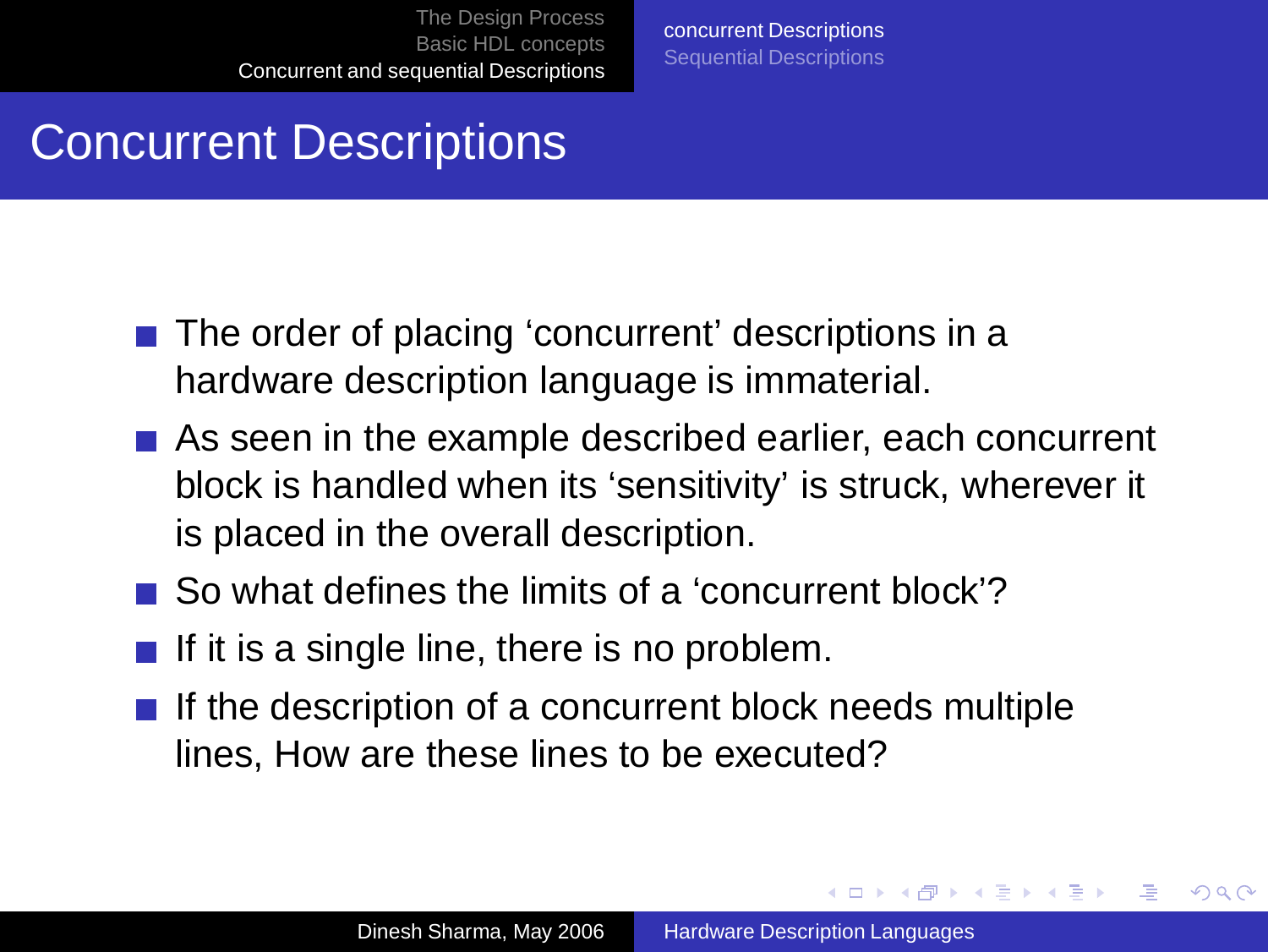# Multi-line concurrent descriptions

- A multiline concurrent block has to be executed completely when its sensitivity is struck.
- $\blacksquare$  Therefore, the multi-line description of a complex concurrent block must be executed sequentially, line by line.
- A hardware description language must therefore provide a syntax to distinguish sequential parts from concurrent parts.

(After all, a single line of description could be a stand-alone concurrent description or part of a multi-line sequential code).

**Multiline descriptions of hardware blocks are concurrent** outside and sequential inside! 4 ロ ) 4 何 ) 4 ヨ ) 4 ヨ )

 $\Rightarrow$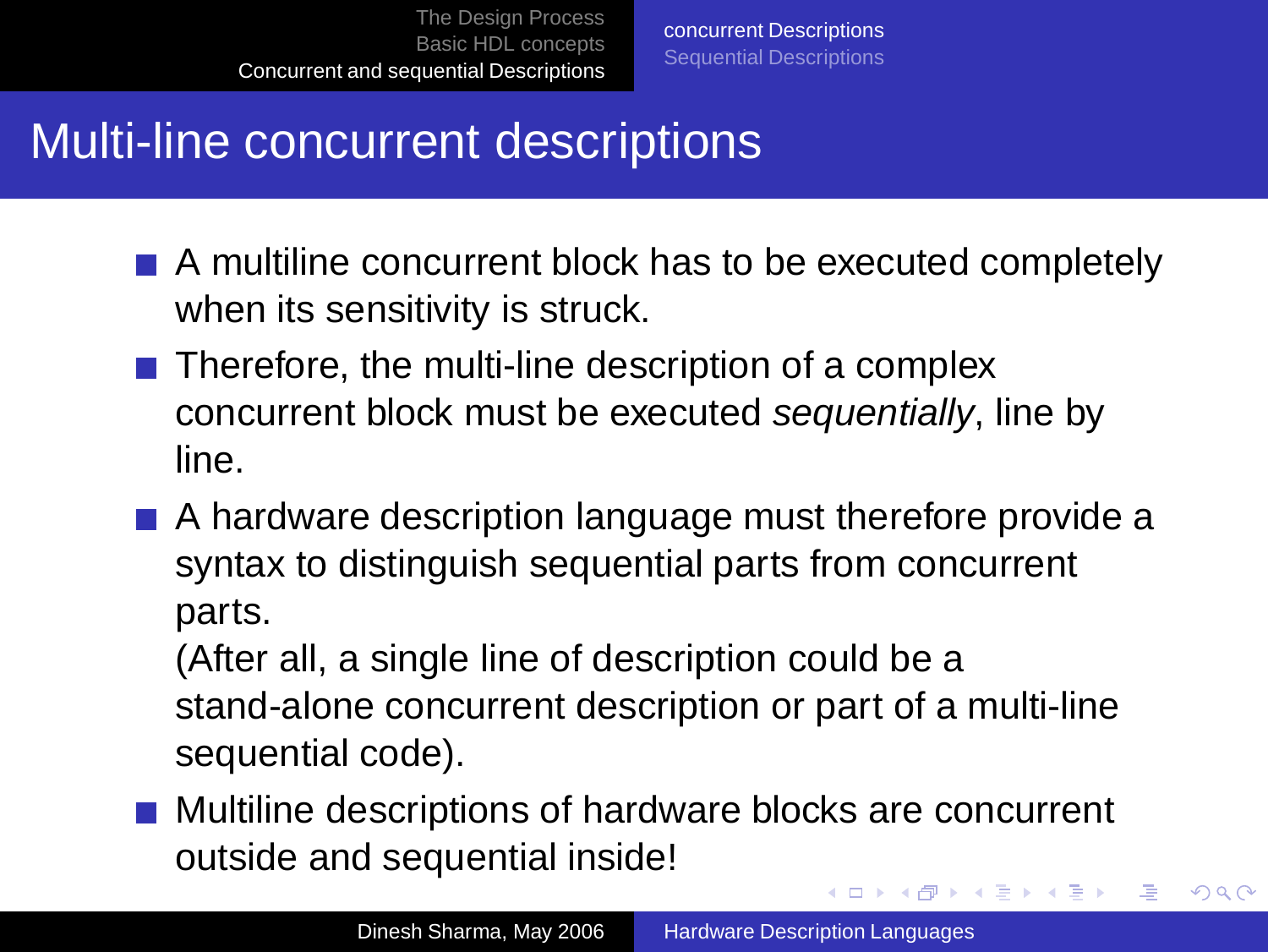[concurrent Descriptions](#page-57-0) [Sequential Descriptions](#page-61-0)

# Sequential Descriptions

Describing hardware by sequential code raises a problem! What happens when the sequential description reaches its end?

 $\blacksquare$  Hardware blocks are perpetual objects. These cannot 'terminate' like software routines.

<span id="page-59-0"></span>イロト イ押 トイヨ トイヨ トー

Φ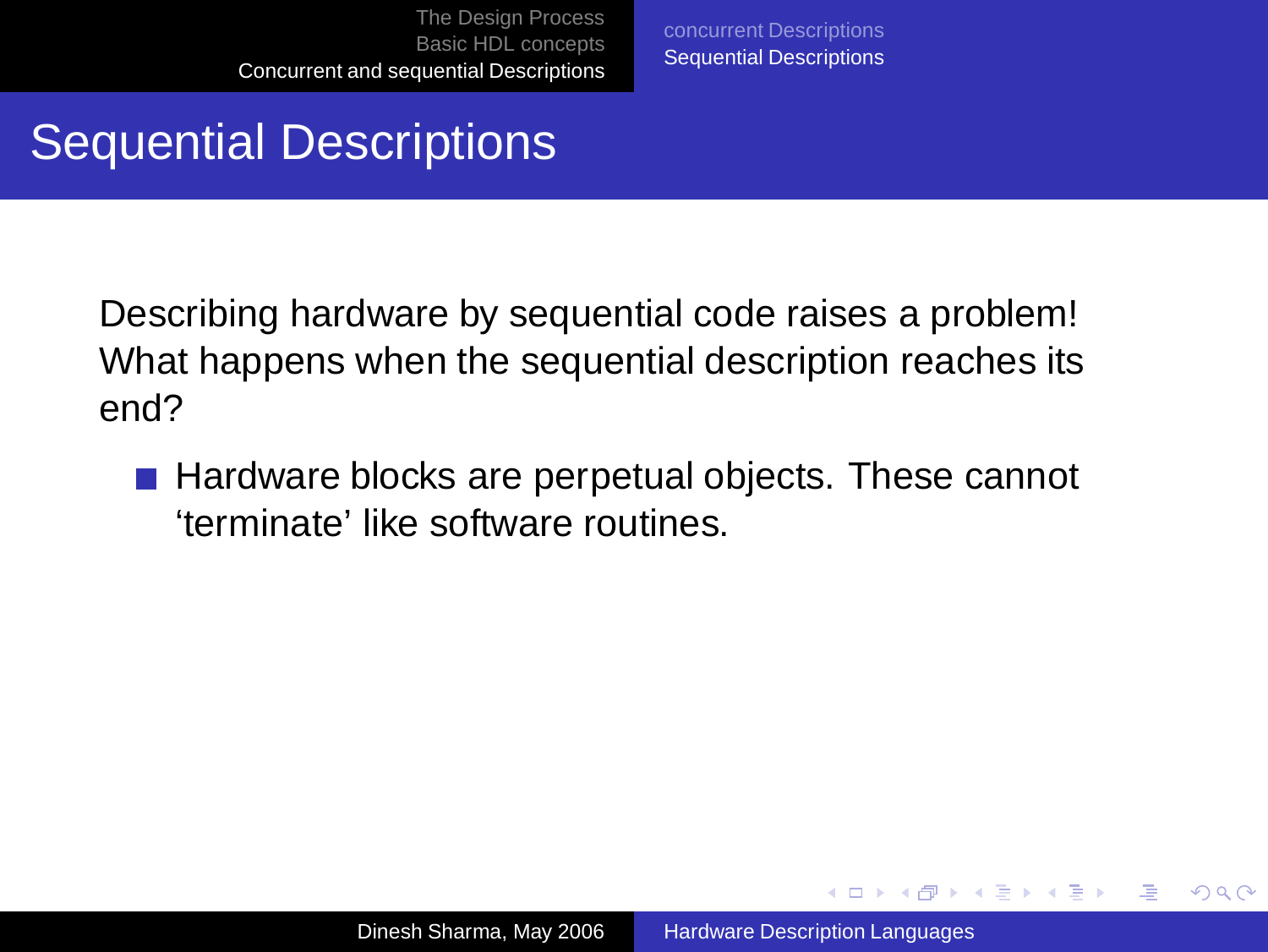[concurrent Descriptions](#page-57-0) [Sequential Descriptions](#page-61-0)

# Sequential Descriptions

Describing hardware by sequential code raises a problem! What happens when the sequential description reaches its end?

- Hardware blocks are perpetual objects. These cannot 'terminate' like software routines.
- We can make sequential descriptions perpetual by adding the convention that a sequential description loops back to its beginning when it reaches its end.

 $\left\{ \begin{array}{ccc} \square & \rightarrow & \left\{ \bigoplus \bullet & \leftarrow \emptyset \right\} \end{array} \right. \right\}$ 

Φ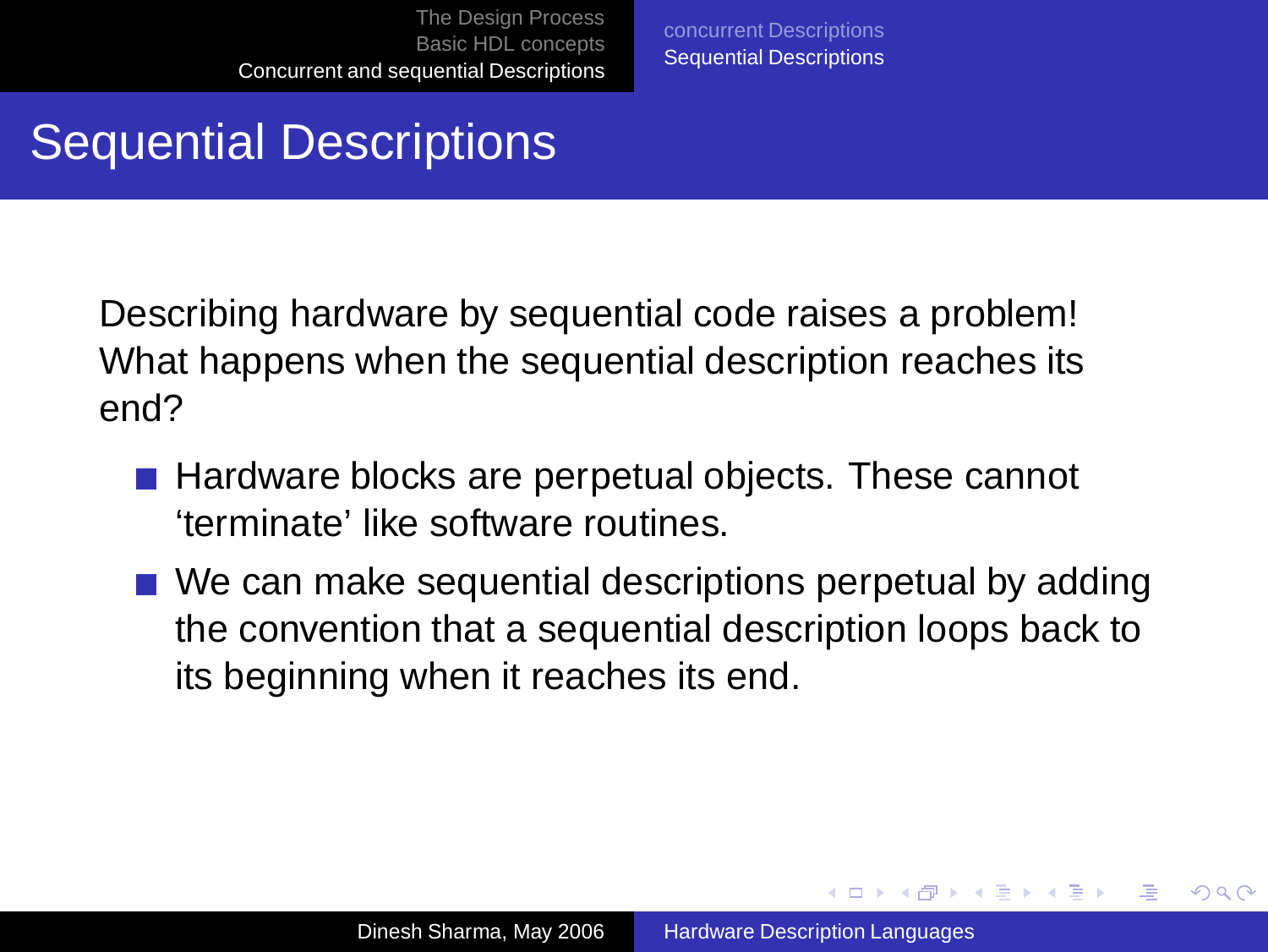[concurrent Descriptions](#page-57-0) [Sequential Descriptions](#page-59-0)

# Sequential Descriptions

Describing hardware by sequential code raises a problem! What happens when the sequential description reaches its end?

- Hardware blocks are perpetual objects. These cannot 'terminate' like software routines.
- We can make sequential descriptions perpetual by adding the convention that a sequential description loops back to its beginning when it reaches its end.

This, however, leads to yet another problem!



<span id="page-61-0"></span> $\left\{ \begin{array}{ccc} 1 & 0 & 0 \\ 0 & 1 & 0 \end{array} \right.$ 

Φ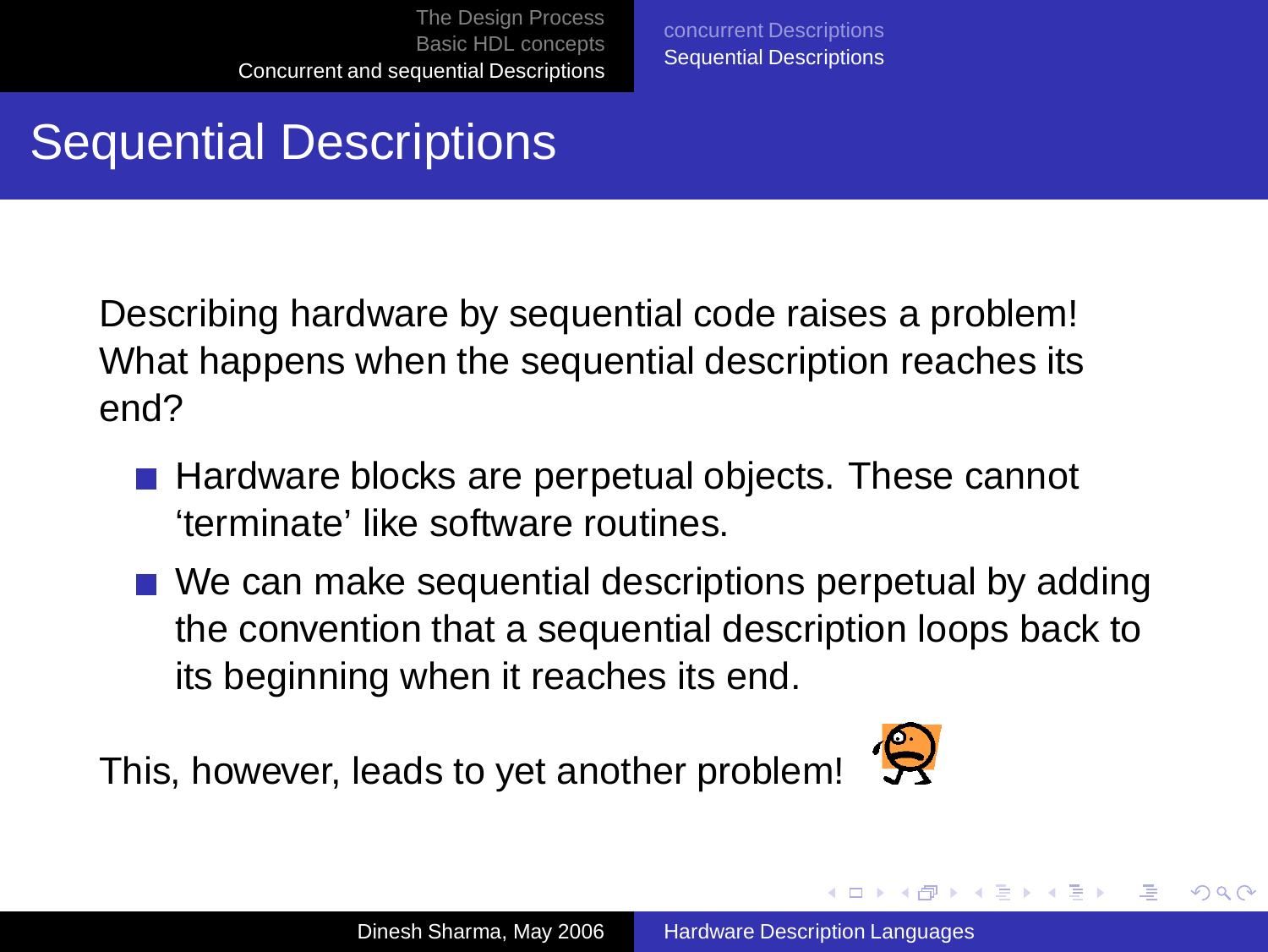[concurrent Descriptions](#page-57-0) [Sequential Descriptions](#page-59-0)

### Suspending endless loops

An endless loop will never terminate. Then how can we handle the next event?

Indeed, when can we advance the time variable?

 $\left\{ \begin{array}{ccc} 1 & 0 & 0 \\ 0 & 1 & 0 \end{array} \right.$ 

画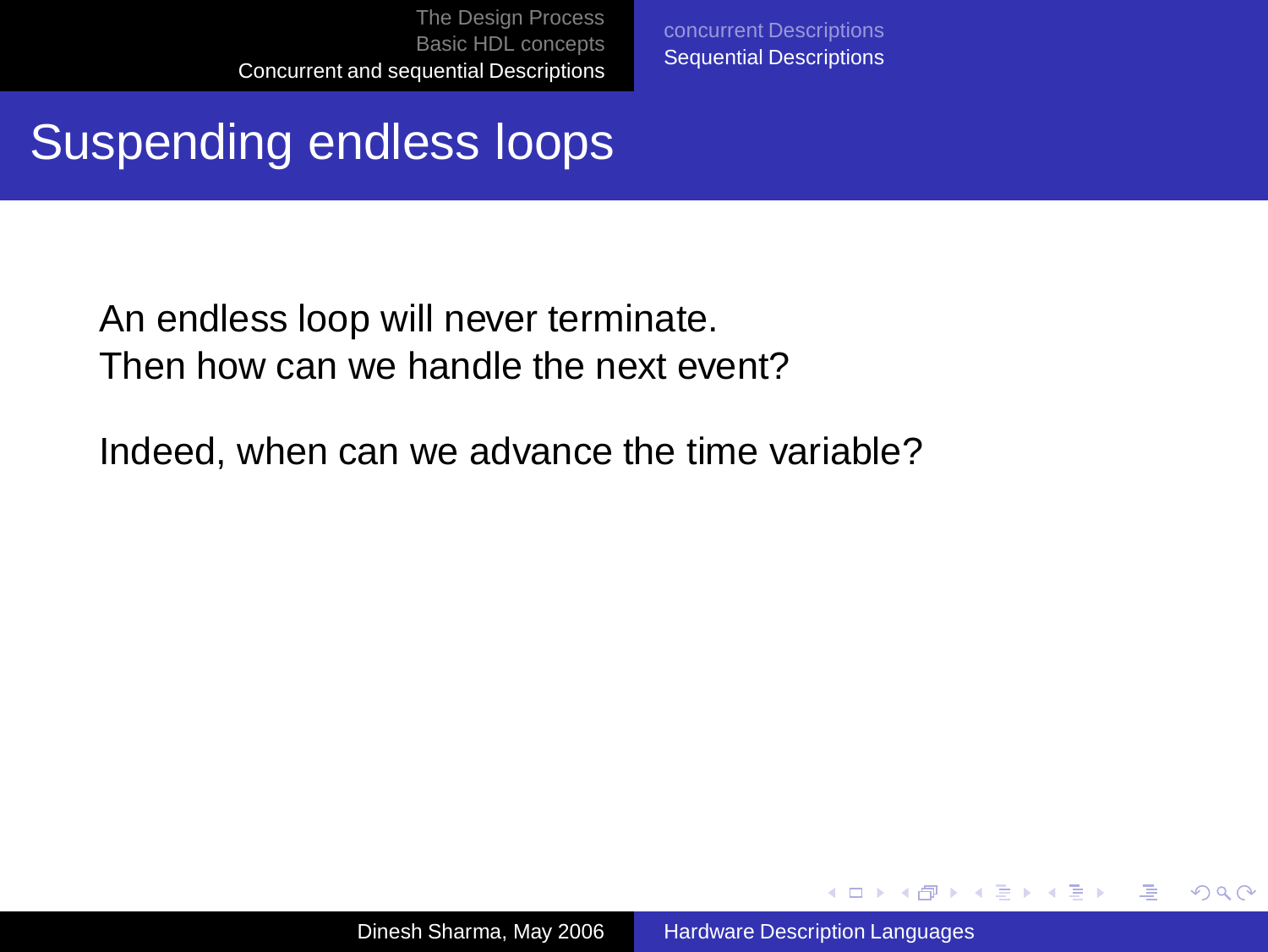[concurrent Descriptions](#page-57-0) [Sequential Descriptions](#page-59-0)

### Suspending endless loops

An endless loop will never terminate. Then how can we handle the next event?

Indeed, when can we advance the time variable?

The convention should therefore be that when a sequential description ends, execution will loop back to the beginning, and execution of the loop will be suspended here!

The supsended loop will restart only when the sensitivity of this block is struck again.

 $\left\{ \begin{array}{ccc} \square & \rightarrow & \left\{ \bigoplus \bullet & \leftarrow \emptyset \right\} \end{array} \right. \right\}$ 

Φ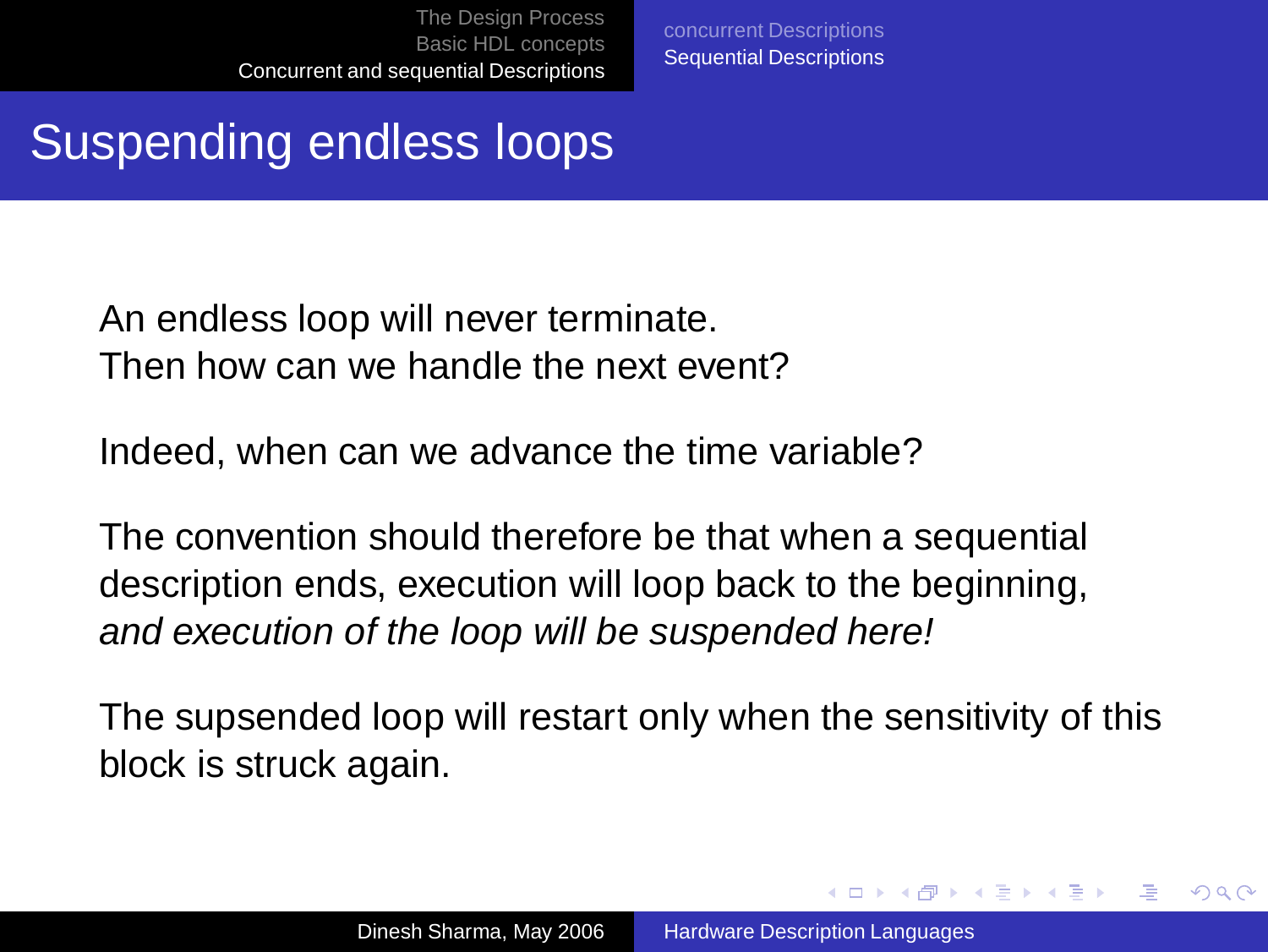Now we can handle multiple blocks waiting to be handled at any given time.

We handle each block whose sensitivity has been triggered, till it is suspended.

Then we handle the next block and so on, till all blocks have been done.

Now we update the time to the next earliest entry in the time order queue and go through the next signal update - event handling cycle.

- モニ (ギキン (手) (手) (コ)